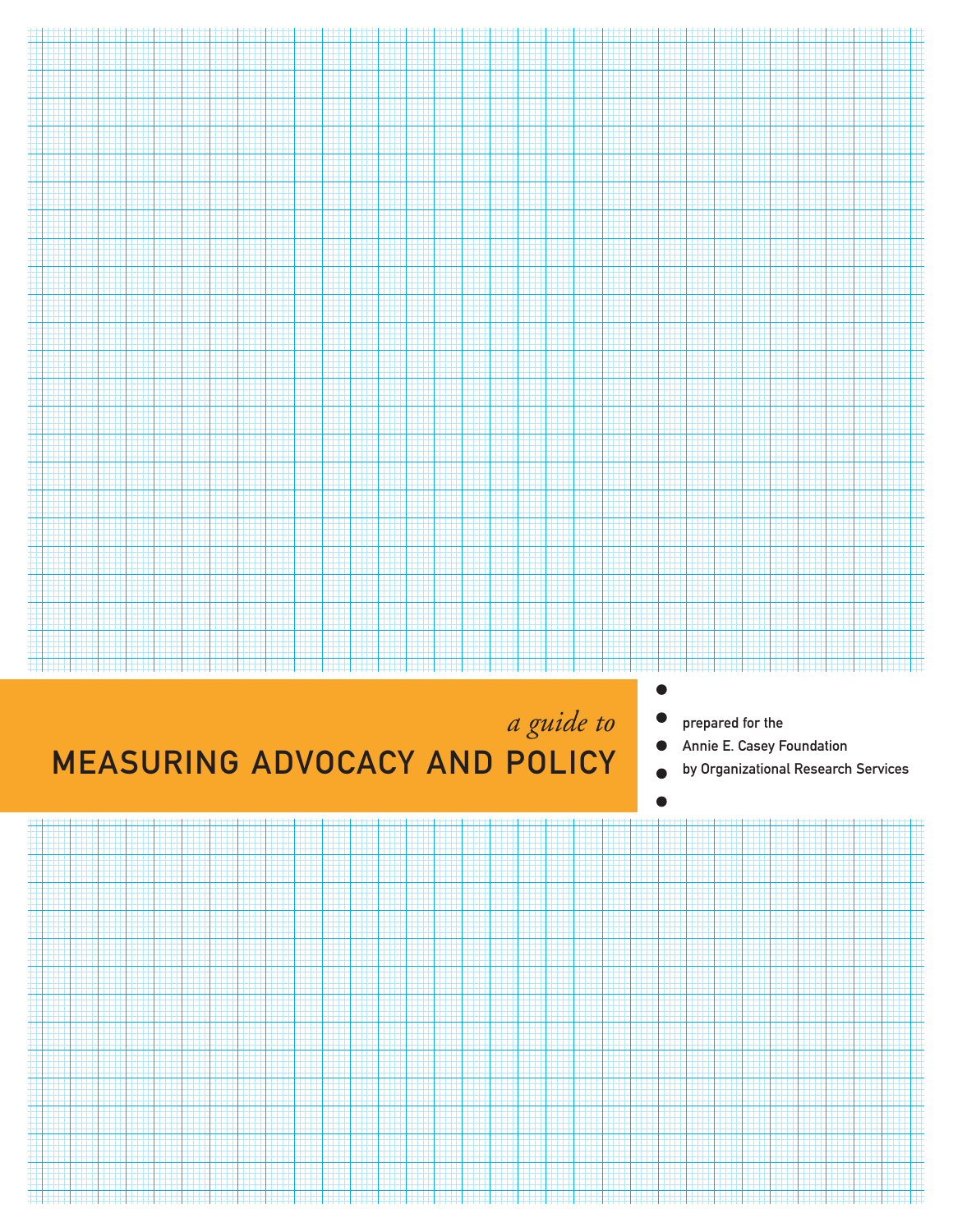*Organizational Research Services (ORS), an independent Seattle-based research and evaluation firm, was founded in 1989 by Jane Reisman, Ph.D. Its mission is to guide and support outcome-based planning and evaluation in the philanthropic, non-profit and public sectors by providing the following consultation services: evaluation, coaching/technical assistance, training and workshops, outcome-based strategic planning, outcome-based contracting/grantmaking and customized manuals and guides. ORS has been working to support the evaluation efforts of the Annie E. Casey Foundation since 2001. The authors for this guide are Jane Reisman, Anne Gienapp and Sarah Stachowiak and production and editing assistance were provided by RobRoy Erickson and Nancy Plantholt.*

#### ©2007, The Annie E. Casey Foundation, Baltimore, Maryland

*The Annie E. Casey Foundation is a private charitable organization dedicated to helping build better futures for disadvantaged children in the United States. It was established in 1948 by Jim Casey, one of the founders of UPS, and his siblings, who named the Foundation in honor of their mother. The primary mission of the Foundation is to foster public policies, human-service reforms, and community supports that more effectively meet the needs of today's vulnerable children and families. In pursuit of this goal, the Foundation makes grants that help states, cities, and neighborhoods fashion more innovative, cost-effective responses to these needs. For more information, visit the Foundation's website at www.aecf.org.*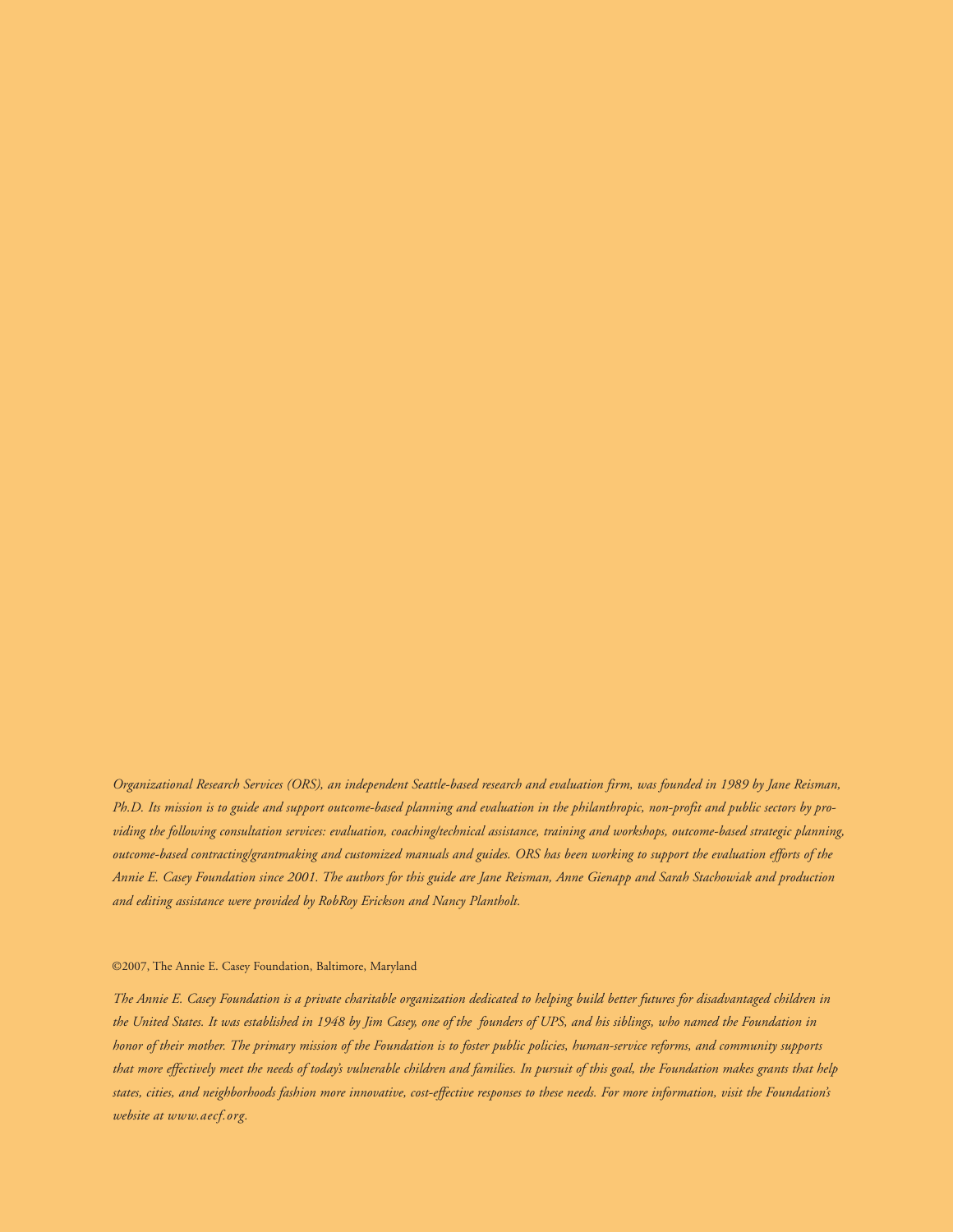# **A GUIDE TO MEASURING ADVOCACY AND POLICY**

FUNDED BY AND PREPARED FOR

**ANNIE E. CASEY FOUNDATION**

PREPARED BY

# **ORGANIZATIONAL RESEARCH SERVICES**

# **RESEARCHED AND WRITTEN BY**

JANE REISMAN, PH.D. ANNE GIENAPP, M.P.A. SARAH STACHOWIAK, M.P.A.

# **2007**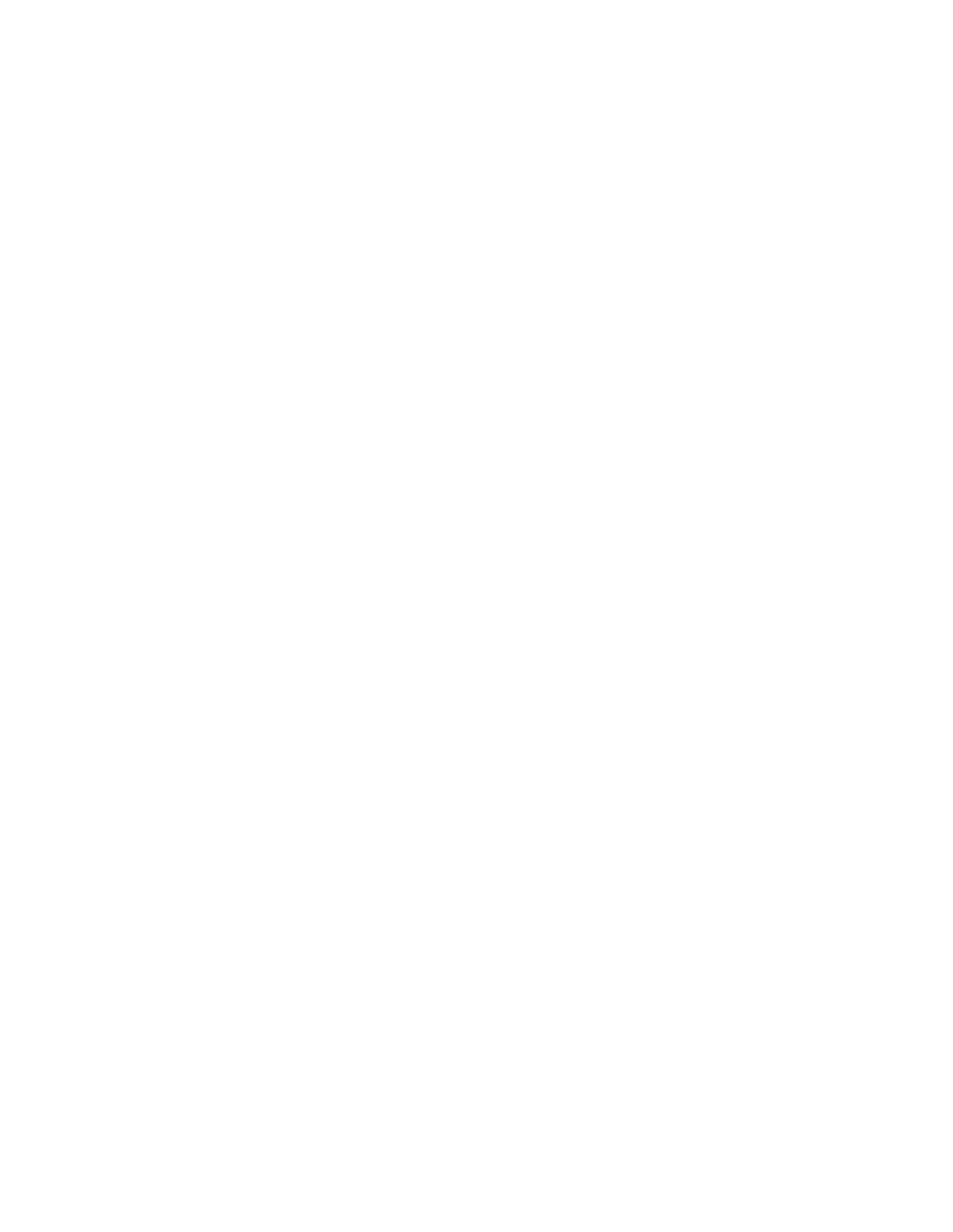# TABLE OF CONTENTS

| Measuring Advocacy and Policy Change Efforts: A New Evaluation |  |
|----------------------------------------------------------------|--|
|                                                                |  |
|                                                                |  |
|                                                                |  |
|                                                                |  |
|                                                                |  |
|                                                                |  |
|                                                                |  |
|                                                                |  |
|                                                                |  |
|                                                                |  |
|                                                                |  |
|                                                                |  |
|                                                                |  |
|                                                                |  |
| Conclusion                                                     |  |
|                                                                |  |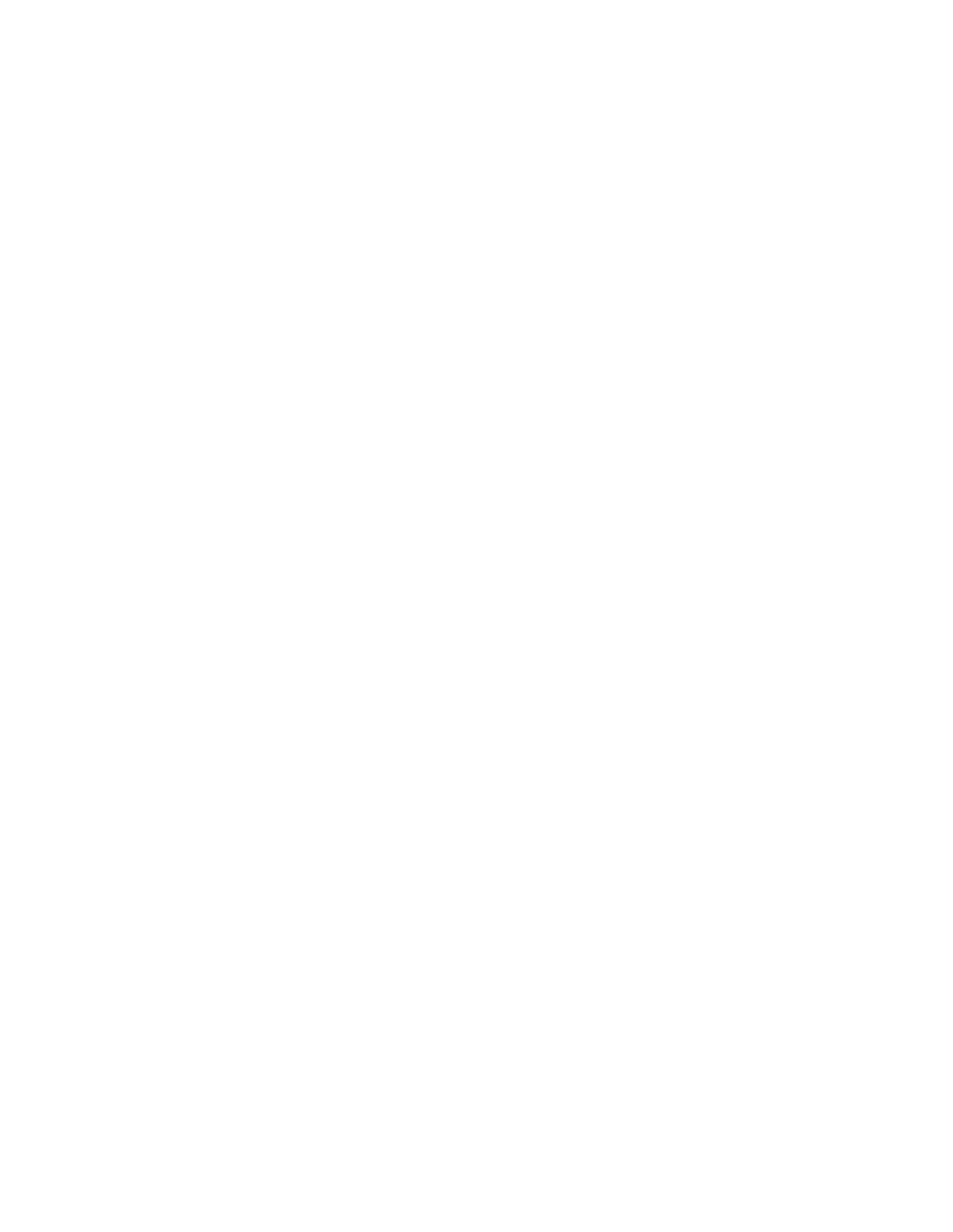# **INTRODUCTION**

## **PURPOSE OF THIS GUIDE**

As more foundations and non-profits have engaged in advocacy and policy work to address public issues and effect social change, there is a growing desire to gauge the impact of investments in this area. How to evaluate the effectiveness of advocacy and policy work is an emerging question of interest within the philanthropic and non-profit audiences. Answering that question, however, has proven difficult because relatively few instructive resources exist to help those who wish to measure progress in this area.

The Annie E. Casey Foundation commissioned this guide to help determine meaningful ways to measure and evaluate the impact of its advocacy and public policy grantmaking. Although a primary intent of this guide is to contribute practical guidance to the Annie E. Casey Foundation regarding evaluation of the foundation's investments, this guide also serves as a broad call to grantmakers to build and advance the field of evaluation in this area.

In the past decade, a number of foundations have adopted program evaluation as a tool to gauge the effectiveness of their grantmaking efforts. Many foundations and grantees who are engaged in the practice of evaluation have discovered that program evaluation can yield enormous benefits. Evaluation can be used as a tool to inform and guide strategic planning, program implementation and program management. As some foundations have shifted their grantmaking to advocacy and policy work, those who had experienced the benefits of evaluation once again hoped to use evaluation as a tool to guide planning and gauge effectiveness. However, as foundation officers quickly discovered, there are no common approaches or accepted practices regarding the evaluation of grantmaking in the area of advocacy and policy change.

This guide provides some perspective on where the field of philanthropy has been with regard to evaluation of advocacy and policy and also acknowledges the unique issues and challenges associated with measuring these efforts. In addition, this guide serves as an invitation to grantmakers to engage in and expand thinking about evaluation as it relates to advocacy and policy efforts. As seriously as many grantmakers take their investments in this area, foundations should also take seriously the need to advance evaluation of advocacy and policy work. Grantmakers are invited to engage in the discussion about how best to approach measurement in this area, what can be learned from evaluation efforts and how learnings might be applied. With broad engagement in this discussion, we can identify language, agree on approaches, and ultimately accept and adopt standards of practice so that evaluation can be used strategically to strengthen advocacy and policy efforts.

The overall purpose of this guide is twofold. To help grantmakers think about and talk about measurement of advocacy and policy, this guide puts forth a **framework** for naming outcomes associated with advocacy and policy work as well as **directions** for evaluation design. The framework is intended to provide a common way to identify and talk about outcomes, providing philanthropic and non-profit audiences an opportunity to react to, refine and adopt the outcome categories presented. In addition, grantmakers can consider some key directions for evaluation design that include a broad range of methodologies, intensities, audiences, timeframes and purposes.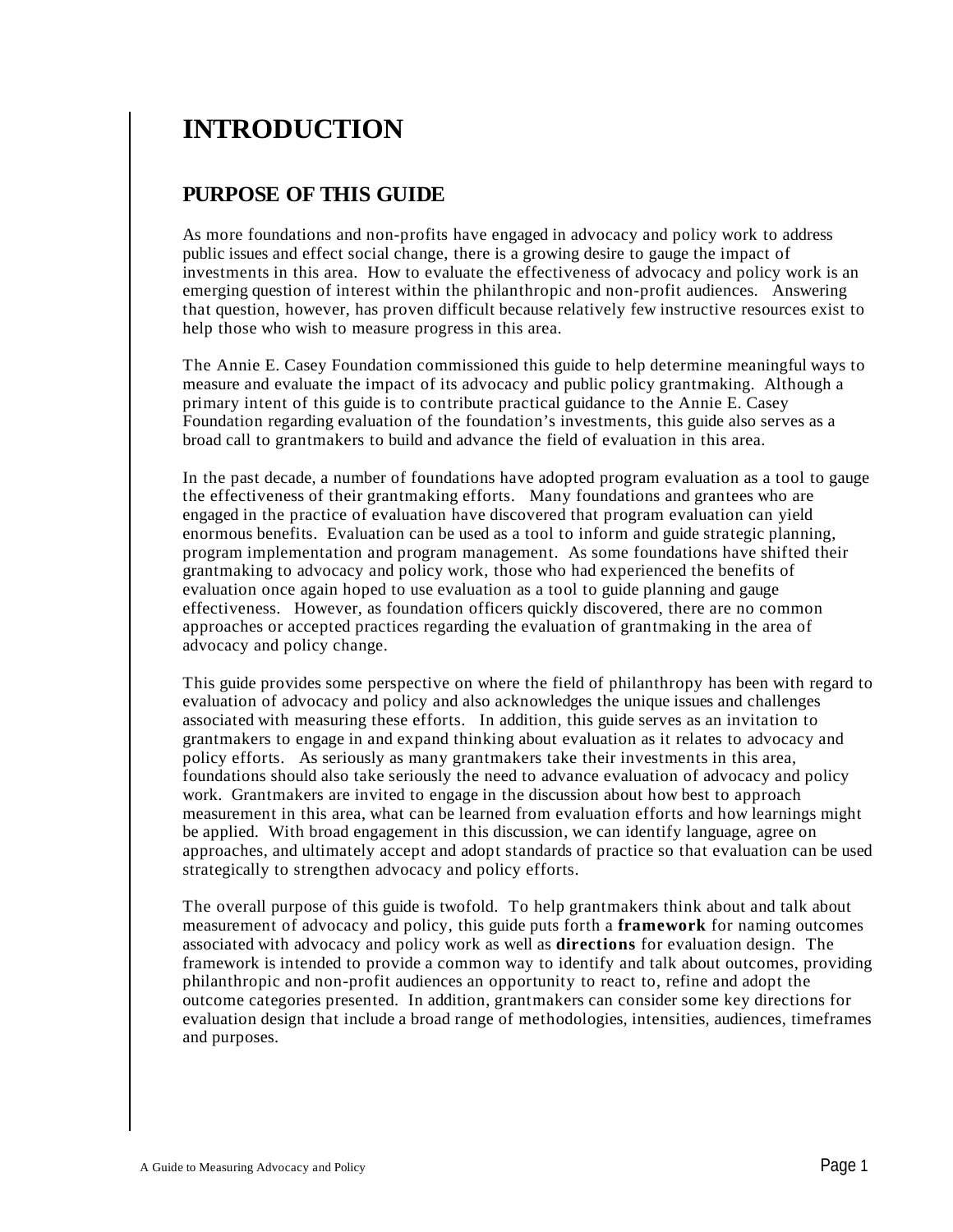- 1. Specifically, this guide presents a framework for evaluating advocacy and policy efforts that achieves the following: names specific outcome areas that describe the types of changes for individuals or within systems that are likely to occur as a result of advocacy and policy change efforts.
- 2. Lays out considerations intended to advance thinking about directions and standards for evaluation practice in the area of advocacy and policy work.

This framework is presented within the context of current evaluation efforts in this area, which can generally be characterized as nascent and challenging.

The hope is that this framework allows for wider acknowledgement about the following:

- $\bullet$  How evaluation fits in the world of advocacy and policy;
- Greater acceptance of the role of evaluation for strategic learning; and
- More confidence about undertaking evaluation in this area.

Every foundation shares the desire that its grantmaking nurture strong results. Together, foundations can acknowledge how the traditional evaluation purposes and processes that some have employed may not be a good match for advocacy and policy work. Together, foundations can try out new frameworks and develop a more informed evaluation practice. By being intentional about working together, foundations can help to advance the field of evaluation practice in addition to advancing their own missions.

As a companion to this guide, ORS has collected examples of measurement tools that are applicable to advocacy and policy work. A Handbook of Data Collection Tools: Companion to A Guide to Measuring Advocacy and Policy is available at www.organizationalresearch.com and www.aecf.org. It is also available as an online resource at www.innonet.org.

### **RESPONSE TO A NEED**

The general field of evaluation offers an extensive literature that provides both theoretical and practical examples of how social scientific inquiry can be applied to outcome measurement for an array of programs, interventions and initiatives. The evaluation literature also documents a range of outcomes reflecting commonly accepted types of changes that are likely to occur for individuals, families or communities as a result of implementing various programs and initiatives. The literature provides numerous examples of how certain kinds of outcomes—such as changes in knowledge, attitudes, skills, behaviors or conditions—match with certain kinds of strategies. With advocacy and policy work, however, there are no such commonly agreed upon outcome categories. As such, the question "what to measure?" has challenged those interested in evaluating advocacy and policy change efforts.

Additionally, there is very little that has been written or discussed regarding how traditional evaluation approaches specifically apply to the measurement of advocacy and policy work. The field is relatively new, and, as stated in a recent report by Blueprint Research and Design, there are no standards of practice, acknowledged best practices, nor commonly used methods or tools.<sup>1</sup> While there are a few examples of how traditional evaluation methods have been applied to the measurement of advocacy and policy work, the evaluation literature offers little to guide foundations and non-profits. The Blueprint report, commissioned by the California

1 Guthrie, K., Louie, J., David, T. & Crystal-Foster, C. (2005). The Challenge of Assessing Advocacy: Strategies for a Prospective Approach to Evaluating Policy Change and Advocacy. Prepared for The California Endowment. Woodland Hills, California: The California Endowment.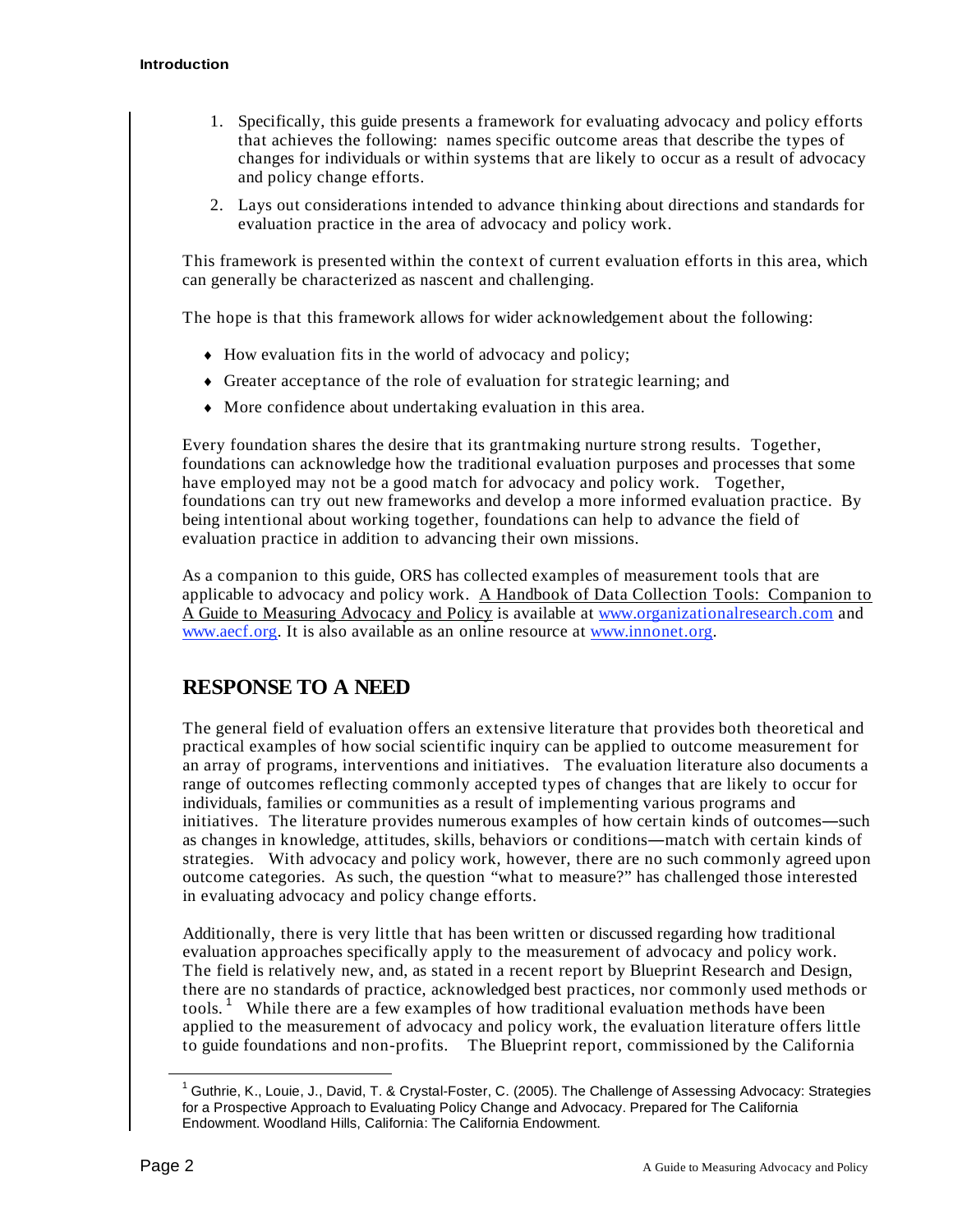Endowment, summarizes the state of the field: "After conducting 20 interviews with evaluation experts and reviewing a broad sampling of relevant reports…there is no particular methodology, set of metrics or tools to measure efficacy of advocacy grantmaking in widespread use." <sup>2</sup>

The result of this void is a limited fund of knowledge about what constitutes effective advocacy and policy work, as well as what expectations are meaningful and appropriate for investments in advocacy and policy work. For grantmakers, this has led to uncertainty about where and how they might make effective investments in advocacy and policy work, what kinds of outcomes are possible or realistic, and what kinds of strategic adjustments in programmatic approaches or funding allocations might be needed. Echoing the desire of other foundations that want to understand whether, how and why meaningful changes occur as a result of investments and activities undertaken in the public policy arena, the President and CEO of the California Endowment, Dr. Robert K. Ross, explained why the Endowment commissioned the Blueprint report, noting the foundation sought guidance in "developing an understanding about the issues in policy change evaluation…and an approach to strengthening the foundation's public policy change evaluation practice."<sup>3</sup>

Part of the desire to strengthen evaluation practice regarding advocacy and policy change work comes from foundation trustees, donors and investors who are demanding greater accountability from those funded to engage in policy change work. Many foundations now routinely request that grantees document what progress has been made or what results were achieved to show that investments were sound or that returns were acceptable. And, though more funders stress the importance of evaluation, many advocacy organizations also want to know whether they have made strategic progress in their work and what level of progress constitutes a "win" or significant incremental accomplishment on the way to a longer-term policy or social change goal. This means having some process in place by which to assess progress to ensure that, as one foundation executive stated, "you're not missing important pieces of the puzzle and you're moving towards the goal."<sup>4</sup>

This guide is meant to advance the emerging conversation about how to measure advocacy and policy change work by providing a consistent language to codify and frame outcomes associated with advocacy and policy work, as well as potential research directions and tools.

 $\frac{2}{1}$  lbid.  $3$  Ibid.

<sup>&</sup>lt;sup>4</sup> Krumboltz A. Executive Director, The Brainerd Foundation. (Personal communication, January 2005.)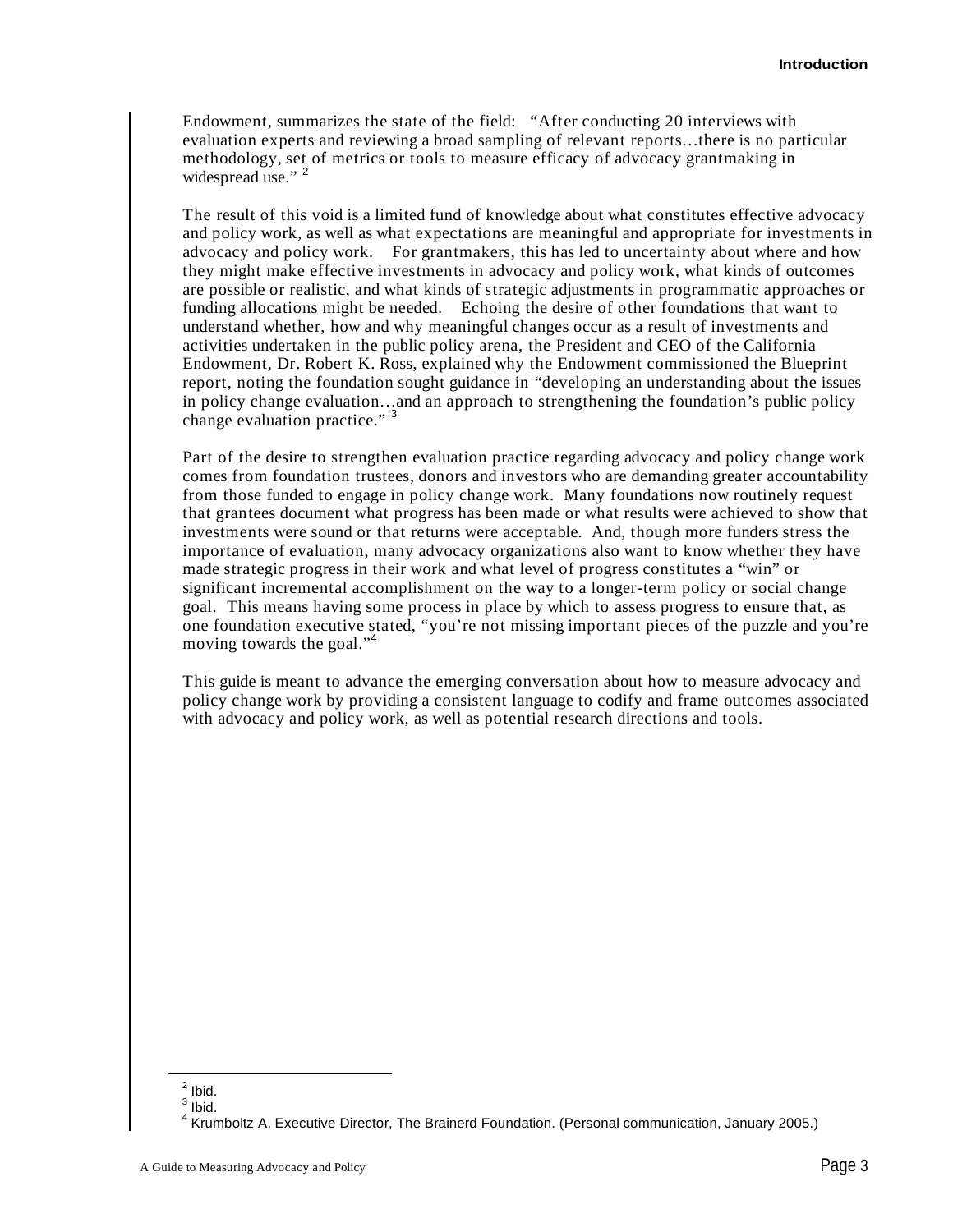# **INTENDED AUDIENCES**

The primary audience for this guide is foundation officers and other people or groups who make grants to and/or partner with advocacy organizations.

Others who may directly benefit from this guide include the following:

- Non-profit organizations engaged in advocacy and policy work;
- Community coalitions engaged in advocacy and policy work; and
- Evaluators who are involved with measurement of advocacy and policy work.

In short, this guide will be useful for all those parties who wish to do the following:

- Gauge the progress and effectiveness of their advocacy and policy work;
- Learn what is working and what needs to change regarding investments and strategies;
- $\bullet$  Build collective knowledge about how to most effectively create effective pathways for successful advocacy and policy efforts;
- Establish accountability for both incremental and long-term changes in public policy, as well as social and environmental conditions; and
- Advance the field of evaluation for advocacy and policy work.

## **ROADMAP TO THIS MANUAL**

The guide is presented in two main sections:

- **Section 1** is an overview of the context for measurement of advocacy and policy work, including the inherent evaluation challenges.
- **Section 2** presents a menu of outcome categories which describe changes that may result from advocacy and policy work and discusses evaluation design issues that relate to outcome selection. This section also outlines several factors that influence the selection of an appropriate evaluation design and provides both a case example and examples of data collection tools.

In addition, A Handbook of Data Collection Tools: Companion to A Guide to Measuring Advocacy and Policy is available at www.organizationalresearch.com and www.aecf.org. It is also available as an online resource at www.innonet.org. This interactive compendium allows users to review specific data collection approaches and examples of measurement tools that correspond to the menu of outcome categories presented in Section 2. Users can easily adapt data collection tools to match their own evaluation efforts.

Each section of this manual contains instructive and practical information for those involved in many different aspects of advocacy and policy change work. However, you may find certain sections of this manual more helpful, depending on your particular needs, interests and perspective.

*If you are trying to determine an overall strategy to evaluate advocacy and policy change efforts***,** Sections 1 and 2 may help you to frame your thinking and approach.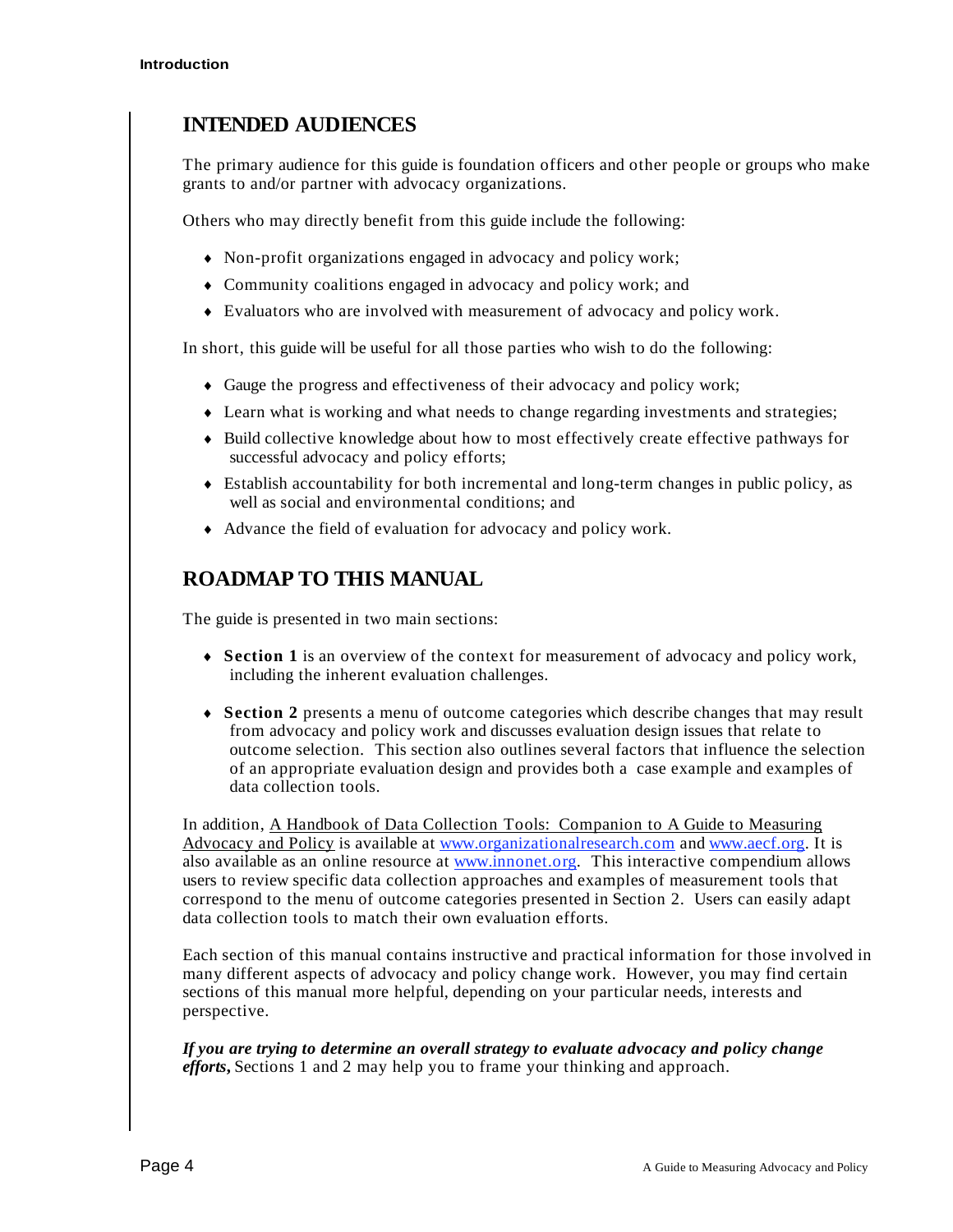*If you represent an advocacy organization and are trying to determine what you might measure to demonstrate the results of your work*, the outcome categories and examples presented in Section 2 may help you to gain insights.

*If you represent an organization trying to plan how you might implement evaluation of your advocacy and policy change outcomes***,** you may find the evaluation design and the tool examples in Section 2 most helpful, along with the supplemental compendium of tools.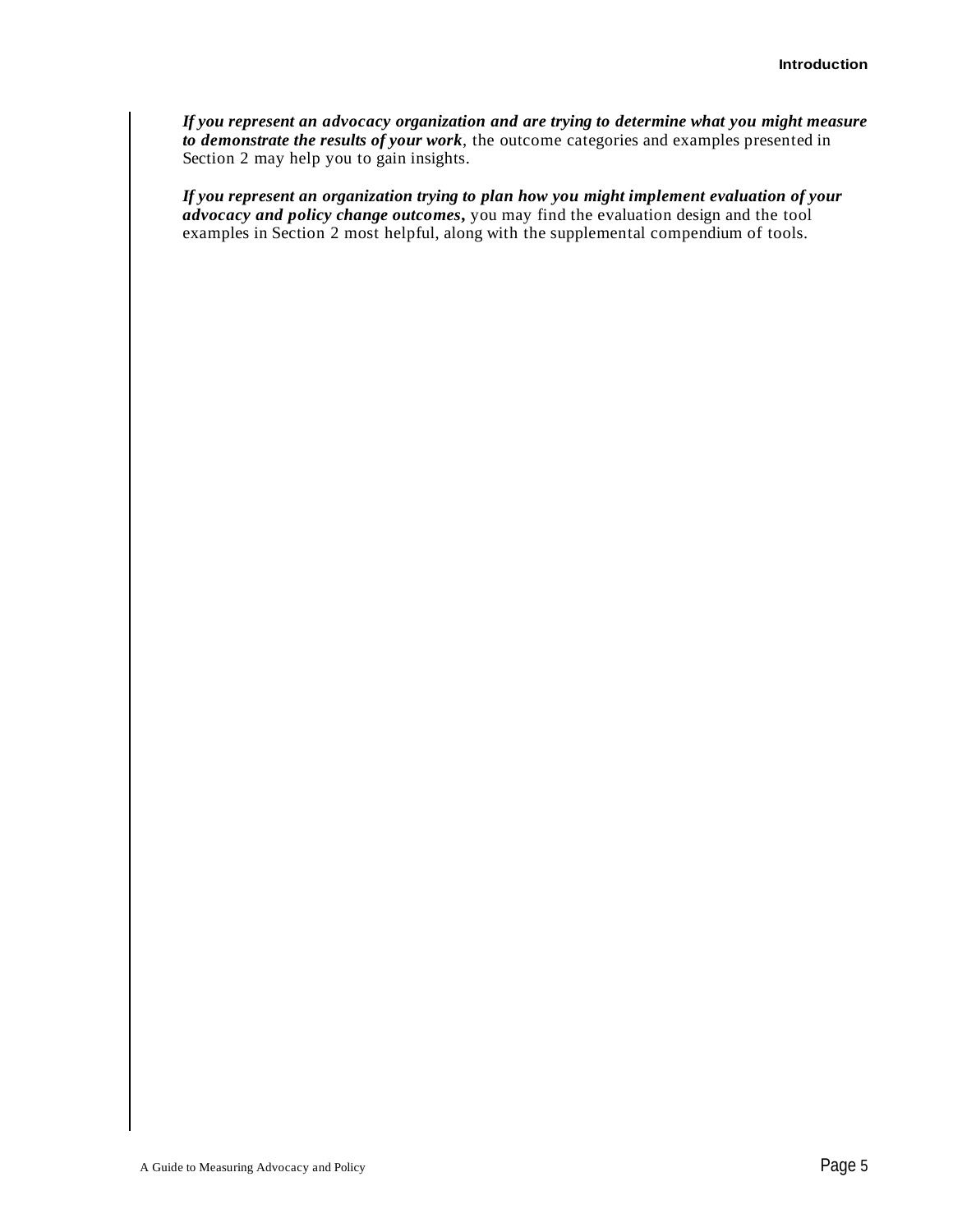# **SECTION 1**

# **Context of Measuring Advocacy and Policy Change Efforts**

# **MEASURING ADVOCACY AND POLICY CHANGE EFFORTS: A NEW EVALUATION PERSPECTIVE**

Increasingly during the past decade, shifts in strategic thinking have occurred within the philanthropic and non-profit sectors. Many foundations and non-profits recognize that "traditional" grantmaking practices, i.e., funding discrete programs and direct services, will never likely be enough to fully address the complexity and scale of social challenges, such as environmental degradation, disproportionate school achievement, child and family welfare, and poverty. While support for programs and services that provide immediate assistance and real benefits to those they serve is crucial, especially in the face of significant resource cutbacks among public programs and services, "just as crucial, and perhaps more so, is funding examinations of the underlying causes of human needs and the public and private strategies to meet them."<sup>5</sup>

To keep with their missions to address public issues, many philanthropic efforts have sought to address social and environmental concerns not only by funding direct services, but also by looking further upstream to the conditions and policies that underlie these concerns. Ongoing program evaluation, including measurement of specific program outcomes, has played a significant role in guiding funders and grantees to look upstream. Perhaps reflection on program evaluation data has shed light on the limited reach of program and service efforts. Or, consideration of program efforts within a larger theory of change has illuminated the need for multi-faceted efforts that address broader outcomes encompassing changes for both individuals and families served as well as changes at a system or policy level.

# **ADVOCACY AND POLICY WORK: EVALUATION CHALLENGES**

Because evaluation has proved to be a useful tool, many grantmakers seek to implement evaluation as they become involved in advocacy and policy change work. Yet organizations engaged in advocacy and public policy change efforts face many challenges when attempting to measure the effectiveness of their efforts. Some of these challenges are described below.

#### **LACK OF PRACTICAL GUIDANCE**

The field of evaluation in the area of advocacy and policy change is nascent, offering very few formally written documents that relate to approaches and methods.. To date, when evaluation of advocacy and policy work has even occurred at all, efforts can be best characterized as attempts, or even missteps. Some funders have focused on relatively narrow "output" measures—such as the number of newspaper articles printed or PSAs aired—that describe the reach of a particular campaign or public awareness initiative. Other funders have engaged in public policy work with overly ambitious expectations, such as striving for the passage of new legislation in the one- to three-year time frame typical of most grant awards. Still, other

5 Ridings, D.S., (1997). Feature: *Looking Upstream*. Foundation News & Commentary, 38, 3. Washington, D.C.: Retrieved September 28, 2004, from http://www.foundationnews.org/CME/article.cfm?ID=2452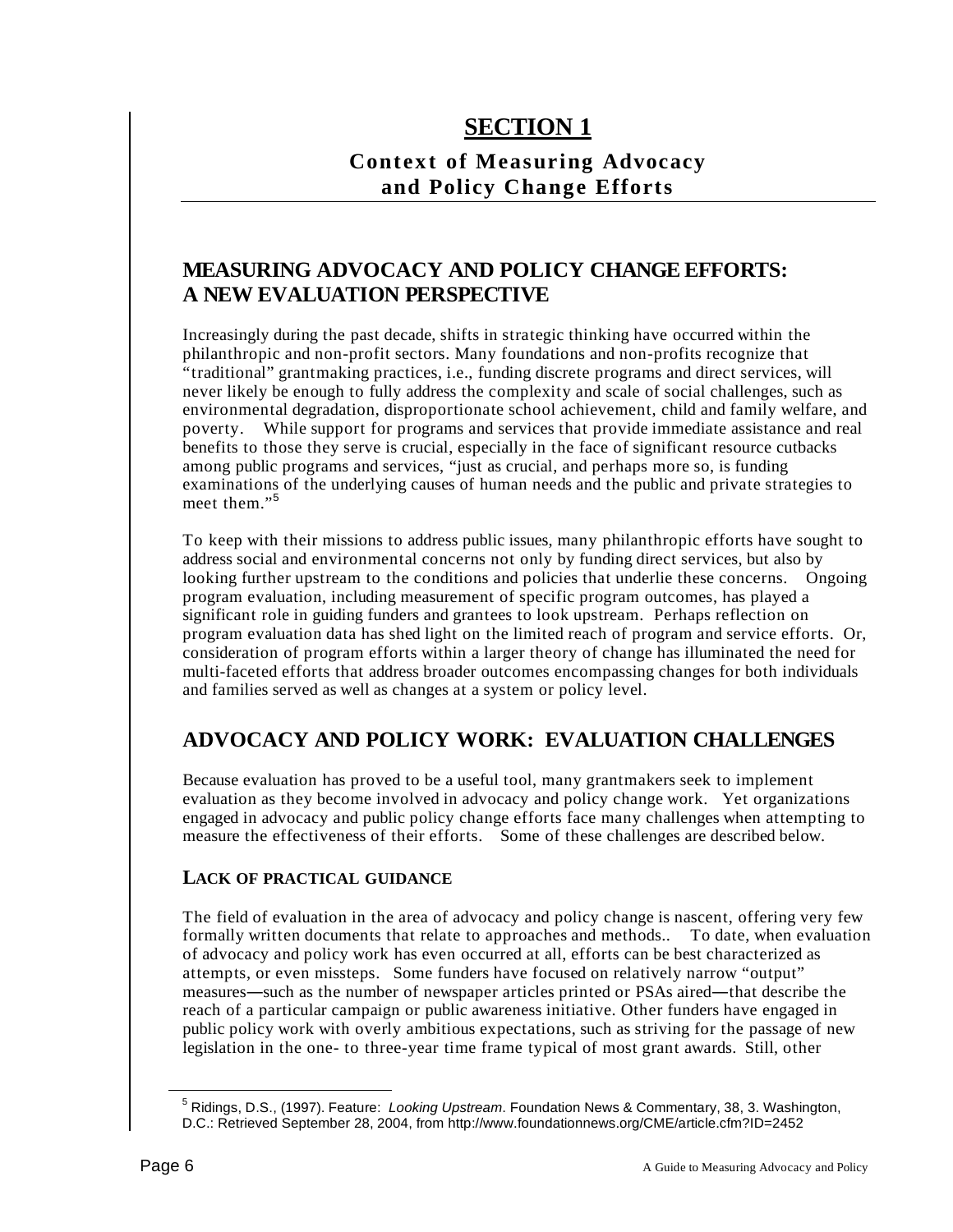funders—holding to the gold standards of evaluation science as best practices—have used experimental designs, including such resource intensive methods as pre- and post-test surveys from a randomly sampled population group. Given the limited availability of examples and practical guidance, determining appropriate evaluation methods and practices has been difficult for foundations and non-profits.

#### **DIFFERING PERSPECTIVES ON THE ROLE OF EVALUATION**

Besides limited guidance regarding how to best measure advocacy and policy work, other factors make evaluation in this area a difficult prospect. One of these factors is the belief among some advocacy organizations that their work cannot be measured and that any attempt to do so diminishes the power of their efforts. This cynical but widely held opinion is expressed in the following quote: *"Progressive funders constantly ask advocates and organizations to prove that our work results in policy change. They'd like us to draw a straight line between our activities and the change we seek, year after year, and they'd like us to walk down that line quickly. The fact that social movements that feed truly large scale policy change don't work that way wouldn't be so unfortunate if progressive elites weren't so attached to that idea, forcing the flow of resources into very narrow channels."<sup>6</sup>* 

The measurement of advocacy and policy work exposes the differing views of many funders and those who work "on the front line" in advocacy organizations. The perspective of many foundation officers, executives and boards is often shaped by a desire for clear, documented results which provide evidence that the foundation is engaging in responsible and meaningful stewardship. In addition, foundations are frequently focused on the achievement of a specific policy change or system improvement goal. Evaluation plays a role by ensuring that expected goals and outcomes are identified and providing a process by which grantees can be held accountable. Many foundations also use evaluation processes as a way to determine what adjustments and improvements might be necessary to achieve the desired goals in either their own grantmaking practices or in grantees' activities.

Some advocacy organizations, on the other hand, see their work as part of broad-scale social change efforts. While advocacy organizations may want to know that they are making progress, evaluation may be seen as limiting because this process involves committing to certain static outcomes that do not hold their relevancy in the dynamic, ever-changing course toward broad social change. Also, because focusing on long-term social change is what propels advocacy organizations, it may feel limiting to have work framed in terms of narrower, shorterterm outcomes. In determining best approaches to evaluation of advocacy and policy work, these differing viewpoints regarding the nature of advocacy and policy change work, as well as the purpose and role of evaluation, need to be more fully explored.

#### **METHODOLOGICAL CHALLENGES**

The measurement of advocacy and policy work presents certain methodological challenges as well. The factors that make evaluation of advocacy and policy work complex and challenging are described in the 2005 Blueprint report. These include the role of external forces or conditions, attribution, a long time frame needed for changes to occur, shifting strategies and milestones, and grantee capacity and engagement.<sup>7</sup>

6 Sen, R. (2006). Leading 'La Marcha'. ThomasPaine.com. April 10. Retrieved April 11, 2006, from http://www.tompaine.com/articles/2006/04/10/leading\_la\_marcha.php 7

Guthrie, K. et al., op. cit.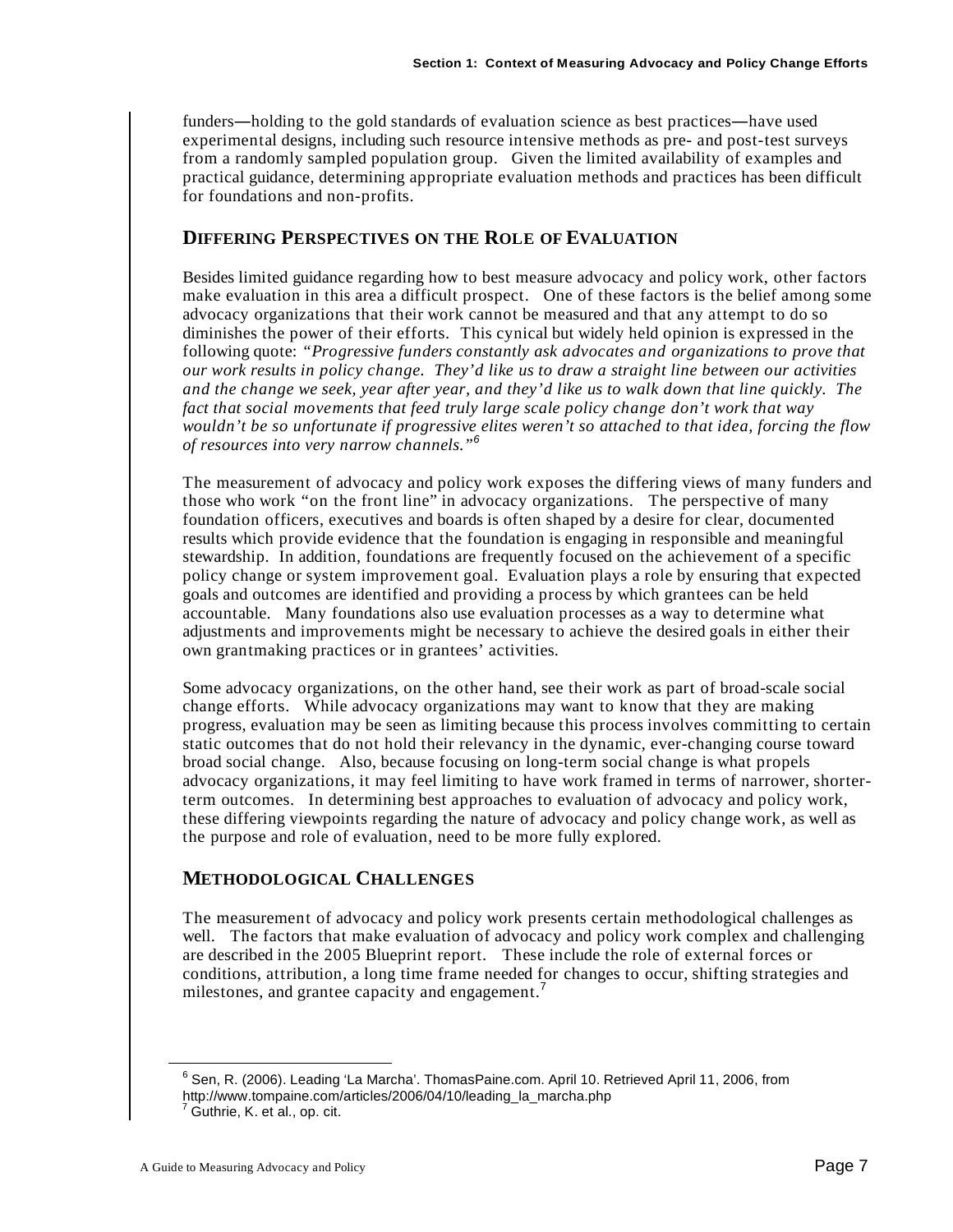The combination of these factors means that the traditional social scientific methods which have served as the primary paradigm for program evaluations are often poor fits for advocacy and policy change efforts. The Alliance For Justice has pointed out that policy change is typically stimulated by numerous concurrent factors and many actors and, because change occurs over a long time horizon, "it can be difficult to show cause and effect between one specific organization's advocacy activities and policy change."<sup>8</sup> Therefore, standard social science methods that identify an independent variable and a specific set of dependent variables likely to affect change are not always well-suited for measurement of advocacy and policy work.

#### **IDENTIFICATION OF OUTCOMES**

Another issue is the identification of realistic, meaningful outcomes. Typically, many foundations have administered their grantmaking in one- to three-year time frames, but, as noted above, policy and broader social change usually occurs in a much longer term. It is important to determine and find agreement about whether a foundation is working on a specific short-term change that is potentially achievable in a one- to three-year period, or whether a foundation is involved in a long-term process of policy or social change. To really know whether a long-term change in policy, population, social or environmental conditions occurred, philanthropic and non-profit audiences need to remain committed (in terms of both resources and on-the-ground work) for a long time.

A complicating factor is the dynamic nature of advocacy and policy work; contexts and key players are always changing. No matter how clearly an organization articulates a pathway to a desired long-term policy change goal, it would be virtually impossible to name, predict or explain all the variables that might be important within that change process.<sup>9</sup> What an organization thought was a realistic expectation for change last month may become totally unrealistic given new circumstances this month. A second consideration in the identification of outcomes concerns the typical way that many organizations have conceptualized program outcomes. Outcomes are typically expressed as "forward progress," e.g., increases in skills, improved conditions. However, outcomes for advocacy and policy work might be "defensive" in nature, such as holding the line on bedrock human rights or enacting environmental protection legislation. Consider the insight offered by Washington State Representative Ed Murray regarding legislation passed during the state's 2006 legislative session that banned discrimination based on sexual orientation: "As with many rights issues, [maintaining this policy] is going to require consistent vigilance...almost a constant campaign."<sup>10</sup>

One of the key challenges in evaluation of advocacy and policy work is identification and definition of short- and intermediate-term outcomes, that is, what changes might occur on the way to longer-term change. These changes could be described either as performance measures for a grantee or as incremental achievements or conditions that indicate progress toward a long term policy change goal. In determining shorter-term outcomes, it is important for both funders and grantees to be sure that the grantee's mission, capacity and existing commitments align with funder expectations. Foundation-grantee relationships can be strained if a funder's expectations about what the grantee can accomplish or produce are unrealistic, for example, expecting population-level changes in children's health to result from a one-year grant.

EMBLE 2005<br>
<sup>8</sup> Alliance for Justice. (2005). Build Your Advocacy Grantmaking: Advocacy Evaluation Tool. Washington, D.C.: Alliance for Justice

<sup>&</sup>lt;sup>9</sup> Guthrie, K., op. cit.

<sup>&</sup>lt;sup>10</sup> Garber, A. & Thomas, R. (2006). Seattle Times. Measure repealing gay rights won't be on ballet. 7 June 2006. Retrieved September 1, 2006, from http://archives.seattletimes.nwsource.com/cgibin/texis.cgi/web/vortex/display?slug=petitions07m&date=20060607&query=Ed+Murray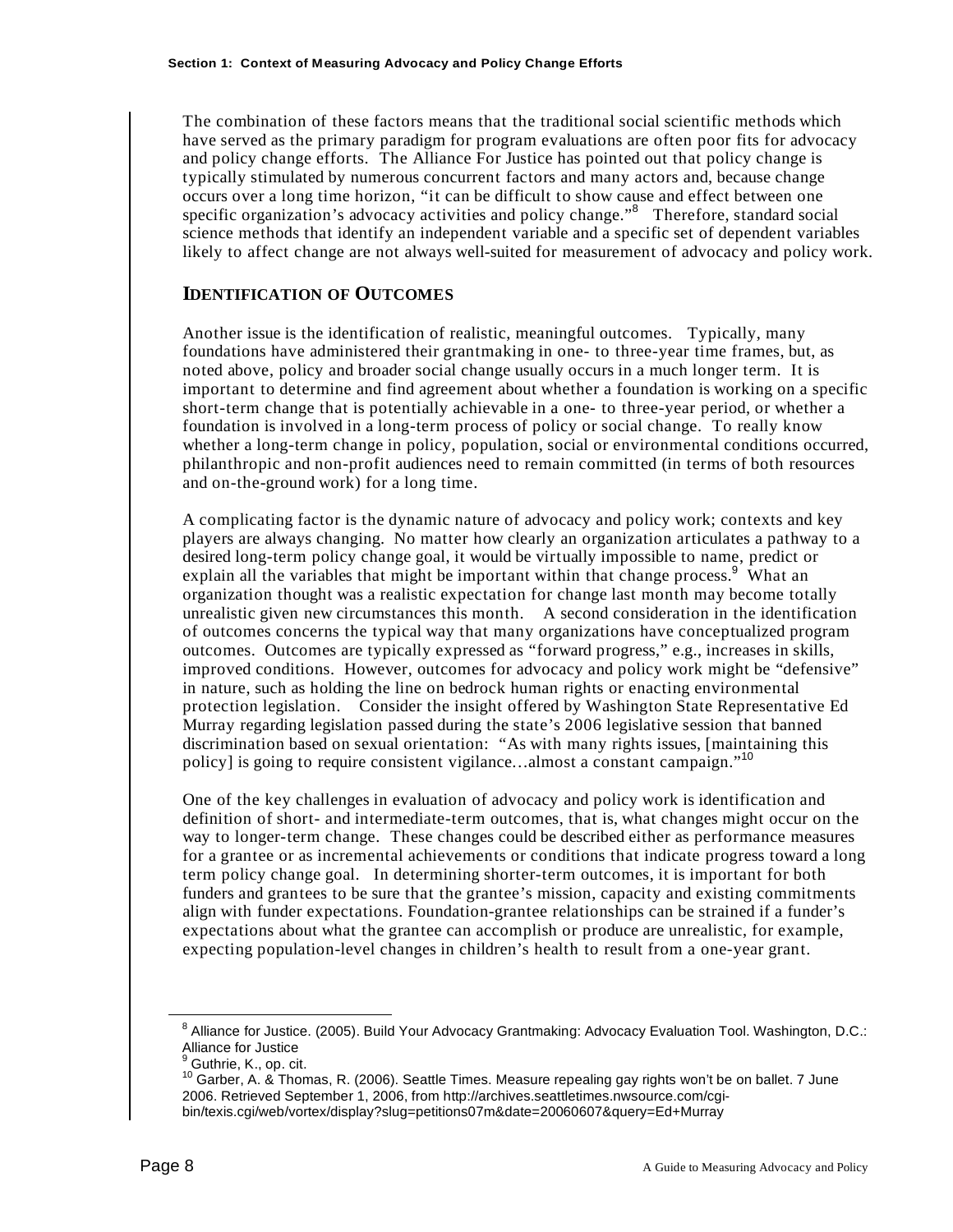#### **DIFFERENCES AMONG FOUNDATIONS**

The characteristics of foundations have also made it challenging to determine and provide guidance about evaluation approaches for advocacy and policy work. As private, independent organizations that are frequently shaped by an individual's or family's values, foundations are tremendously diverse in their philosophies and practices, including their grantmaking. Additionally, different foundations are involved in different stages of public policy and social change efforts as well as different venues and different jurisdictions.  $11$  Further, foundations may have different purposes for implementing evaluation. Since all of these factors can influence evaluation decisions, it does not make sense to identify "one size fits all" evaluation approaches.

Alignment of grantmaking with a foundation's overall philosophy is also important. Foundations need to clearly articulate whether grants and investments will be targeted, (i.e., funds are directed to a certain program, activity or product that relates to a particular stage of the policy process) or general (i.e., funds are used for operational support or organizational capacity-building). Outcome expectations and evaluation approaches will significantly differ for a grant that supports a particular research effort, one that provides resources for the printing and distribution of specific materials that are part of a public awareness campaign, and a general grant that supports the overall operations of a particular organization involved in a long-term effort to change policy or conditions.

The primary purpose for evaluation of advocacy and policy work is yet another way foundations can differ. Foundations may implement evaluation to monitor grantee performance, to inform strategy development and improvement, to build knowledge across a given field, to build capacity to address particular issues, to strengthen and expand support for a policy or social change goal, or a combination of these. All of these decisions will shape a foundation's evaluation practice.

### **BENEFITS OF EVALUATION**

Despite the challenges, there are many good reasons to implement evaluation of advocacy and policy work. For foundations, evaluation may support best business practices or provide evidence that investments are leading to achievement of desired goals. For non-profits, evaluation may provide information that clarifies what are meaningful and appropriate expectations with regard to advocacy and policy work, as well as what strategies are most effective for achievement of desired goals. Both funders and non-profits are motivated to make the case that their investment of resources, time, efforts and dreams are making a significant difference. Evaluation research methods offer credible and reliable tools and processes to make this case, as well as to develop a deep understanding about what is working and what might need to be rethought in the area of advocacy and public policy change.

In the early 1990s, program evaluation was a new concept for many organizations involved in the delivery of social and human services. As program evaluation began to be widely implemented, skepticism and worry were common among many social and human service program providers. Complaints included providers' perceptions that the results of their programs' work could not be adequately named or measured; that program evaluation was far

<sup>&</sup>lt;sup>11</sup> Ferris, J.M. (2003). Foundations & Public Policymaking: Leveraging Philanthropic Dollars, Knowledge, and Networks. Los Angeles, California: University of Southern California, The Center on Philanthropy and Public Policy. Stages in the policy change process are defined as problem definition, agenda setting, policy formulation, policy adoption, policy implementation and evaluation of policy impact. Venues are defined as ballot initiatives, a legislative process, administrative rules, and a legal process or judicial review. Jurisdictions include local, state and national policy arenas.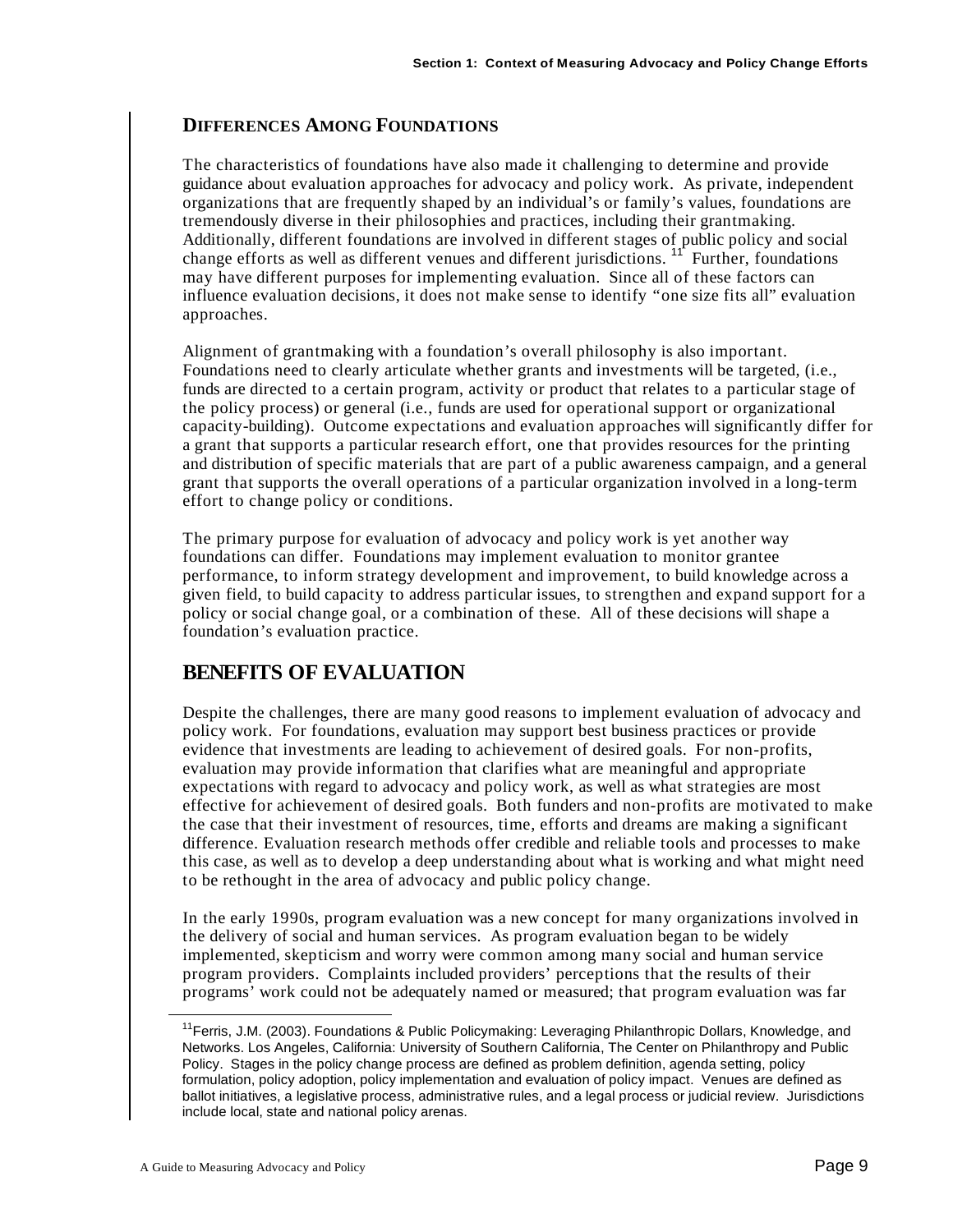too academic and complex to implement in a program setting, and that evaluation would surely take away resources from direct service delivery. Over the past decade and a half, evaluation has become much more commonplace for social service programs, particularly in the non-profit and public sectors. And while not all program evaluation designs may meet the "gold standards" of methodological rigor $12$  because of resource or other constraints, these efforts are typically based on strong social science principles. Over and over again, program staff and managers have found evaluation efforts to yield meaningful, instructive, real-time information that has been used to determine program effectiveness, as well as how programs might be improved.

The situation is reminiscent of attitudes toward the measurement of advocacy and policy work. Evaluation in this field has been viewed as a new and intimidating prospect, though it does not have to be. This guide shows how meaningful, instructive evaluation of advocacy and policy work can be undertaken in a variety of settings. While the rigor and resource needs of controlor comparison-group designs may sometimes be appropriate, this guide offers a wide range of approaches to evaluating advocacy and policy work that are highly accessible and practical. Again, these evaluation approaches can provide meaningful information to help those involved in advocacy and policy work determine how well strategies are working, what change has occurred and how much progress is being made toward ultimate goals.

Gary Henry, a well-known evaluator of advocacy and policy who has written about his evaluation of public communication campaigns, views the tools and methodologies for evaluating this arena as "vastly deficient." However, he states: **"[w]e should not be daunted by the methodological challenges…. We have to push ahead; we have to try some new things. We have to put data collection strategies into the field even if they are imperfect, try them, and work on their development**."<sup>13</sup> This statement is true of efforts to evaluate the broad array of advocacy and policy efforts, and it is our hope this guide will help advance the field in this area.

 $12$  That is, experimental or quasi-experimental evaluation designs

 $13$  Henry, G. T. (2002). Ask the Expert: What do evaluators of public communication campaigns need to do to advance their work and this field? The Evaluation Exchange. 3, 3. Retrieved April 13, 2006, from http://www.gse.harvard.edu/hfrp/eval/issue20/expert1.html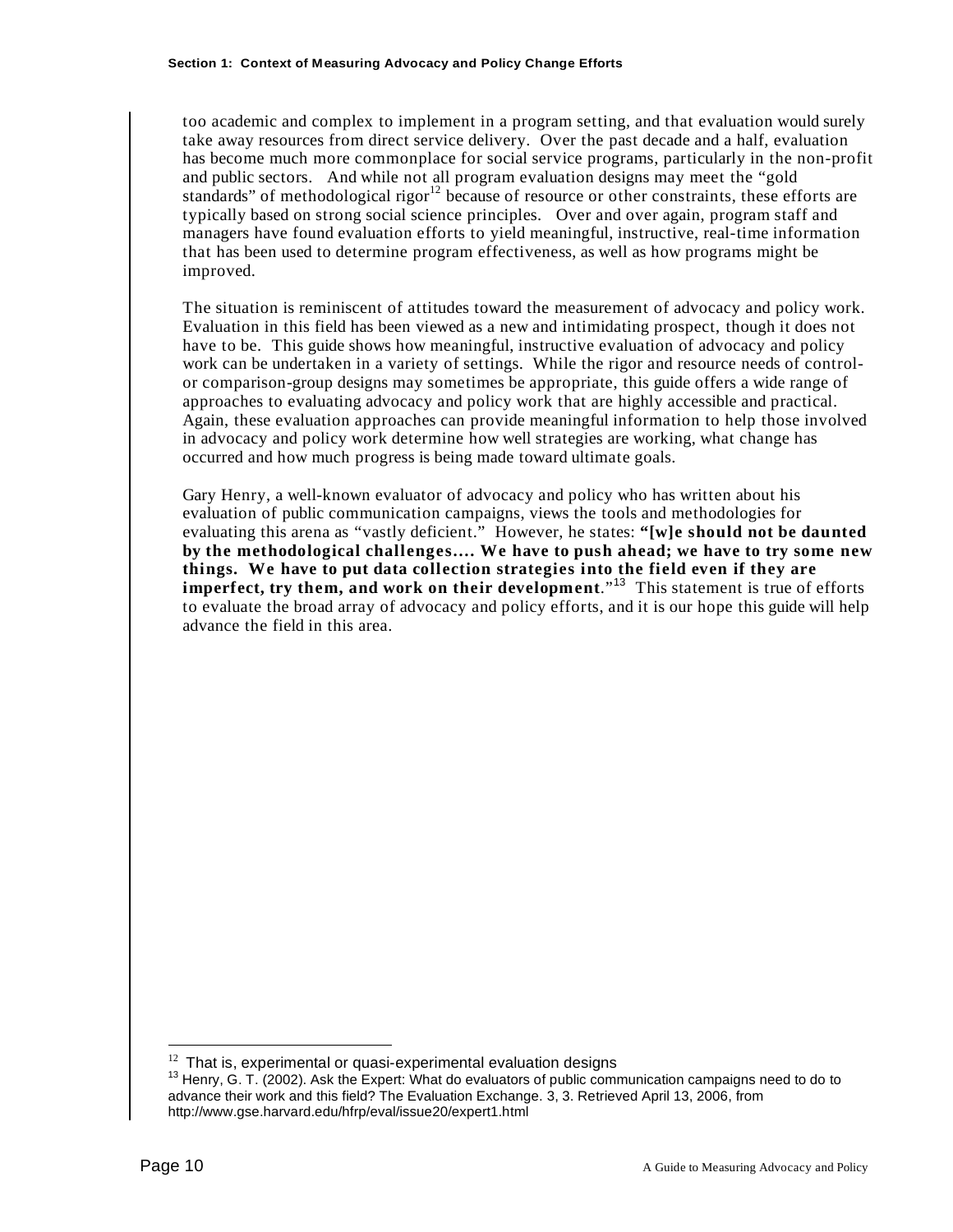# **SECTION 2**

# **Designing Appropriate Evaluations**

The previous section has described the landscape and context for evaluation of advocacy and policy work. This section will ground that broader discussion by offering practical guidance about specific evaluation approaches that are relevant to the advocacy and policy arena. There are many issues to consider with regard to the identification and selection of meaningful evaluation methods, including the kinds of goals to be pursued, the purpose of evaluation and a grantmaker's involvement in evaluation. We present a stepwise approach to making evaluation design choices. The three steps are as follows:

- 1. Start with a theory of change.
- 2. Identify outcome categories.
- 3. Select a practical and strategic approach to measurement.

Each of these steps will be discussed specifically as they apply to evaluation of advocacy and policy work.

### **START WITH A THEORY OF CHANGE**

Theory of change has become common parlance among both funders and non-profits; the term is typically used to describe the conceptual model for achieving a collective vision. A theory of change typically addresses the set of linkages among strategies, outcomes and goals that support a broader mission or vision, along with the underlying assumptions that are related to these linkages (i.e. "If we implement these strategies, why do we expect these changes will occur?"). Theory of change has been called many things: a roadmap, a blueprint, an engine of change, a theory of action and more.<sup>1</sup>

A theory of change is typically expressed in a visual diagram that depicts a set of strategies, outcomes and goals and the logical interconnections among them. It is perhaps best viewed as a map of how you get from "here" to "there." This visual diagram is often supplemented with narrative that details key assumptions and other relevant context for understanding the specific theory of change. (See Figure on page XX for a brief example of a Theory of Change.)

Although a theory of change results in a concrete product, the process for developing this theory of change is equally as valuable as its physical documentation. The process is based on the involvement of selected stakeholders who collaborate in a process of developing agreement about the pathway for achieving their collective vision.

http://www.aspeninstitute.org/site/c.huLWJeMRKpH/b.612045/k.4BA8/Roundtable\_on\_Community\_Change.ht m

The Tor further discussion about theory of change, see the following works:

Anderson, A. (2005). The Community Builder's Approach to Theory of Change: A Practical Guide to Theory Development. Retrieved May 31, 2006, from

Organizational Research Services. (2004). Theory of Change: A Practical Tool for Action, Results and Learning. Seattle, Washington: Annie E. Casey Foundation.

Guthrie, K., Louie, J., David. T. & Crystal-Foster, C. (2005). The Challenge of Assessing Advocacy: Strategies for a Prospective Approach to Evaluating Policy Change and Advocacy. Prepared for The California Endowment. Woodland Hills, California: The California Endowment.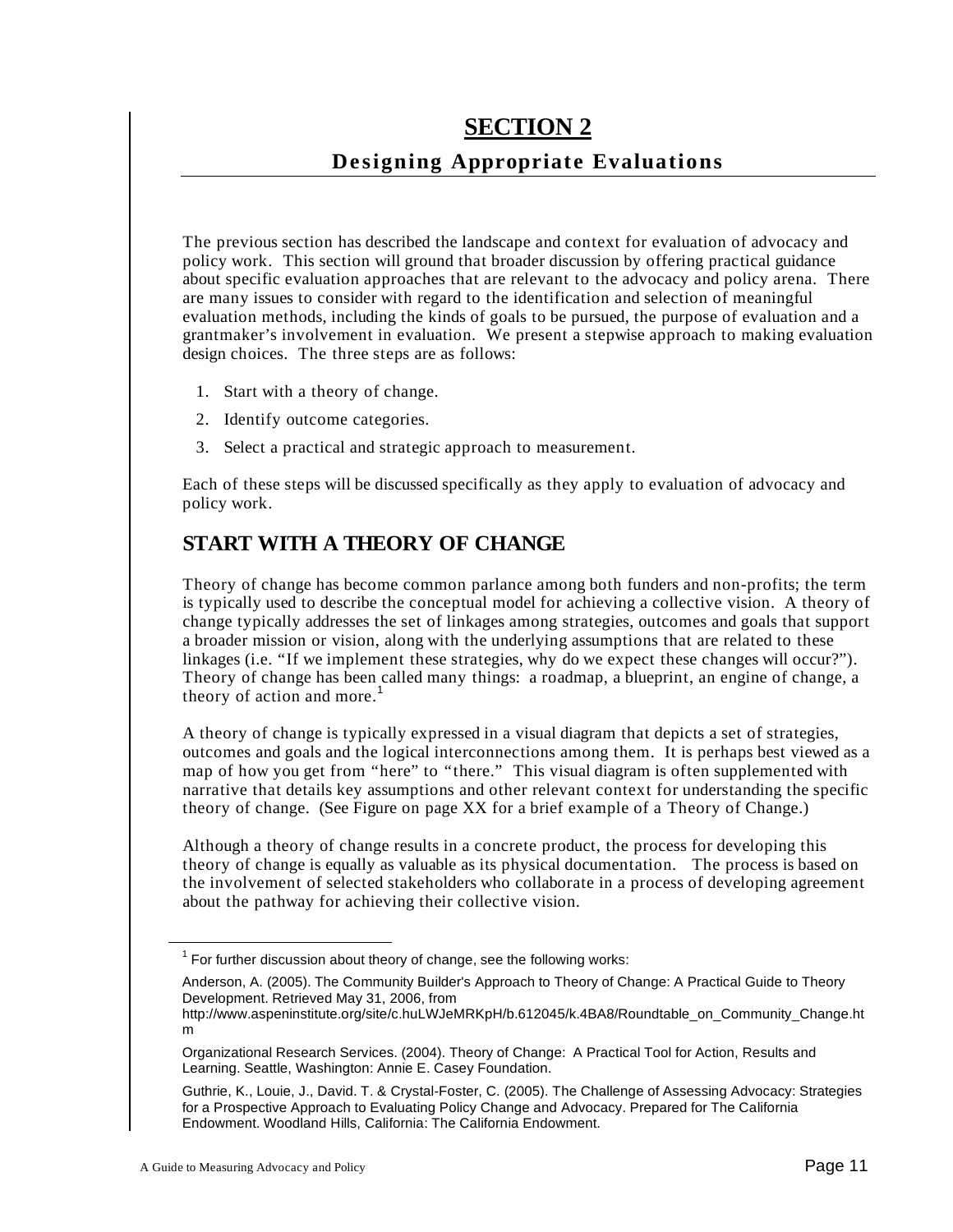We contend that developing a theory of change is a fundamental starting point for designing an appropriate evaluation for advocacy and policy work. Two important results derive from this process:

- specificity about high level strategies and outcomes; and
- common agreement about impact.

**Specificity about high level strategies and outcomes**: Funders and non-profit organizations usually find it easy to talk about a broad vision and long-term goals that they are hoping to achieve. These goals and vision statements are typically far-reaching and reflect a profound change in basic societal conditions and the behaviors associated with these conditions.

The theory of change drills down from the global picture to create specificity about the strategies and logical outcomes that compose the path to long-term significant changes. Constructed from a high enough vantage point (approximately 30,000 feet aerial view), these strategies and outcomes represent high level actions and impacts. They do not provide a specific implementation plan. Instead, they articulate the "theory" about how change takes place and what landmarks to look for along the way. This is a particularly important process in the context of social change in which multiple approaches are at play—e.g., economic, legal, community development, educational, social marketing—and the theory of change is usually taken for granted. The specificity about progress markers reflects these distinct approaches and provides critical focus to the essential categories that are appropriate for gauging progress.

**Common agreement about impact:** The Blueprint report commissioned by the California Endowment Fund (2006, pp. 18-21) has heightened our awareness about the varying conceptual models that co-exist among funders and the organizations that are steeped in advocacy and policy work. These models, which provide the ideological and structural context for a social change/policy change process, are as follows: social change, policy change and advocacy.

*Social Change Model.* The impact of social change is large-scale societal change. This broad model includes both policy change and advocacy but is focused far more broadly on changes in physical and/or social conditions. The logical result of social change relates to conditions of poverty, the environment, health, equality, democracy and so on. Changes of this nature are measured on the level of individual and population elements—whether it is human lives or ecological species.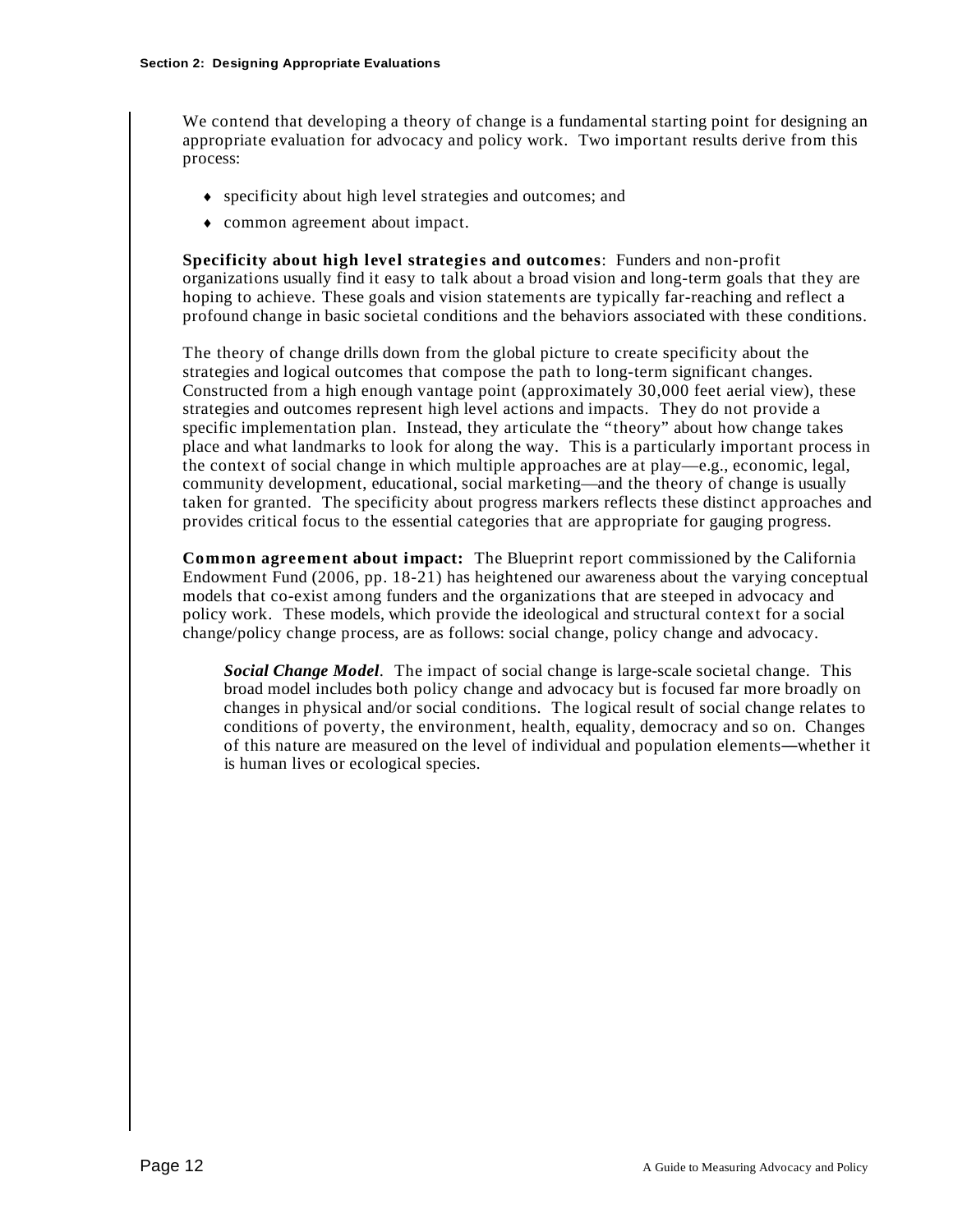#### *Social Change Model: Case Illustration*

A prime example of this model is the Annie E. Casey Foundation Making Connections initiative that invests in a place-based comprehensive community change strategy to achieve family economic success, school readiness, effective and responsive service systems and social connectedness. This initiative takes a ten-year long-term approach to strengthening the context of children's lives by investing in strategies that strengthen families and neighborhoods. The initiative operates on multiple levels, including both strategies that directly impact children and families and strategies that influence the resources, organizations, institutions and systems that affect children, families and neighborhoods.

*Policy Change Model***.** Policy change targets changes in the policy arena, including both policy development and implementation. The logical result of policy change may be policy development, new or revised policy, policy enforcement, adequate resources and so on. The impact of policy change efforts is change in the structural and normative context of communities and institutions. Policy change efforts are fundamental to changes in social and physical conditions, but a change in policy is not social or physical change itself.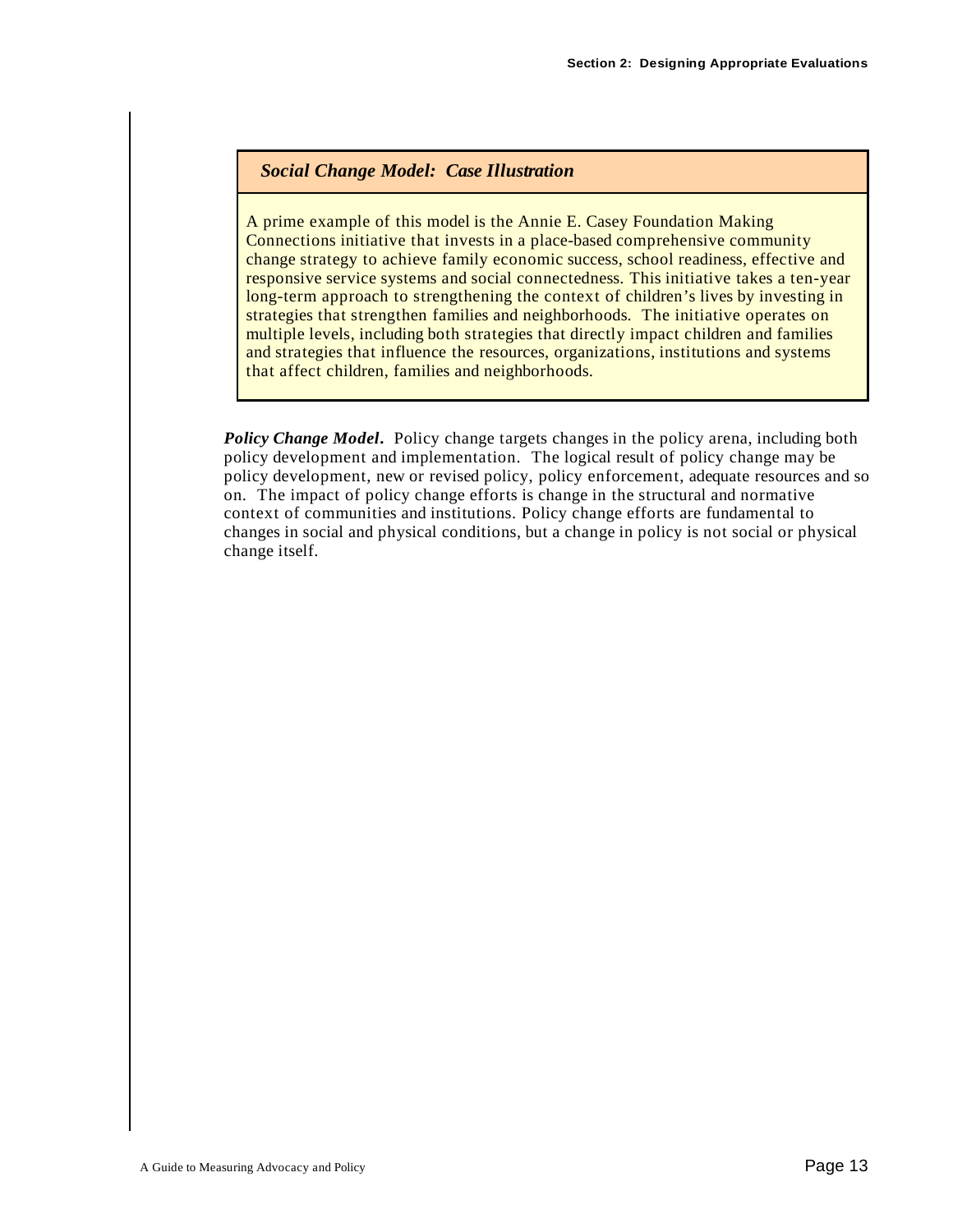#### *Policy Change Model: Case Illustration*

The Brainerd Foundation, a family foundation focused on conservation, offers a clear example of a grantmaking program focused on policy change.

#### **Brainerd Foundation Program Areas**

The Foundation makes grants through three program areas: Conservation Policy, Place-based Conservation and Conservation Capacity.

#### **Conservation Policy**

Our Conservation Policy program is aimed at achieving policy gains at the state (or provincial) and local levels. Strategies to advance this goal vary by state and province, with the overarching theme being a commitment to support policies that ensure the protection of our region's air, land and water.

We encourage groups collaborating on common policy priorities to take their work to a higher level of effectiveness by deepening their connection to public concerns and holding policymakers accountable to an informed and engaged citizenry. In places where such collaborations are not underway, we look for opportunities to bolster public support for strong conservation policies. We expect conservation advocates to advance successful policies by building their base of support and demonstrating a conservation mandate to decision makers in the region. Grants in this program range from \$20,000 to \$50,000. Measures of Success: As a result of these investments, we expect to see: **policy gains at the state (or provincial) and local level, e.g.,** successful adoption of policy priorities identified by state and provincial level advocates.

(Please note that the Brainerd Foundation program areas span all three models described here. This excerpt is an illustration of its policy change model.)

 $\overline{2}$ 

*Advocacy Model***.** Advocacy is a tactic for achieving social or policy change, such as framing the issue, developing alliances, and gathering and disseminating data. The impact of advocacy efforts provides the essential infrastructure that leads to policy change and, subsequently, to social change. Key examples of the impact of advocacy efforts are strategic alliances, public awareness, public will and political will.<sup>3</sup>

2 Brainerd Foundation. (2006). Mission and Strategy. Retrieved May 31, 2006, from http://www.brainerd.org/about/mission\_strategy.php

<sup>&</sup>lt;sup>3</sup> Note that federal guidelines regulate specific direct lobbying activities. For more information and guidelines, see the Alliance for Justice website: www.afj.org.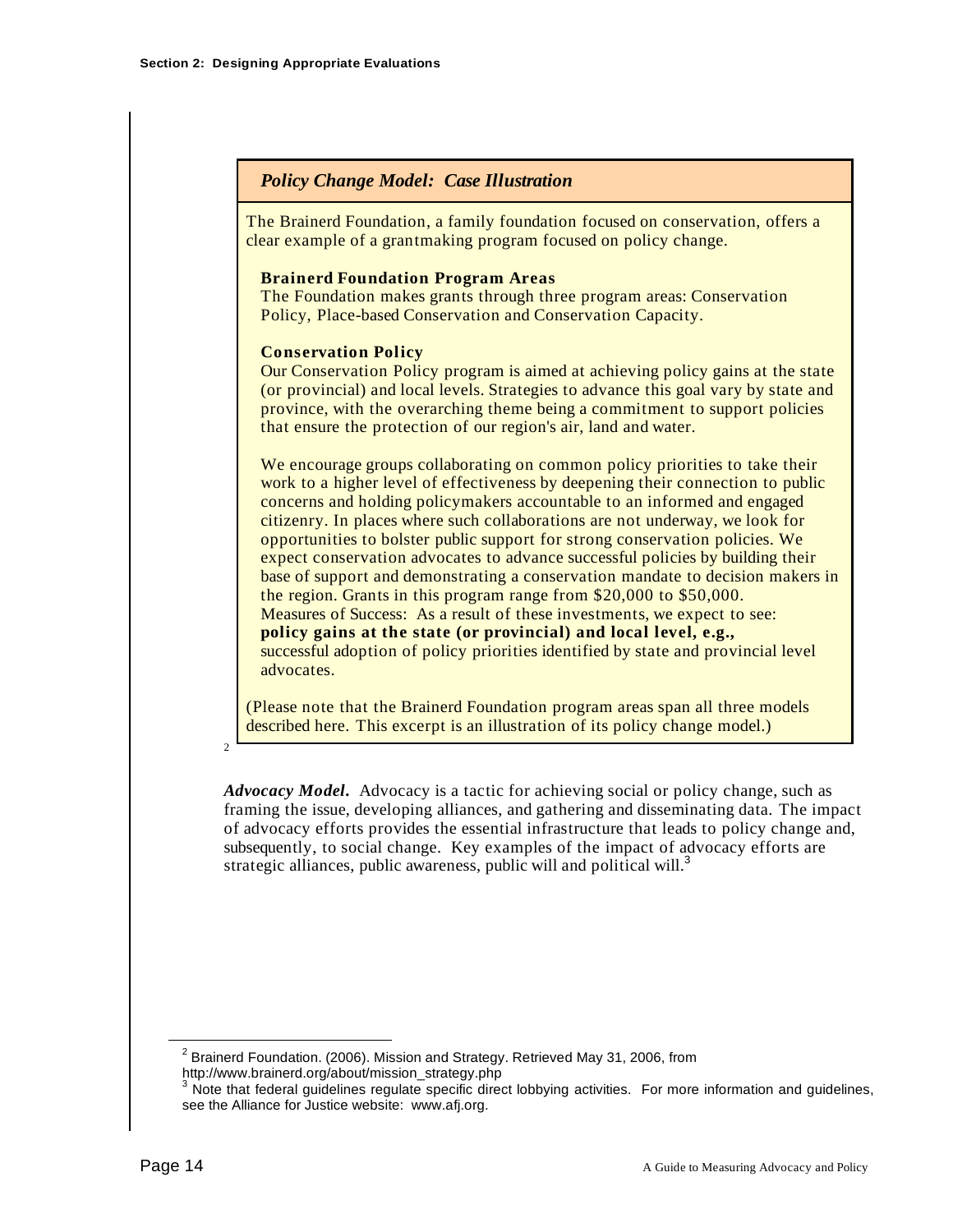#### *Advocacy Model: Case Illustration*

The California Endowment's transition from "grantmaking" to "changemaking" has led to development of new foundation tools that are valuable to advocacy efforts. A clear example of its support for advocacy as strategy for social change is demonstrated in its Center for Healthy Communities, an organization dedicated to mobilizing civic leaders, health providers, advocates and policymakers in the quest for solutions to critical health care issues (www.calendow.org/chc.newsletter). The Center provides an accessible and affordable conference facility, presents public programs and convenings, and provides in-depth training opportunities. For example, its HealthExchange Academy offers a series of trainings and web-based resources to "strengthen the capacity of those on the front lines of health improvement efforts." As viewed by the California Endowment, *"Systems change starts with individual action. Advocates must have motivation and skills to get the facts, define the problem, organize support, and communicate a clear and compelling story of what is wrong and what should be done. In addition to building individual skills, training sessions will deepen overall understanding of the policy arena and help build the capacity of communities to move their own agendas forward."*

Annie E. Casey's Kids Count initiative also illustrates advocacy in its national work aimed at tracking the status of children in the United States. By gathering, analyzing and disseminating key indicators about children's welfare state by state, Kids Count helps to focus both public and policy maker attention on the needs and gains in child well-being. Kids Count benchmarks enrich local, state and national discussions about policy trends and policy goals. This data-driven advocacy strategy is instrumental to guiding policy development and education that promotes policy change.

Importantly, advocacy and policy change efforts are often viewed as investments in community infrastructure, public opinion, political will or policy adoption itself. This work is less often framed as social change, a concept that tends to be more comprehensive, longer-term, and focused on changes in lives and environments. While advocacy and policy work may lead to social change, the specific funding arrangement is likely to have time and resource parameters that focus on specific advocacy and policy components rather than the long-term change in social conditions.

Best practice in the development of a theory of change calls for a group process that will allow key stakeholders or partners to grapple with directions for change and come to common agreement about the impact of advocacy and policy work. Although various partners may have different individual and group agendas, the theory-of-change work will produce a clear statement about what success will look like—both in the short- and long-term. For some efforts, "longterm" might be three years—e.g., time to create political will to support specific legislation. For other efforts, partners may be interested in a much longer time horizon—e.g., 15 or more years for restoration of environmental corridors used by large mammal habitat. For some groups, the projected impact of the theory of change may be too far out in the distance; for others, not far enough.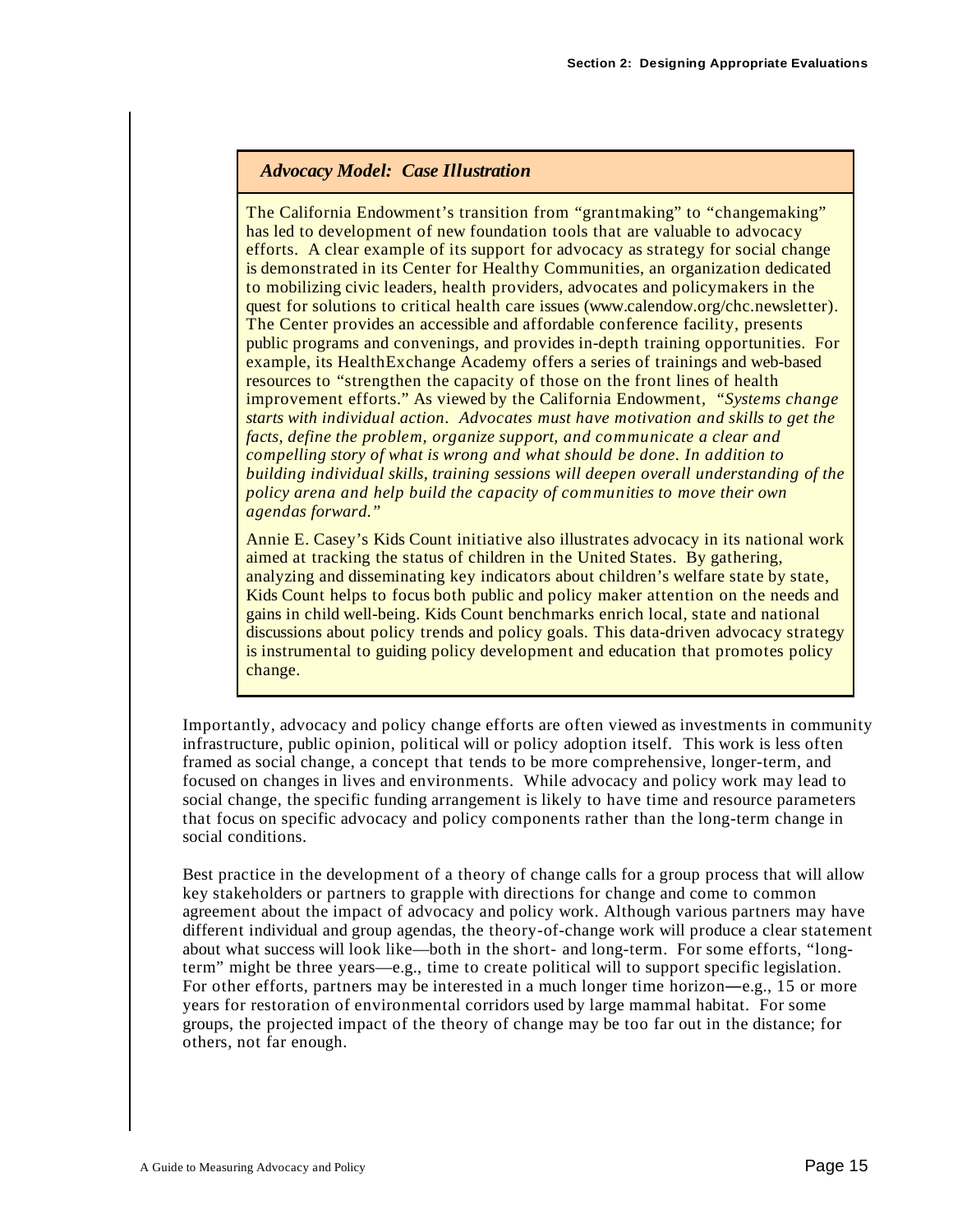At a minimum, the process of developing the theory of change will provide guidelines for both funders and grantees about where they are going now, e.g., the next one to three years, and what it will look like when they arrive. Such clarity and focus on impact strengthen mutual understanding, expectations, communication and evaluation of success.

The process of developing a theory of change will offer powerful insight for all of the partners and stakeholders about the **How, What** and **Why** of advocacy and policy work. The strategies and outcomes clarify the **How** and **What**. The articulation of the ultimate impact describes **Why** the work is happening. The product of this work will provide essential clarity for developing an evaluation design. This clarity is essential for determining responses to key evaluation design questions, such as the following: What specific strategies and outcomes should be measured? What should be the frequency and duration of evaluation data collection? What should be the level of rigor of the evaluation structure and processes? What types of quantitative or qualitative methodologies might be applied? And, what will be the format for communicating results?

Once you have mapped your theory of change, the next step in determining your evaluation design is to identify outcomes, namely the types of outcomes that are salient to advocacy and policy work.

# **IDENTIFY YOUR OUTCOME CATEGORIES**

This guide lifts up a core set of outcome categories that directly relate to advocacy and policy. These outcomes can provide concrete direction to your selection of **What** to measure that will allow you to make the case about success and will also deepen your understanding and learning about your progress.

Outcome categories are fairly standardized and widely accepted in the service delivery arena. Counseling programs address mental health functioning, parenting programs address family management and nurturing, educational programs address student achievement and so on. In contrast, this type of standardization does not yet exist for outcomes related to advocacy and policy. The previous discussion about theory of change provides a background for understanding the context for making these outcome selections for advocacy and policy work.

Depending on the theory of change—and the conceptual model in which a set of outcomes is grounded—outcomes can be both near-term and long-term and potentially span a broad continuum. Social change outcomes are most likely to occur after multiple other changes have happened, such as public awareness, political will, policy adoption, and implementation to the physical and social changes in lives and communities. The strategies associated with both social change and policy change will further limit or expand the selection of outcomes, based on the number and type of strategies that are the focus of activity.

We have reviewed a broad range of outcome categories and sample indicators of progress, compiled from multiple sources, including evaluation reports, expert interviews with advocacy experts, and literature about foundation involvement in advocacy and policy work. Over and over, the same types of outcomes emerge. We present these outcome categories not to duplicate or correct any other existing sources, but rather to consolidate, emphasize and confirm what appear to be the important areas of change in advocacy and policy work.

Some of the outcomes presented here represent the interim steps and infrastructure that create the conditions for changes in society and the environment. Others reflect the end-game: policy adoption, funding or enforcement in various jurisdictions, e.g., local, state, federal. We have distilled these outcomes into six distinct categories representing the essential changes in lives, community conditions, institutions and systems that result from advocacy and policy work.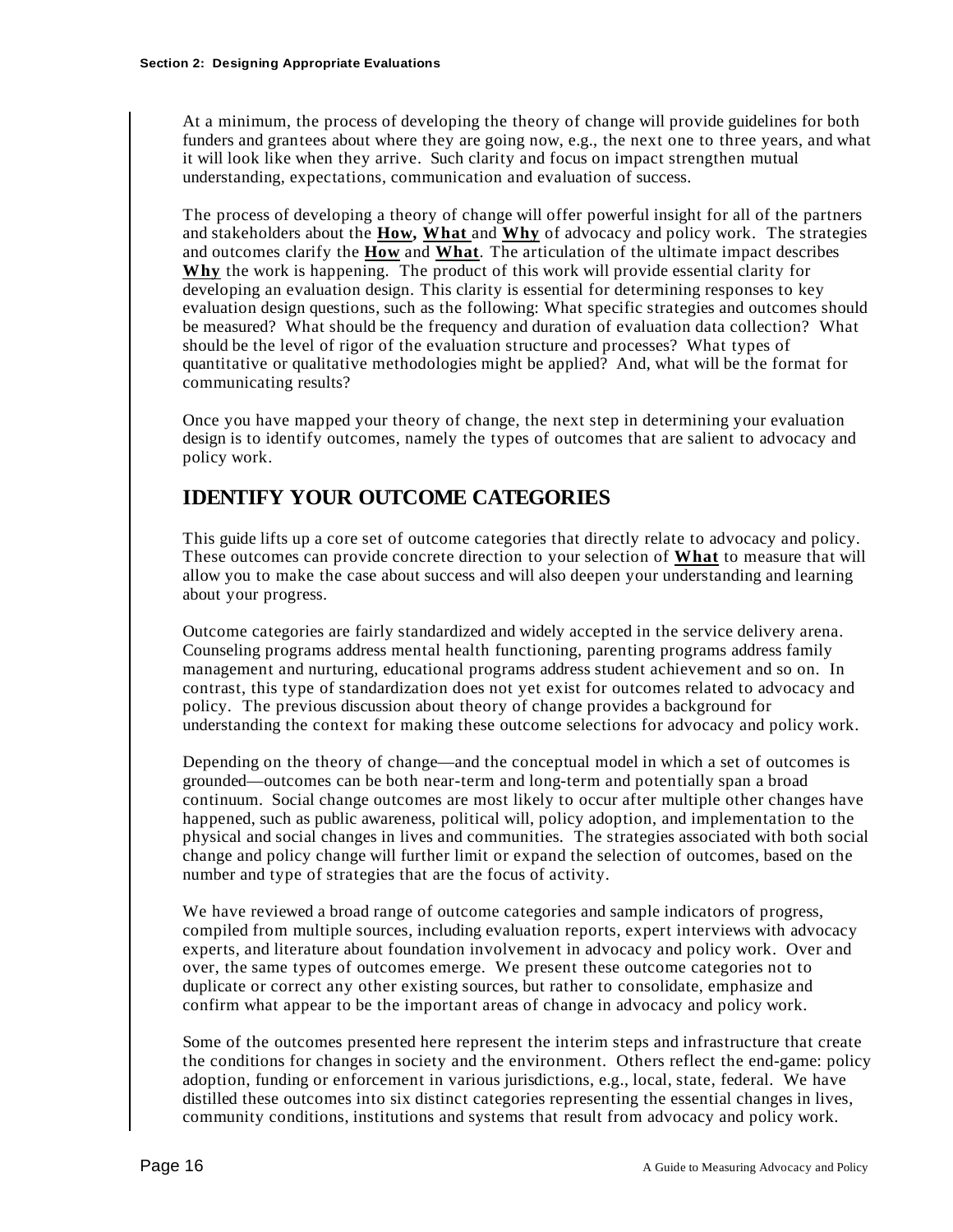#### **1. SHIFT IN SOCIAL NORMS**

Description: the knowledge, attitudes, values and behaviors that compose the normative structure of culture and society. Advocacy and policy work has become increasingly focused on the importance of aligning advocacy and policy goals with **core and enduring social values and behaviors.** 

#### **2. STRENGTHENED ORGANIZATIONAL CAPACITY**

Description: the skill set, staffing and leadership, organizational structure and systems, finances and strategic planning among non-profit organizations and formal coalitions that plan and carry out advocacy and policy work. The development of these core capacities are critical **organizational conditions** of advocacy and policy change efforts.

#### **3. STRENGTHENED ALLIANCES**

Description: the level of coordination, collaboration and mission alignment among community and system partners, including nontraditional alliances, e.g., bipartisan alliances, unlikely allies. These **structural changes in community and institutional relationships and alliances** have become essential forces in presenting common messages, pursuing common goals, enforcing policy changes and insuring the protection of policy "wins" in the event that they are threatened.

#### **4. STRENGTHENED BASE OF SUPPORT**

Description: the grassroots, leadership and institutional support for particular policy changes. The **breadth, depth and influence of support among the general public, interest groups and opinion leaders** for particular issues provides a major structural condition for supporting changes in policies. This outcome category spans many layers of culture and societal engagement, including increases in civic participation and activism, "allied voices" among informal and formal groups, the coalescence of dissimilar interest groups, actions of opinion leader champions and positive media attention.

#### **5. IMPROVED POLICIES**

Description: the **stages of policy change in the public policy arena**. These stages include policy development, policy proposal, demonstration of support (e.g., cosponsorship), adoption, funding and implementation. This outcome area has frequently been the past focus of measuring the success of advocacy and policy work. Though certainly the major focus of such work, it is rarely achieved without changes in the preconditions to policy change identified in the other outcome categories.

#### **6. CHANGES IN IMPACT**

Description: the **ultimate changes in social and physical lives and conditions**, .i.e., changes in individuals, populations and physical environments, that motivate policy change efforts. Changes in impacts are long-term outcomes and goals. They would be important to monitor and evaluate in those funding situations in which grantmakers and advocacy organizations view themselves as partners in social change. These types of changes are influenced by policy change but typically involve far more strategies—including direct interventions, community support, and personal and family behaviors—than policy change alone.

Table 1. presents these outcome categories along with samples of outcomes and the strategies that are associated with these broad outcomes. Please note that the order of outcomes is not intended to represent their importance, sequence or priority.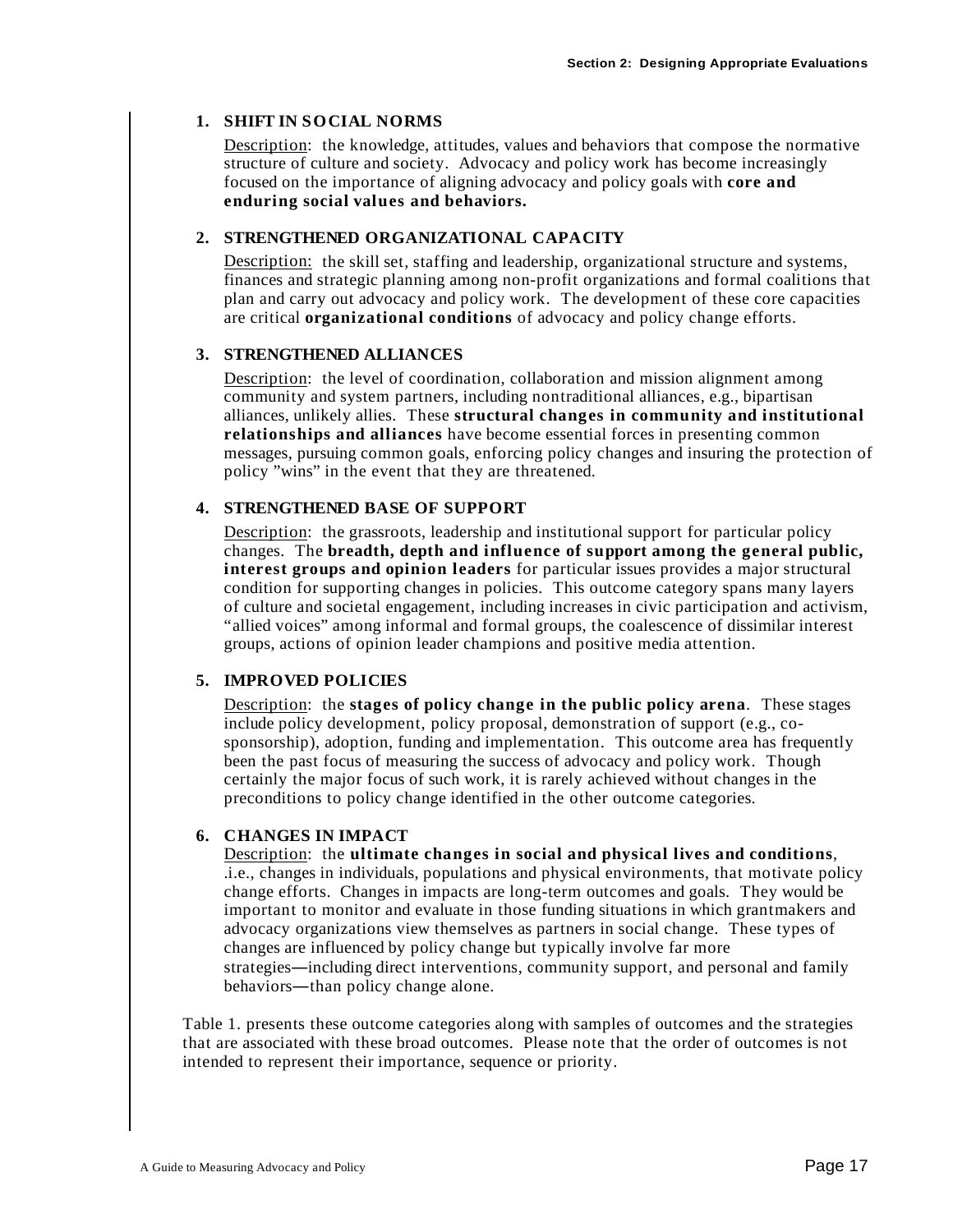| 1. SHIFT IN SOCIAL NORMS                         |                                                                                                                                                                                                                                                                                                                                                                                                                                                                                                                                                                                                          |
|--------------------------------------------------|----------------------------------------------------------------------------------------------------------------------------------------------------------------------------------------------------------------------------------------------------------------------------------------------------------------------------------------------------------------------------------------------------------------------------------------------------------------------------------------------------------------------------------------------------------------------------------------------------------|
| <b>Examples of Outcomes</b>                      | Changes in awareness<br>٠<br>Increased agreement on the definition of a problem (e.g., common<br>٠<br>language)<br>Changes in beliefs<br>٠<br>Changes in attitudes<br>٠<br>Changes in values<br>٠<br>Changes in the salience of an issue<br>٠<br>Increased alignment of campaign goal with core societal values<br>٠<br>Changes in public behavior<br>٠                                                                                                                                                                                                                                                  |
| <b>Examples of Strategies</b>                    | Framing issues<br>٠<br>Media campaign<br>٠<br>Message development (e.g., defining the problem, framing, naming)<br>٠<br>Development of trusted messengers and champions<br>٠                                                                                                                                                                                                                                                                                                                                                                                                                             |
| Unit of Analysis (e.g., Who<br>or What Changes?) | Individuals in general public<br>٠<br>Specific groups of individuals<br>٠<br>Population groups                                                                                                                                                                                                                                                                                                                                                                                                                                                                                                           |
| 2. STRENGTHENED ORGANIZATIONAL CAPACITY          |                                                                                                                                                                                                                                                                                                                                                                                                                                                                                                                                                                                                          |
| <b>Examples of Outcomes</b>                      | Improved management of organizational capacity of organizations<br>٠<br>involved with advocacy and policy work)<br>Improved strategic abilities of organizations involved with advocacy and<br>٠<br>policy work<br>Improved capacity to communicate and promote advocacy messages of<br>٠<br>organizations involved with advocacy and policy work<br>Improved stability of organizations involved with advocacy and policy work<br>٠                                                                                                                                                                     |
| <b>Examples of Strategies</b>                    | Leadership development<br>٠<br>Organizational capacity building<br>٠<br>Communication skill building<br>٠<br>Strategic planning                                                                                                                                                                                                                                                                                                                                                                                                                                                                          |
| Unit of Analysis (e.g., Who<br>or What Changes?) | Advocacy organizations<br>٠<br>Not-for profit organizations<br>٠<br>Advocacy coalitions<br>٠<br>Community organizers, leaders                                                                                                                                                                                                                                                                                                                                                                                                                                                                            |
| 3. STRENGTHENED ALLIANCES                        |                                                                                                                                                                                                                                                                                                                                                                                                                                                                                                                                                                                                          |
| Examples of Outcomes                             | Increased number of partners supporting an issue<br>Increased level of collaboration (e.g., coordination)<br>Improved alignment of partnership efforts (e.g., shared priorities, shared<br>goals, common accountability system)<br>Strategic alliances with important partners (e.g., stronger or more powerful<br>relationships and alliances)<br>Increased ability of coalitions working toward policy change to identify<br>policy change process (e.g., venue of policy change, steps of policy<br>change based on strong understanding of the issue and barriers,<br>jurisdiction of policy change) |
| <b>Examples of Strategies</b>                    | Partnership development<br>Coalition development<br>Cross-sector campaigns<br>Joint campaigns<br>Building alliances among unlikely allies                                                                                                                                                                                                                                                                                                                                                                                                                                                                |

#### **Table 1. Menu of Outcomes for Advocacy and Policy Work**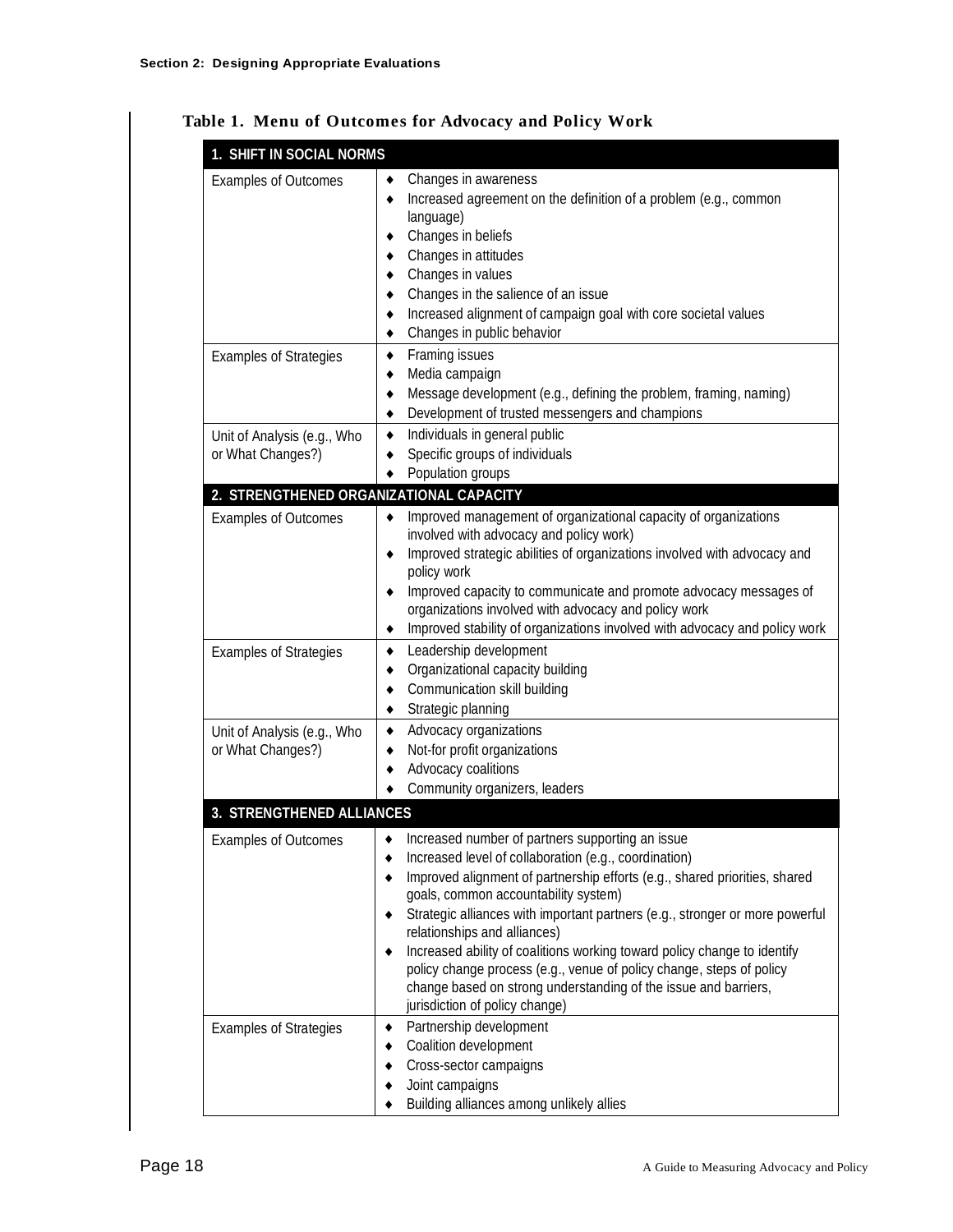| Unit of Analysis (e.g. Who<br>or What Changes?)    | Individuals<br>٠<br>Groups<br>٠<br>Organizations<br>٠                                                                                                                                                                                                                                                                                                                                                                                                                                                                                                                                                                                                                              |
|----------------------------------------------------|------------------------------------------------------------------------------------------------------------------------------------------------------------------------------------------------------------------------------------------------------------------------------------------------------------------------------------------------------------------------------------------------------------------------------------------------------------------------------------------------------------------------------------------------------------------------------------------------------------------------------------------------------------------------------------|
|                                                    | Institutions<br>٠                                                                                                                                                                                                                                                                                                                                                                                                                                                                                                                                                                                                                                                                  |
| <b>4. STRENGTHENED BASE OF SUPPORT</b>             |                                                                                                                                                                                                                                                                                                                                                                                                                                                                                                                                                                                                                                                                                    |
| <b>Examples of Outcomes</b>                        | Increased public involvement in an issue<br>٠<br>Increased level of actions taken by champions of an issue<br>٠<br>Increased voter registration<br>٠<br>Changes in voting behavior<br>٠<br>Increased breadth of partners supporting an issue (e.g., number of<br>٠<br>"unlikely allies" supporting an issue)<br>Increased media coverage (e.g., quantity, prioritization, extent of coverage,<br>٠<br>variety of media "beats," message echoing)<br>Increased awareness of campaign principles and messages among<br>٠<br>selected groups (e.g., policy makers, general public, opinion leaders)<br>Increased visibility of the campaign message (e.g., engagement in debate,<br>٠ |
|                                                    | presence of campaign message in the media)<br>Changes in public will<br>٠                                                                                                                                                                                                                                                                                                                                                                                                                                                                                                                                                                                                          |
| <b>Examples of Strategies</b>                      | Community organizing<br>٠<br>Media campaigns<br>٠<br>Outreach<br>٠<br>Public/grassroots engagement campaign<br>٠<br>Voter registration campaign<br>٠<br>Coalition development<br>٠<br>Development of trusted messengers and champions<br>٠<br>Policy analysis and debate<br>٠<br>Policy impact statements<br>٠                                                                                                                                                                                                                                                                                                                                                                     |
| Unit of Analysis (e.g., Who<br>or What Changes?)   | Individuals<br>٠<br>Groups<br>٠<br>Organizations<br>٠<br>Institutions<br>٠                                                                                                                                                                                                                                                                                                                                                                                                                                                                                                                                                                                                         |
| 5. IMPROVED POLICIES                               |                                                                                                                                                                                                                                                                                                                                                                                                                                                                                                                                                                                                                                                                                    |
| <b>Examples of Outcomes</b>                        | Policy Development<br>٠<br>Policy Adoption (e.g., ordinance, ballot measure, legislation, legally-binding<br>agreements)<br>Policy Implementation (e.g., equity, adequate funding and other resources<br>for implementing policy)<br>Policy Enforcement (e.g., holding the line on bedrock legislation)<br>٠                                                                                                                                                                                                                                                                                                                                                                       |
| <b>Examples of Strategies</b>                      | Scientific research<br>٠<br>Development of "white papers"<br>٠<br>Development of policy proposals<br>٠<br>Pilots/Demonstration programs<br>٠<br>Educational briefings of legislators<br>٠<br>Watchdog function<br>٠                                                                                                                                                                                                                                                                                                                                                                                                                                                                |
| Unit of Analysis (e.g.<br>Who or What<br>Changes?) | Policy planners<br>٠<br>Administrators<br>٠<br>Policy makers<br>Legislation/laws/formal policies                                                                                                                                                                                                                                                                                                                                                                                                                                                                                                                                                                                   |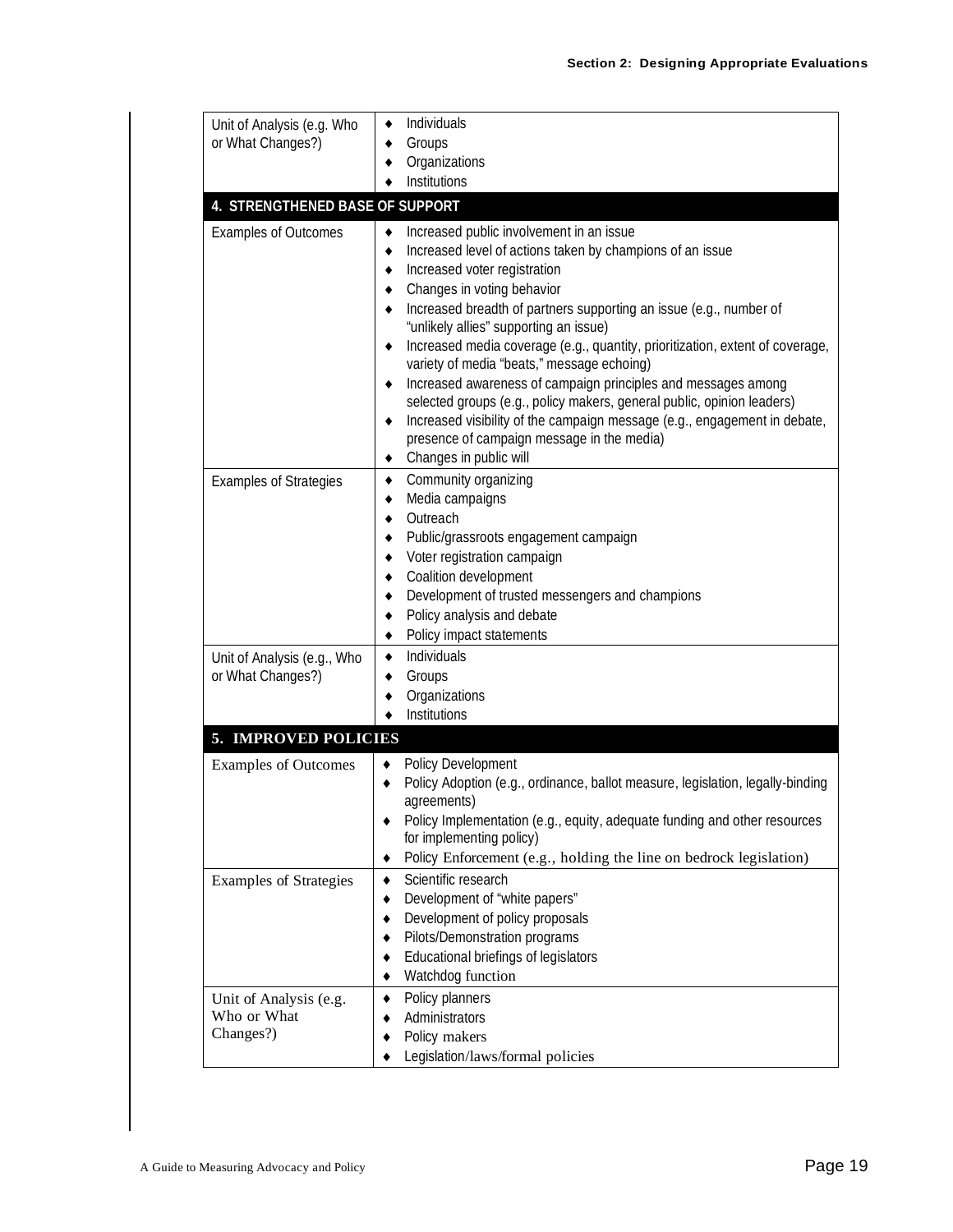| <b>6. CHANGES IN IMPACT</b>                         |                                                                                                            |  |  |
|-----------------------------------------------------|------------------------------------------------------------------------------------------------------------|--|--|
| <b>Example of Outcomes</b>                          | Improved social and physical conditions (e.g., poverty, habitat<br>diversity, health, equality, democracy) |  |  |
| <b>Example of Strategies</b>                        | • Combination of direct service and systems-changing strategies                                            |  |  |
| Unit of Analysis (e.g.,<br>Who or What<br>Changes?) | Population<br>Ecosystem                                                                                    |  |  |

Definition of outcomes is a crucial step of your evaluation design. We suggest that advocacy and policy efforts can be viewed in the context of one or more of these broad outcome categories. The specific element of the outcome category will be directly related to the funded strategy. Consider the following examples:

|    | <b>Proposed Activity or Resources</b>                                                        | <b>Sample Outcome Category</b>                                                                                                                         |
|----|----------------------------------------------------------------------------------------------|--------------------------------------------------------------------------------------------------------------------------------------------------------|
|    | Development of a strategic plan                                                              | Strengthened organizational capacity                                                                                                                   |
| 2. | Staff position for managing a media<br>campaign                                              | Strengthened organizational capacity<br>Shift in social norms                                                                                          |
| 3. | Staff and resources for organizing<br>coalitions in six counties                             | Strengthened organizational capacity<br>Strengthened base of support                                                                                   |
| 4. | Staff, operational and evaluation<br>costs for carrying out a<br>demonstration pilot program | Strengthened organizational capacity<br>Improved policies                                                                                              |
| 5. | General operations                                                                           | Strengthened organizational capacity<br>Specific outcome category that is<br>applicable (e.g., Shift in social norms,<br>strengthened base of support) |

You will need to further refine these broad outcomes to determine specific outcome elements for measurement. Take, for example, a media campaign that is intended to (1) influence social norms and (2) increase the base of support. The design of this campaign, message development, media materials, media venues, campaign message, specific audiences, frequency of messages, placement of messages, duration of the campaign, formats, partnerships involved in carrying out the campaign, duration of this campaign, and any other related and supporting or enhancing strategies that occur simultaneously with the campaign are essential factors that will determine appropriate outcome selection. These specific outcomes are numerous. Some examples follow:

- Changes in awareness of an issue
- Changes in knowledge about the severity of an issue
- Changes in knowledge about what actions to take
- Changes in salience of an issue
- Changes in willingness to support an issue
- Changes in voting behavior

These types of outcomes can span many issue areas, including recycling, early learning opportunities for young children, affordable housing, access to medical insurance and many other wide-ranging issue areas.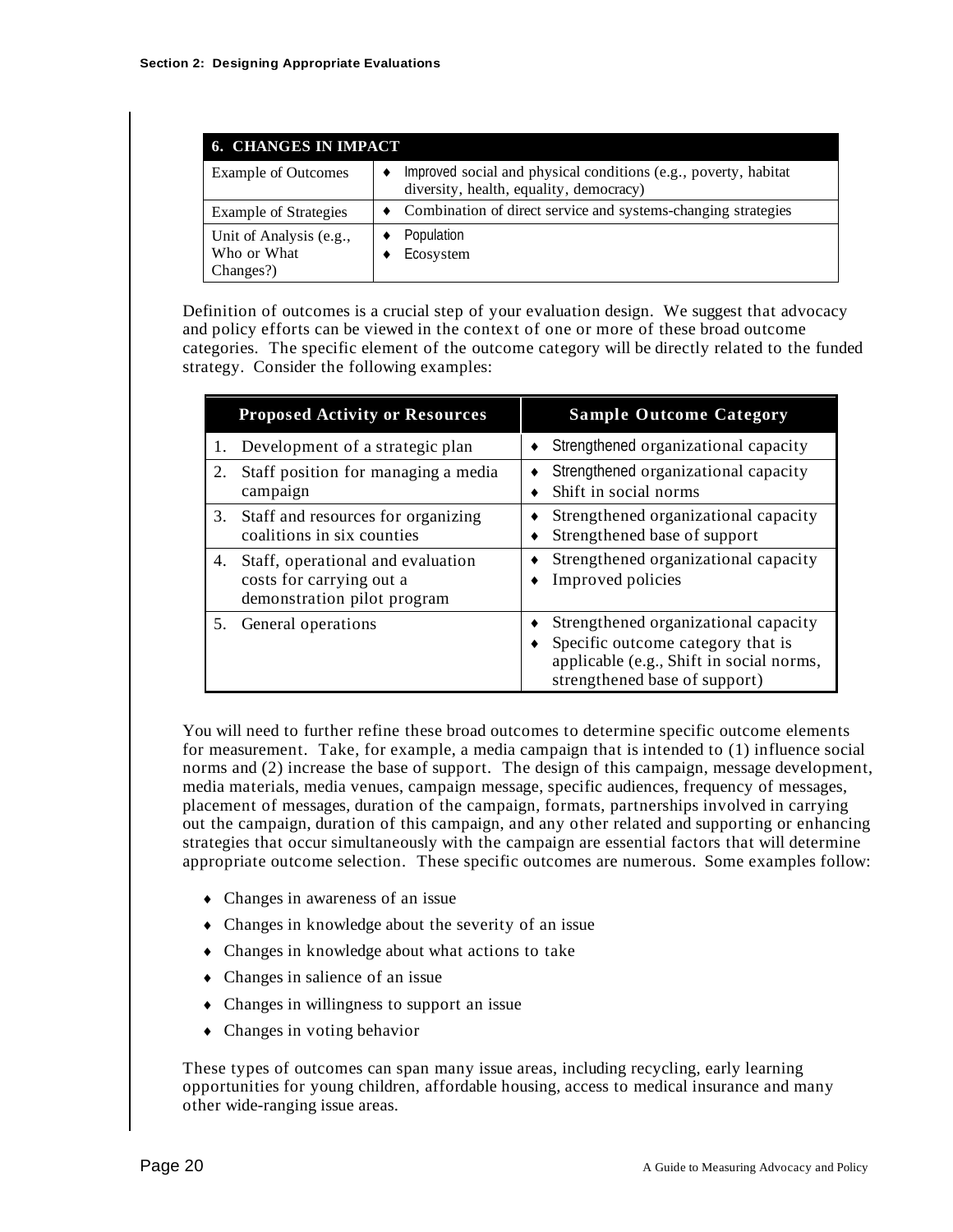#### *Case Illustration*

An example from a well-known advocacy organization, Mothers Against Drunk Driving (MADD), presents a clear illustration. Since its incorporation in 1980, MADD has made dramatic progress in shaping state and local legislation to support traffic safety and victims' rights. Simultaneously, public norms have shifted so that drunk driving is no longer socially accepted and a robust infrastructure of local MADD chapters (more than 400 nationwide) stand ready to influence public policy. While deaths from motor vehicle accidents still occur at tragic levels, the percentage of alcohol-related fatalities has markedly decreased from  $\overline{60}$  percent in 1982 to 39 percent in 2004.<sup>4</sup> Can all progress in these areas be attributed to MADD? The unequivocal answer is "no." Has MADD contributed to these changes in public policy and social behavior? The answer is "yes, it is highly probable."

Armed with its mission to stop drunk driving, support the victims of violent crimes and prevent underage drinking, MADD provides a clear example of how intentional advocacy strategies aimed at effecting public policy and, ultimately, social change, can result in concrete changes. Growing from its origins as a grassroots advocacy organization, MADD carries out a multi-pronged approach to effecting change, including providing educational programs, lobbying, compiling and communicating credible and compelling data, developing local and state chapters, reaching out to youth, creating public education campaigns and monitoring judicial hearings. A review of MADD's activities suggests that the group's combined efforts, along with other aligned strategies and initiatives, have effectively contributed to significant changes, including changes in public knowledge, changes in public concern for the issue of drunk driving, changes in public will to address the issue through public policies, changes in the support of policy makers and increased capacity to advocate for policies that would prevent drunk driving. A simple theory of change model illustrates how MADD's efforts connect with the outcome categories advanced in this guide (see figure below).

 $\overline{a}$ 

Alcohol Alert. Scottsdale, AZ. <sup>4</sup> http://www.alcoholalert.com/drunk-driving-statistics.html. Retrieved December 20, 2006.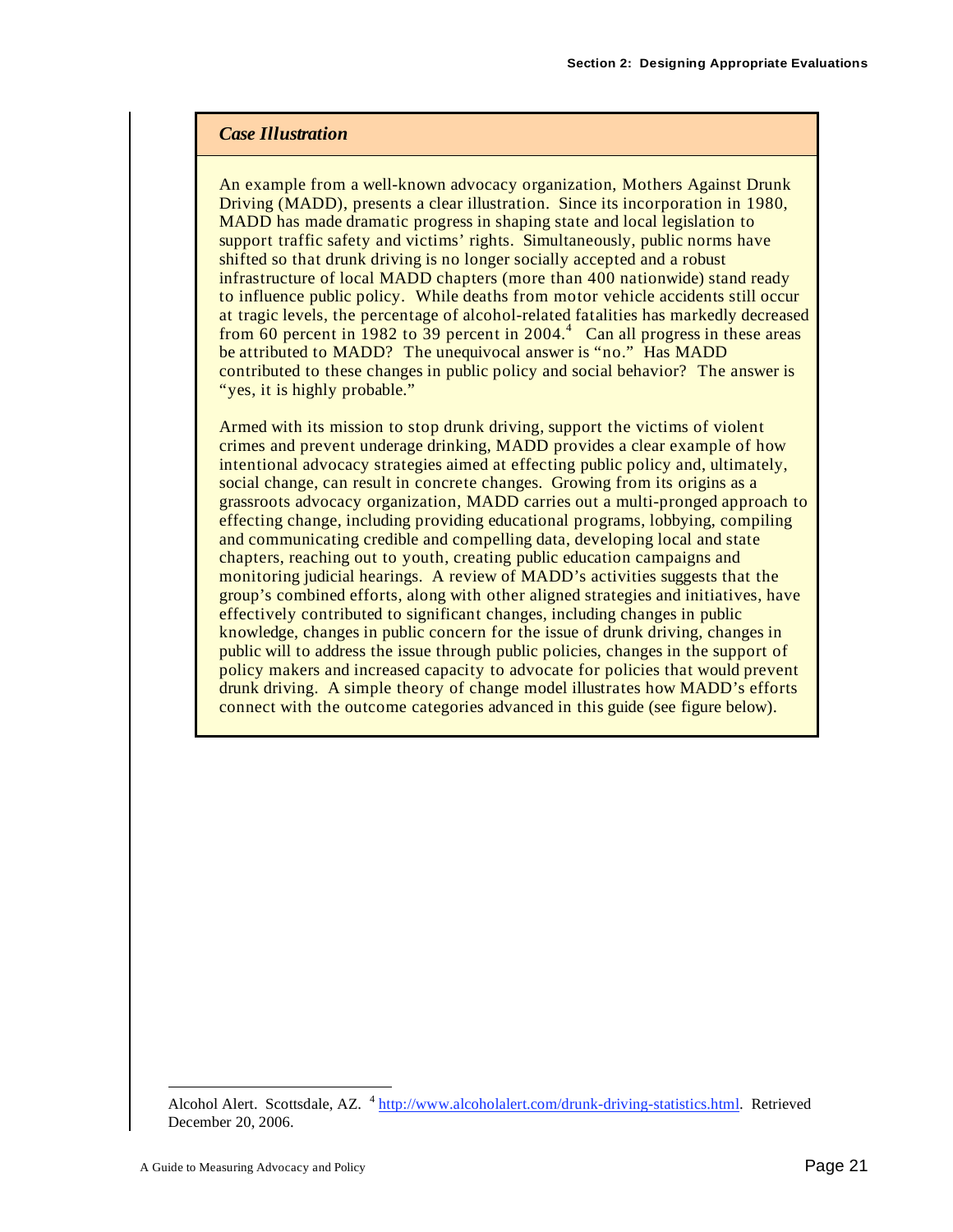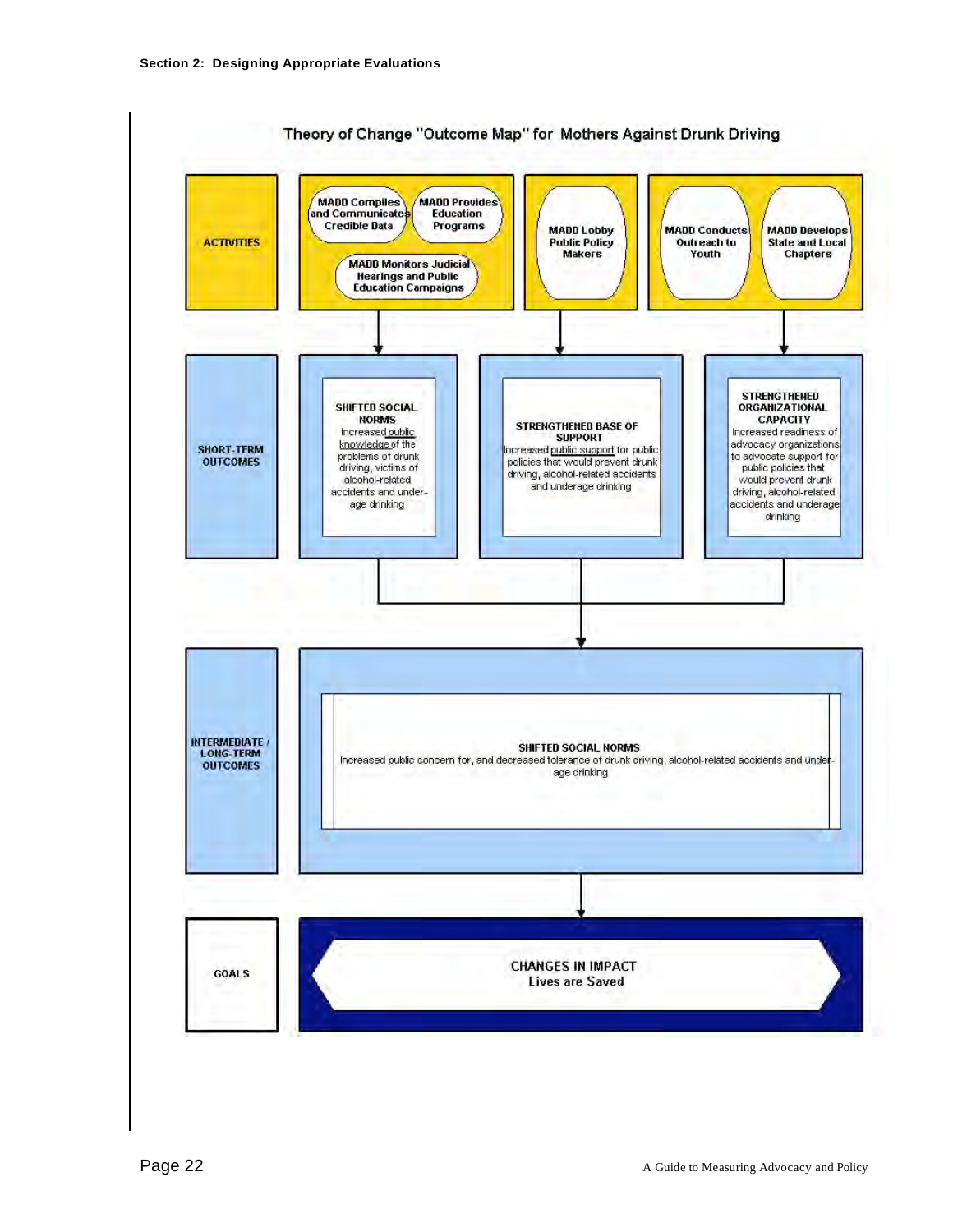The selection of outcomes is a crucial step in the evaluation process. The outcome needs to be a direct reflection of the type of change that it is intended and realistic in the context of advocacy and policy work. The selection of outcomes relates to the theory of change and provides specificity regarding the success measures that are most relevant to a given effort. Once outcome selections are made, the next step in developing an evaluation design is to determine the structure and process that will be used to measure the selected outcomes.The following specific considerations will help you determine outcome measurement approaches.

# **SELECT A PRACTICAL AND STRATEGIC APPROACH TO MEASUREMENT**

Evaluation design typically refers to the wide range of choices related to data collection. The broad questions posed are as follows:

- What will be the level of rigor of data collection?
- From whom will data be collected?
- When will data be collected?
- What type of questions will the data address?

Answers to these types of questions provide the platform for determining the frequency of data collection, the intensity of data collection, the sample(s) from whom data will be collected, the quantitative or qualitative nature of data, the data collection tools needed and the specific information that is systematically gathered.

These design choices will necessarily depend on a variety of factors, including the purpose and audience of evaluation for a particular grantmaker and the nature of the grant awarded, i.e., size, scope, scale, capacity of the grantee and so on.

#### **PRACTICAL APPROACHES TO MEASUREMENT**

This guide has asserted that the advocacy and policy arena has unique challenges when considering evaluation design issues concerning the long-term and dynamic nature in which change occurs in this arena. While the traditional gold standard of experimental evaluation design might work well in some circumstances, it would be out-of-reach or inappropriate in many others.

Our review of various emerging approaches to evaluation that have been applied to advocacy and policy work has led us to propose five promising directions to guide development of an evaluation design. These directions can be classified as follows:

- A. Identification and measurement of **core outcome areas** related to social change or policy change
- B. Evaluation of **strategic progress**
- C. Identification and measurement of short-term **incremental objectives**
- D. Assessment of the **capacity** of the advocacy and policy organization
- E. Case study documentation of **process and impacts**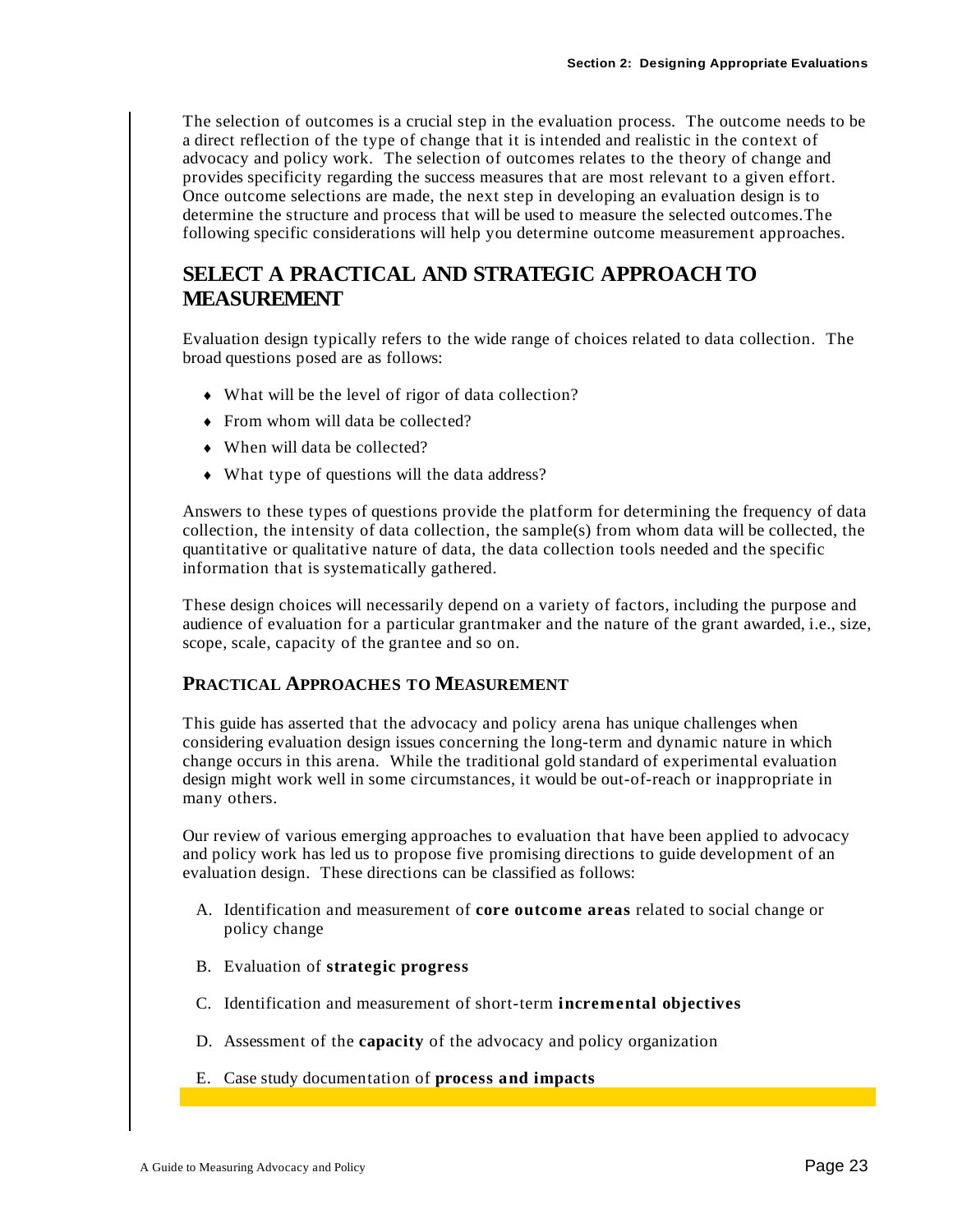#### **Direction A. Identification and measurement of core outcome areas related to social change or policy change**

#### **Description:**

- Focuses attention on core outcomes related to the policy and social change continuum
- Well-suited to a wide range of methodologies ranging from pre- and post-test outcome measurement to rigorous experimental designs
- Examples of core outcomes include changes in the salience of an issue, improved organizational capacity of organizations involved with advocacy and policy work, increased number of partners supporting an issue, policy adoption and improved social conditions

#### **When Is It Applicable?**

Longer-term policy and advocacy efforts involving a partnership among funders and advocacy organizations. This evaluation direction is most suitable to those groups who believe that evaluation data is valuable for supporting ongoing learning and course adjustments and are willing to devote resources (e.g., financial, staff time, external evaluation consultants, partner engagement, and leadership) to evaluation efforts.

#### **What Are the Benefits?**

- $\bullet$  Initiatives will be able to demonstrate that their strategies have made a difference, including the following:
	- Linkages between strategies and results
	- Process learnings
	- Steps of change expressed in concrete indicators of change, e.g., short-term, intermediate-term, long-term
- Outcome evaluation data support multiple agendas of establishing merit and worth, guiding initiative improvement, fostering knowledge development and offering accountability.

#### **Direction B. Evaluation of Strategic Progress**

#### **Description:**

- A systematic plan to consider a core set of strategic questions about process that support strategic thinking and reflection.
- Primarily qualitative approach to data collection, using individual and group interviews and discussions. Can be integrated smoothly into ongoing group planning work.
- Examples of core questions: Who needs to change? Whose voice needs to be heard? Whom do you need to reach? How does change occur? What is the jurisdiction of change? What is the current window of opportunity for change? Where is it best to direct efforts over the next year? How often should we reflect on our progress to determine changes in strategies? What is a realistic short-term outcome/indicator of progress?

#### **When Is It Applicable?**

All advocacy and policy work. This set of evaluation questions supports strategic thinking and action and is integral to assessing progress and learning in all policy and advocacy efforts.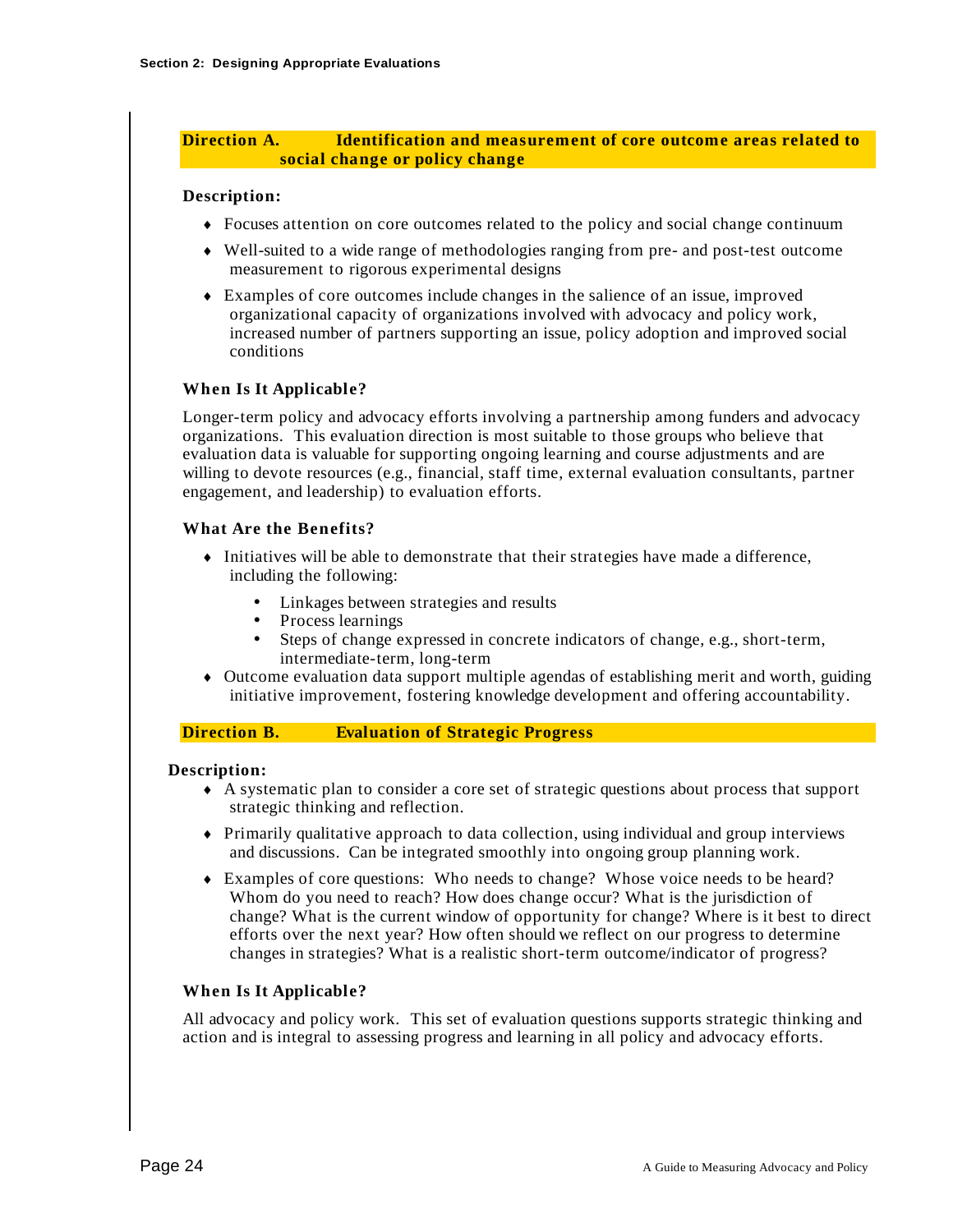#### **What Are the Benefits?**

- Supports learning on the part of grantee and funder as well as their partners and stakeholders
- Encourages reflection, intentionality and course changes as needed
- Documents accomplishments to support accountability of the grantee's efforts

#### **Direction C. Evaluation of Short-Term Incremental Objectives**

#### **Description:**

- Focuses on short-term outcomes, including "wins," indicators, outputs, milestones, benchmarks
- Identification and measurement of short-term incremental objectives
- Matches well with result-based accountability frameworks
- Examples of short-term objectives: the number of community champions engaged, the number of emails/letters to legislators, inclusion of key policy goal in proposed legislation, the number of voters registered, increased number of children enrolled in subsidized child care

#### **When Is It Applicable?**

All advocacy and policy work. These incremental measures offer markers of change and are well-suited to tracking progress and reporting results to internal and external audiences.

#### **What Are the Benefits?**

- Provides those engaged in advocacy and policy work with a focus and accountability on indicators of progress, while allowing for flexibility to adjust these indicators in "realtime"
- Provides an accountability measure for funders to communicate that their "investment" in this area has made a difference in concrete, incremental terms
- Frames advocacy and policy work as a dynamic and complex process that is composed of "wins" and "losses," some of which happen from careful and intentional planning; others from the chaotic nature of social change

#### **Direction D. Assessment of the capacity of the advocacy and policy organization**

#### **Description:**

- An assessment (identification and measurement) of key elements of organizational capacity needed to successfully implement advocacy and policy work
- Emphasizes a social movement model that holds up "readiness" and "sustainability" as key elements of social change
- Examples of organizational capacity outcomes: leadership, strategic planning, finances, technological capacity, communication skills and capacity.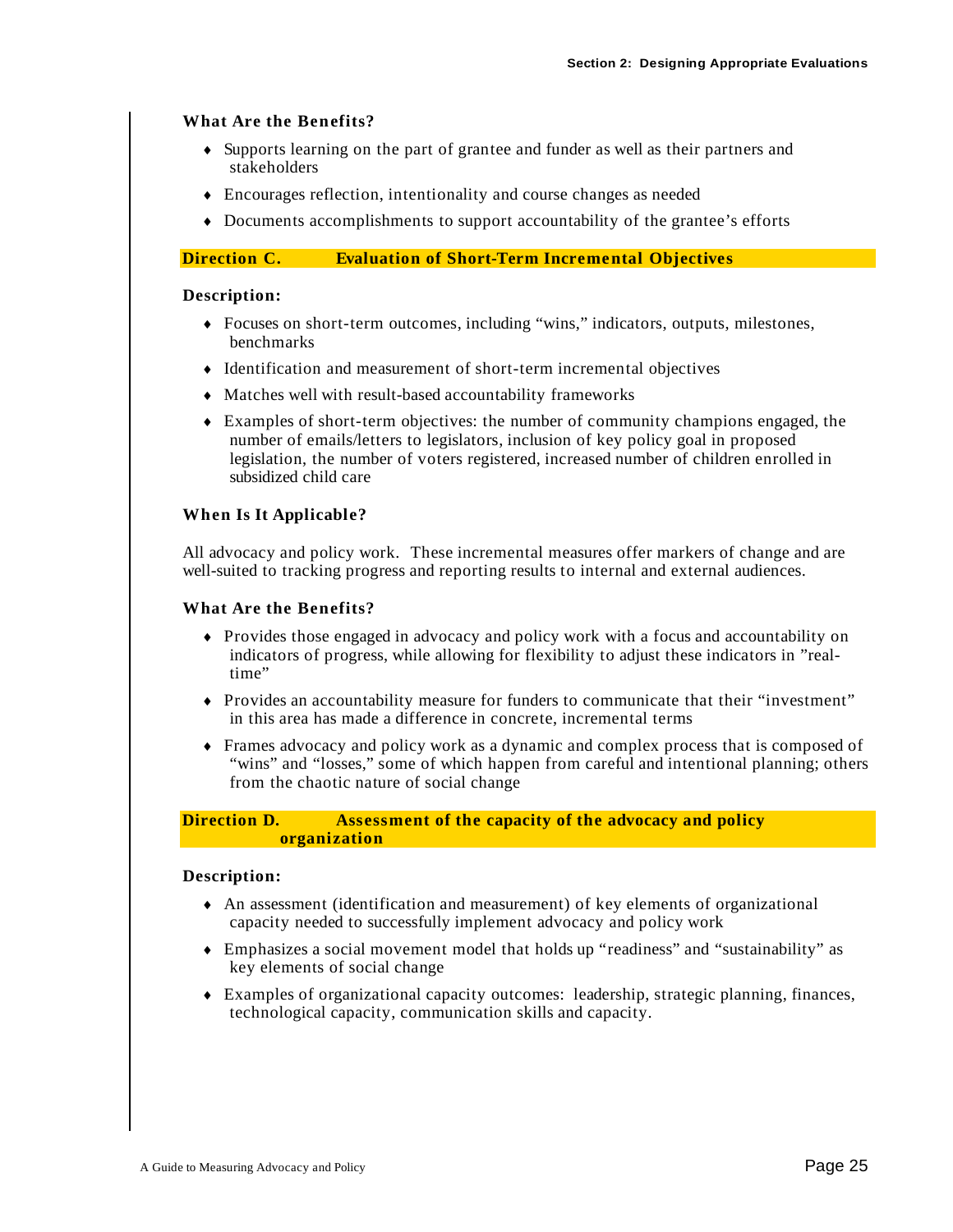#### **When Is It Applicable?**

Longer-term policy and advocacy efforts involving a partnership among funders and advocacy organizations. This evaluation direction aligns with a partnership model of social change that emphasizes the importance of the civic infrastructure that advances advocacy and policy goals.

#### **What Are the Benefits?**

Focuses attention on the "double bottom line" that progress in advocacy and policy work is dynamic and the readiness and preparedness of the agents of change (advocacy organizations) and the coalitions they mobilize are essential for advancing progress toward policy goals, deepening progress toward policy goals and holding a defensive line about policy "wins" when necessary.

#### **Direction E. Case Study Documentation of Process and Impacts**

#### **Description:**

- $\bullet$  Documentation, description, reflection, and analysis of the efforts and effects—as well as the context $\sim$  of advocacy and policy work
- Identifies key events, partners, circumstances, progress markers and impacts for the focus of data collection and analysis. Both qualitative and quantitative methodologies are appropriate
- Examples of case study topics: perspectives of progress from key informants at critical moments, description of key events and the processes that contributed to these markers, analysis of the partners engaged in social change effort, analysis of specific linkages in a theory of change map

#### **When Is It Applicable?**

 Longer-term efforts in which knowledge development of the field of advocacy and policy work are highly prioritized or there is a desire to apply learnings and identify future strategic directions. This evaluation direction aligns with a theory-of-change framework for evaluating comprehensive community change. It further reflects an acceptance that advocacy and policy work is often grounded in chaos theory or complexity theory and may be very non-linear.

#### **What Are the Benefits?**

- Advocacy organizations and their partners and stakeholders can benefit from learning about what has happened in the process of social change, e.g., types of strategies and partners engaged, "wins" and "losses," the context (e.g., political, social, economic) of change, case illustrations, "lessons learned"
- The "story" of social change will be documented and shared broadly
- Funders of policy and social change will be able to draw upon case illustrations to communicate the story of change

Each of these directions has merit and may be applied alone or in combination with each other. It is most important to be clear about the purpose of the evaluation to guide the choice of the appropriate direction for evaluation. Once you decide upon a direction, you can select from a wide range of methodologies to apply to the evaluation, including qualitative and quantitative methods and a full spectrum of experimental, quasi-experimental and theory-of-change designs. You can select the level of formality and rigor to best fit particular situations. You can also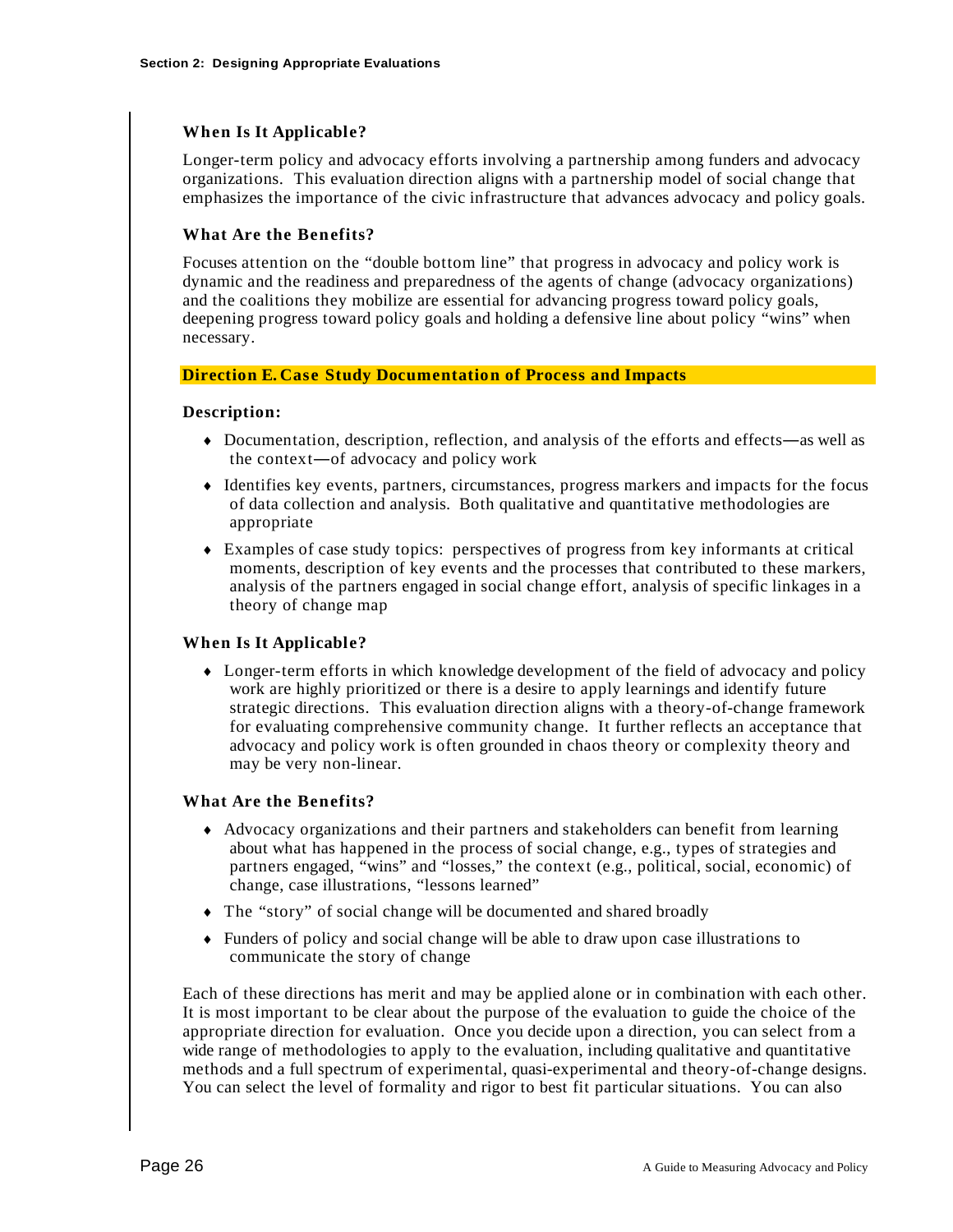consider the concept of a "portfolio" approach to evaluation, whereby some advocacy and policy efforts are evaluated with far greater intensity than are other efforts.

The following illustration shows options for evaluation plans. Additional illustrations are available in the Appendix.

#### **OPTIONS FOR EVALUATION PLANS**

The methodology for evaluation research is based on sound social science research techniques and principles. These disciplines depart from each other in the nature of the "applied" work of evaluation research. Social science research techniques are guided by rigorous academic and scientific standards that qualify for building disciplinary knowledge. In contrast, evaluation research is guided by practical and applied interests that support the ability to make program and policy decisions. The methodological techniques are the same; however, the standards for evidence are often more stringent in the academic and scientific arenas.

As an example, we will take one of the evaluation approaches to demonstrate how to consider the range of choices. For purposes of this illustration, we will examine the identification and measurement of core outcome areas related to social change or policy change. Table 2 below outlines the focus of the outcome question, data collection methods or tools, frequency and schedule of data collection, and sampling strategy. It is important to think through each of these choices in designing a complete evaluation plan.

| <b>Focus</b>                                                | <b>Data Collection</b><br><b>Methods or Tools</b> | Frequency and<br><b>Schedule of Data</b><br>Collection                                | <b>Sampling Strategy</b>                                                                       |
|-------------------------------------------------------------|---------------------------------------------------|---------------------------------------------------------------------------------------|------------------------------------------------------------------------------------------------|
| Broad outcomes<br>and specific sub-<br>outcomes and         | Option 1. Focus<br>group                          | Regularly scheduled data<br>collection                                                | Sampling will vary according to<br>the outcome measured.                                       |
| indicators related to<br>social change and<br>policy change | Option 2. Meeting<br>Observation                  | Option 1. Longitudinal<br>data collection points,<br>e.g., every six months,          | Option 1. Random sample of<br>the public                                                       |
|                                                             | Option 3. Survey<br>conducted with<br>community   | annually, or biannually<br>over a particular period                                   | Option 2. All legislative<br>representatives or their key<br>staff                             |
|                                                             | members                                           | Option 2. At meetings<br>held during a particular<br>period<br>Option 3. Baseline and | Option 3. Stratified sample of<br>neighborhood residents in<br>different socio-economic strata |
|                                                             |                                                   | longitudinal data<br>collection points, e.g.,<br>every six months,                    | Option 4. Purposive sample of<br>opinion leaders                                               |
|                                                             |                                                   | annually, or biannually<br>over a particular period                                   | Option 5. Coalition<br>representatives from partner<br>organizations                           |

#### **Table 2. Identification and measurement of core outcome areas related to social change or policy change**

This table demonstrates that evaluation options are wide ranging. For example, data to measure a change in public attitudes could be collected using one or more different approaches, including both qualitative and quantitative methods. One measurement option would be to conduct focus groups with a "purposive" sample of key informants who are deeply entrenched in a community to gain their close-up perspectives about how community attitudes or behaviors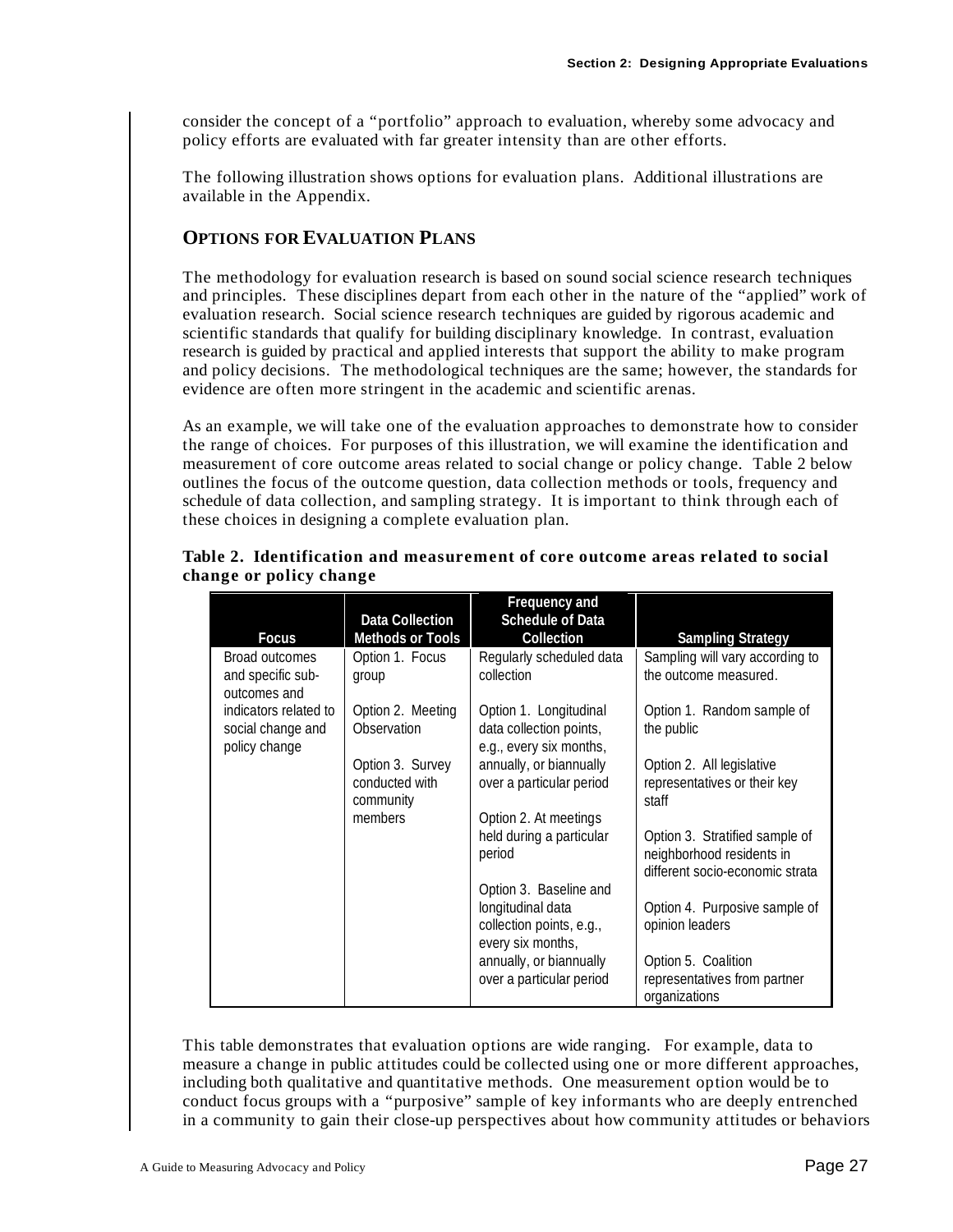have been changing. Key informants could include those with formal professional expertise or those with informal expertise, e.g., volunteers.

To gauge the degree to which community members or groups change their beliefs or priorities about a particular issue, another option might be to use an observation tool implemented at various community meetings. A simple observation checklist can help capture how often a particular issue is on a community meeting agenda (e.g., PTA meeting, neighborhood council meeting, community coalition meeting); whether the issue was discussed; what the main content or emphasis was; the length or depth of the discussion; and the perception of seriousness. See an example of a meeting observation checklist below.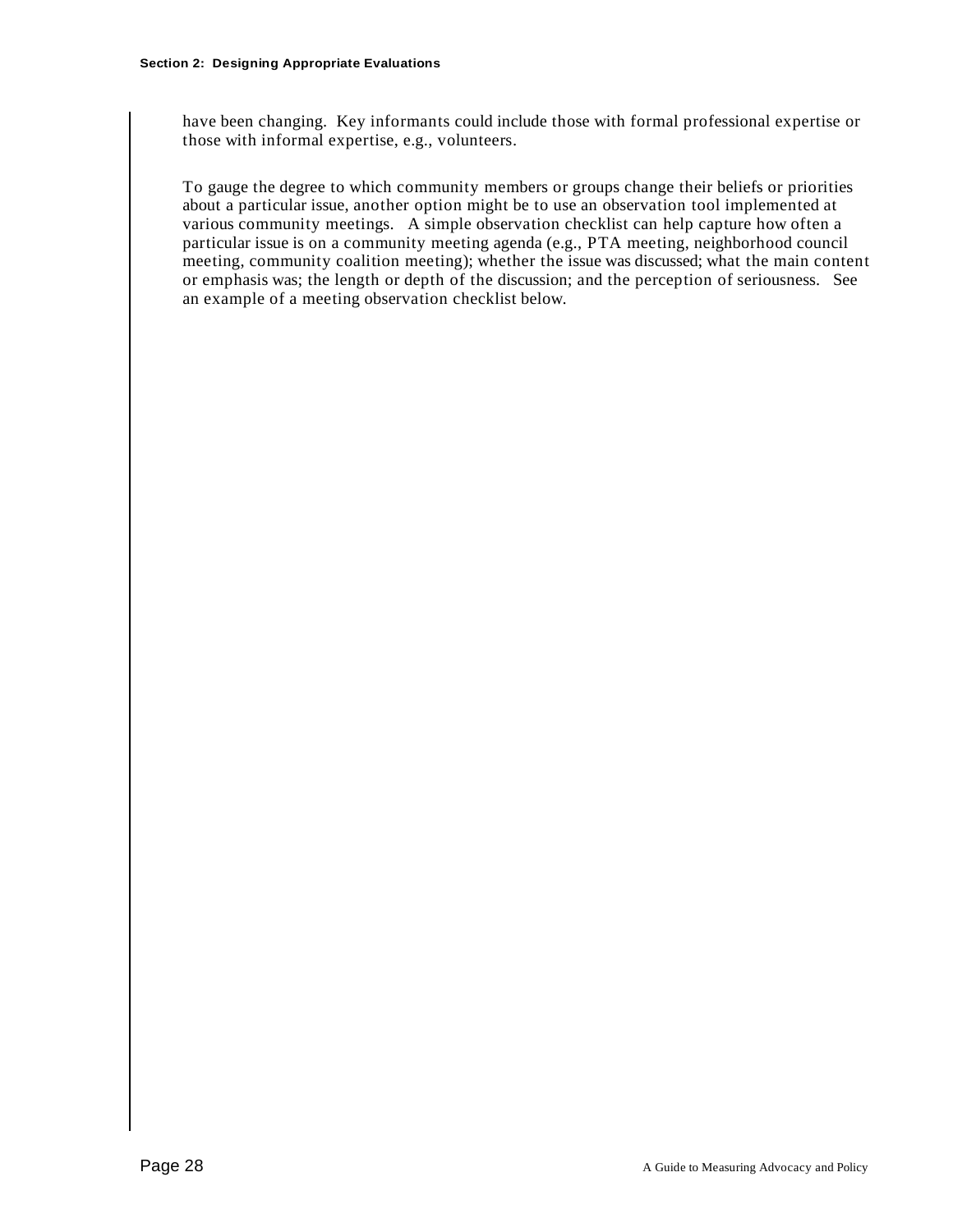|                                                                                                                                           | <b>Observation Checklist</b><br>For Meetings (Community, City Council, etc.) |               |              |
|-------------------------------------------------------------------------------------------------------------------------------------------|------------------------------------------------------------------------------|---------------|--------------|
| Date: $\frac{1}{2}$                                                                                                                       |                                                                              |               |              |
|                                                                                                                                           |                                                                              |               |              |
| 1. What were the main issues discussed during this meeting (e.g., academic achievement,<br>drug/alcohol issues, sexual harassment, etc.)? |                                                                              |               |              |
| 2. Was school funding on the agenda?                                                                                                      |                                                                              | $\square$ YES | $\square$ NO |
| 3. Was school funding discussed?                                                                                                          |                                                                              | $\square$ YES | $\square$ NO |
| (If answered "yes" for question 3, please continue; if answered "no" for question 3, please skip to<br>question 8.)                       |                                                                              |               |              |
| 4. What was the main content of the school funding discussion?                                                                            |                                                                              |               |              |
| 5. Was agreement reached in this discussion?                                                                                              |                                                                              | $\square$ YES | $\square$ NO |
|                                                                                                                                           |                                                                              |               |              |
| 6. Would you say that the issue(s) of school funding were taken seriously by the attendees?                                               |                                                                              | $\square$ YES | $\square$ NO |
|                                                                                                                                           |                                                                              |               |              |
| 7. Was there any action planned related to school funding?<br>Please explain:                                                             |                                                                              | $\Box$ YES    | $\square$ NO |
| 8. Additional notes or comments:                                                                                                          |                                                                              |               |              |
|                                                                                                                                           |                                                                              |               |              |
|                                                                                                                                           |                                                                              |               |              |

To gauge yet another aspect of public attitude change, a third option could be a survey that directly asks community members to report their level of agreement with and likeliness to support particular policies. This survey could gather data from a random sample of households or individuals at three time points—baseline, six months and one year later. Sample survey questions are below.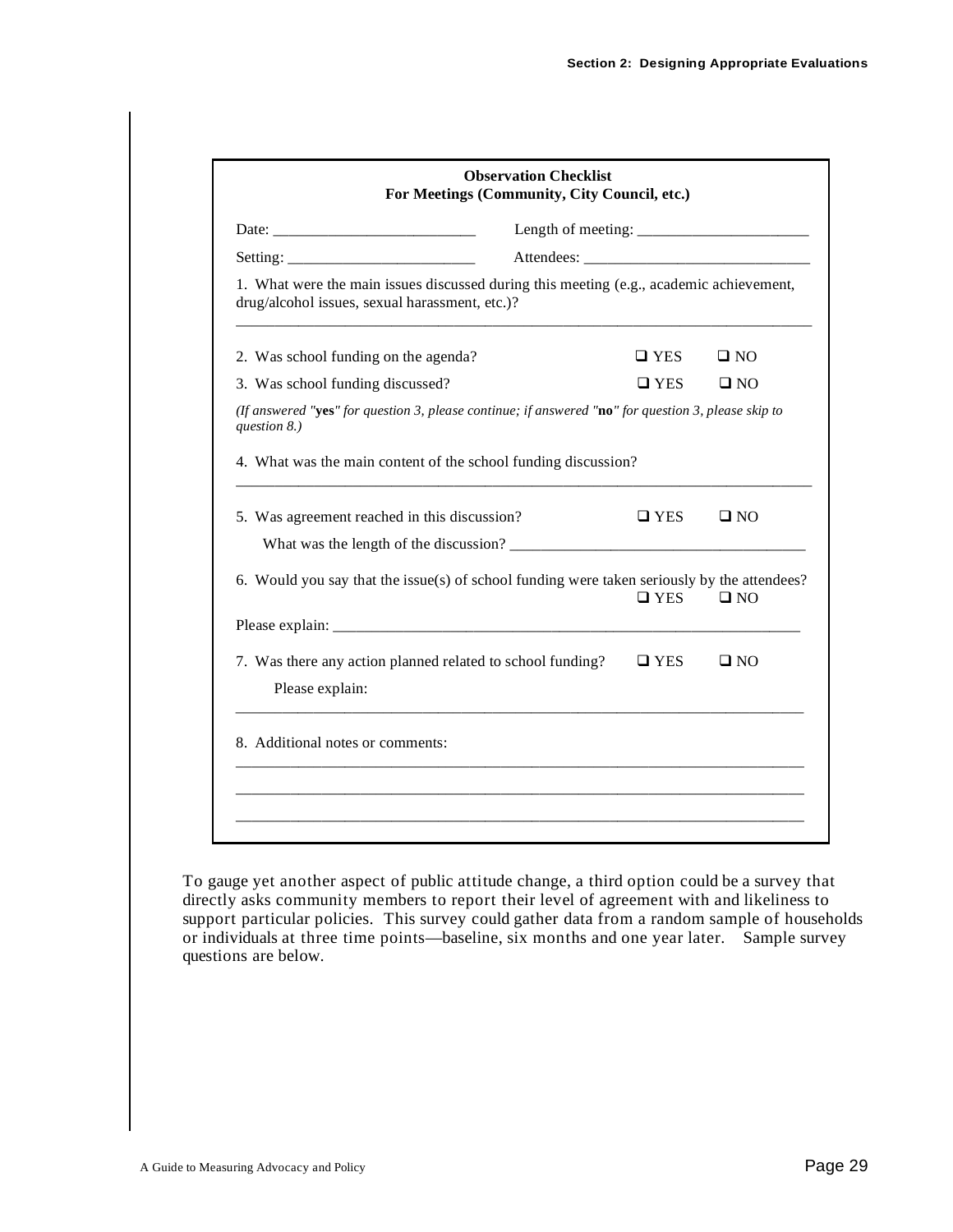| 3 | _K-12 Education<br>Environmental Issues<br>_Transportation<br>_Privacy Issues<br>How seriously do YOU treat each of the following issues?<br>4<br>PROBLEM, AND WRITE THE NUMBER (1-5) IN THE SPACE BESIDE EACH ISSUE.<br>__Teen pregnancy<br>K-12 Education<br>Environmental Issues<br>__Transportation<br>Privacy Issues | <b>Very Seriously</b><br>CHOOSE A NUMBER FROM THE SCALE ABOVE THAT SHOWS HOW SERIOUSLY YOU THINK YOUR<br>COMMUNITY TREATS EACH PROBLEM, AND WRITE THE NUMBER (1-5) IN THE SPACE BESIDE<br>5<br><b>Very Seriously</b><br>CHOOSE A NUMBER FROM THE SCALE ABOVE THAT SHOWS HOW SERIOUSLY YOU TREAT EACH |
|---|---------------------------------------------------------------------------------------------------------------------------------------------------------------------------------------------------------------------------------------------------------------------------------------------------------------------------|------------------------------------------------------------------------------------------------------------------------------------------------------------------------------------------------------------------------------------------------------------------------------------------------------|
|   |                                                                                                                                                                                                                                                                                                                           |                                                                                                                                                                                                                                                                                                      |
|   |                                                                                                                                                                                                                                                                                                                           |                                                                                                                                                                                                                                                                                                      |
|   |                                                                                                                                                                                                                                                                                                                           |                                                                                                                                                                                                                                                                                                      |
|   |                                                                                                                                                                                                                                                                                                                           |                                                                                                                                                                                                                                                                                                      |
|   |                                                                                                                                                                                                                                                                                                                           |                                                                                                                                                                                                                                                                                                      |
|   |                                                                                                                                                                                                                                                                                                                           |                                                                                                                                                                                                                                                                                                      |
|   |                                                                                                                                                                                                                                                                                                                           |                                                                                                                                                                                                                                                                                                      |
|   |                                                                                                                                                                                                                                                                                                                           |                                                                                                                                                                                                                                                                                                      |
|   |                                                                                                                                                                                                                                                                                                                           |                                                                                                                                                                                                                                                                                                      |
|   |                                                                                                                                                                                                                                                                                                                           |                                                                                                                                                                                                                                                                                                      |
|   |                                                                                                                                                                                                                                                                                                                           |                                                                                                                                                                                                                                                                                                      |
|   |                                                                                                                                                                                                                                                                                                                           |                                                                                                                                                                                                                                                                                                      |
|   |                                                                                                                                                                                                                                                                                                                           |                                                                                                                                                                                                                                                                                                      |
|   |                                                                                                                                                                                                                                                                                                                           | How likely would you be to support increased state funding for each of                                                                                                                                                                                                                               |
| 3 | 4                                                                                                                                                                                                                                                                                                                         | 5                                                                                                                                                                                                                                                                                                    |
|   |                                                                                                                                                                                                                                                                                                                           | <b>Very Seriously</b>                                                                                                                                                                                                                                                                                |
|   |                                                                                                                                                                                                                                                                                                                           |                                                                                                                                                                                                                                                                                                      |
|   |                                                                                                                                                                                                                                                                                                                           |                                                                                                                                                                                                                                                                                                      |
|   |                                                                                                                                                                                                                                                                                                                           |                                                                                                                                                                                                                                                                                                      |
|   |                                                                                                                                                                                                                                                                                                                           |                                                                                                                                                                                                                                                                                                      |
|   | K-12 Education                                                                                                                                                                                                                                                                                                            |                                                                                                                                                                                                                                                                                                      |
|   | <b>Environmental Issues</b>                                                                                                                                                                                                                                                                                               |                                                                                                                                                                                                                                                                                                      |
|   |                                                                                                                                                                                                                                                                                                                           |                                                                                                                                                                                                                                                                                                      |
|   |                                                                                                                                                                                                                                                                                                                           | Choose a number from the scale above that shows how likelyyou would be to<br>SUPPORT INCREASED PUBLIC FUNDING FOR EACH ISSUE, AND WRITE THE NUMBER (1-5) IN THE<br>__Teen pregnancy<br>__Transportation<br>Privacy Issues                                                                            |

These three methodological options represent very different approaches to measuring the same core outcome. Depending on the purpose of the evaluation, one of these options could be implemented to measure a specific change of interest, or all three could be implemented to "triangulate" data and strengthen the information available for analysis.

The three options listed in Table 2 are far from comprehensive. You should consider the full spectrum of social science techniques for measuring core outcomes, though some of the other evaluation directions may imply more restricted choices. For example, the measurement of short-term incremental changes would likely focus on more expedient methodologies in view of a shorter time frame. Similarly, evaluation of strategic progress would rely heavily on data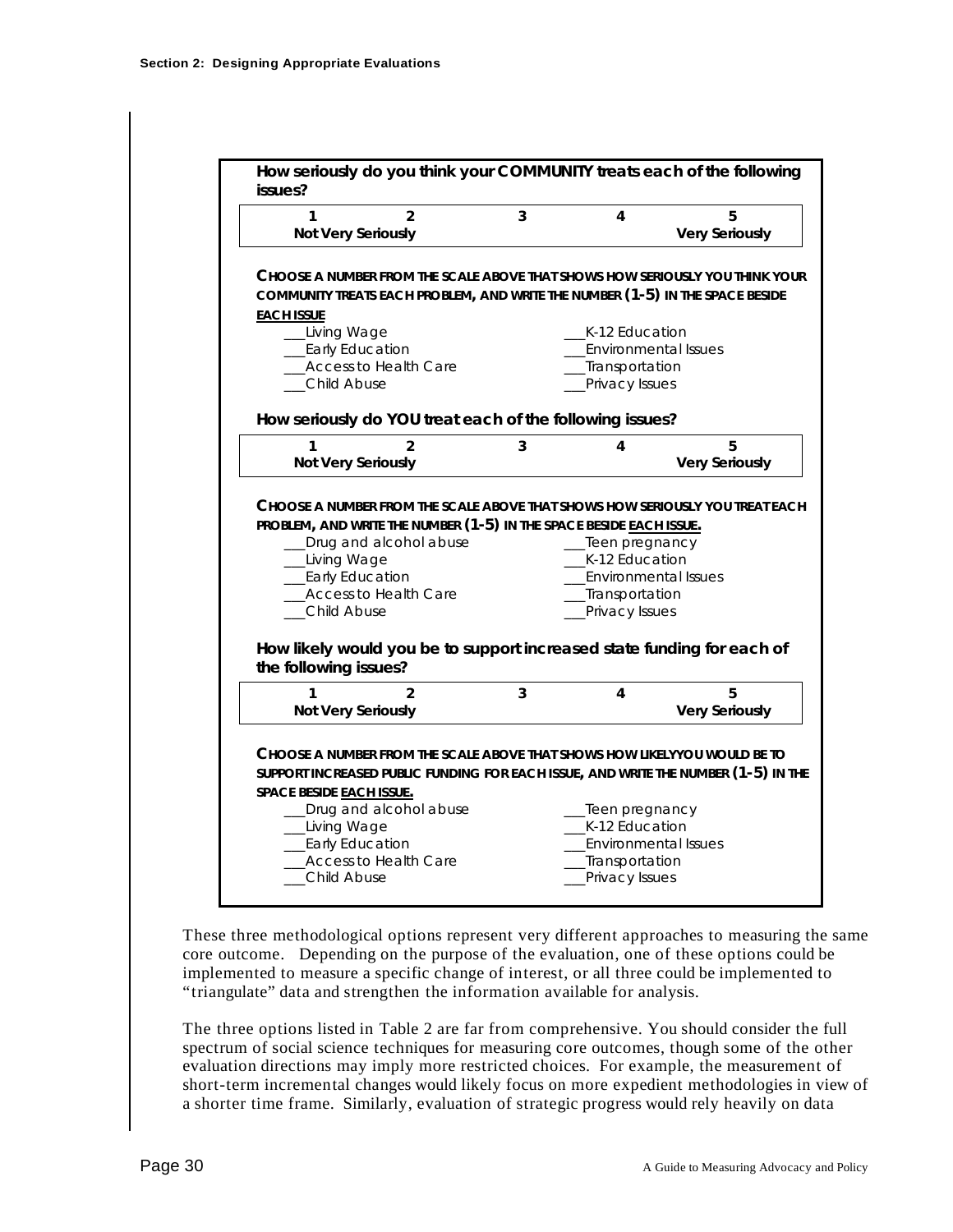collection methods that can be quickly implemented. We provide illustrations of options for each of these evaluation directions in a set of tables included in the appendix. These options are intended to suggest a range of ways to think about methodological choices, while keeping in mind that they are not the only choices available.

This guide has presented considerations and issues related to design choices to help those interested in evaluating advocacy and policy work make strategic choices. Through the threestep process presented, interested parties can give shape to a useful and practical approach to evaluation.

After the pathway has been laid out in a theory of change and outcomes have been identified, those seeking to evaluate advocacy and policy work will need to consider the types of questions they hope to answer, as well as the evaluation directions that may yield the most meaningful and relevant information to address those questions. Once evaluation directions have been established, the next step is to identify the specific data collection procedures and tools that are directly applicable.

For examples of data collection tools, we direct you to the following publication: A Handbook of Data Collection Tools: Companion to A Guide to Measuring Advocacy and Policy. This compendium, which offers concrete and practical examples of actual data collection tools and methods that can be applied in the field, is available at: www.organizationalresearch.com and www.aecf.org. In addition, an online resource is available at www.innonet.org.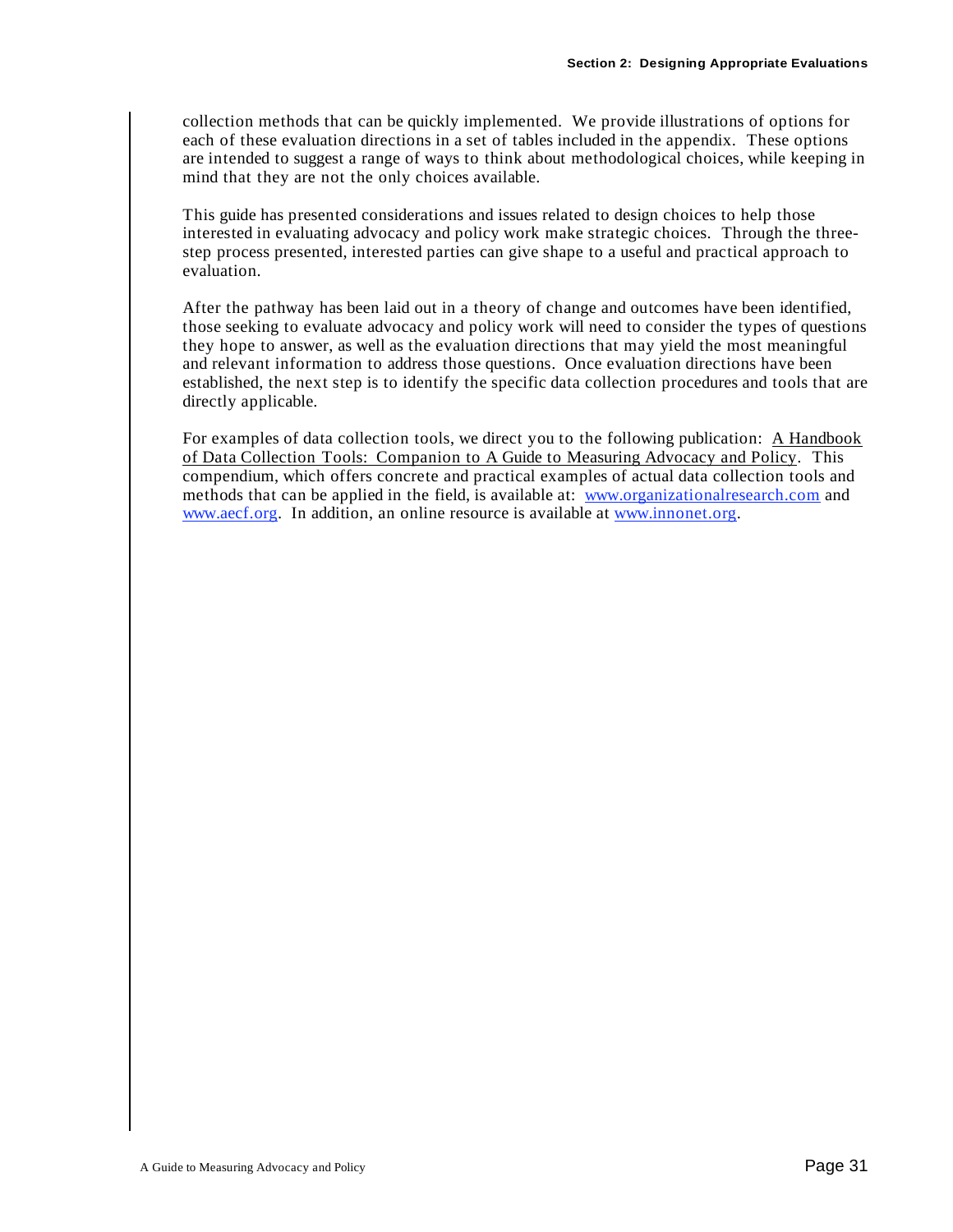# **CONCLUSION**

As those involved in advocacy and policy change efforts have sought to strengthen and expand their impact, evaluation of advocacy and policy work has become a new and emerging field. This fledgling frontier in advocacy and policy evaluation offers many exciting possibilities, but it does not yet have a consistent language or the commonly accepted standards of practice that have developed alongside program evaluation over the past two decades. Further, only a small handful of examples exist to illustrate how evaluation of advocacy and policy work has been undertaken in the real world.

This guide is unique in its comprehensive exploration of advocacy and policy change evaluation approaches, and we hope that readers have found the contents to be useful. We have strived to not only present the context for evaluation of advocacy and policy change efforts, but also to suggest a consistent framework to conceptualize, describe and discuss the potential outcomes of this work. Additionally, we have offered considerations about evaluation design so that those interested might begin to identify relevant directions for measurement and inquiry. We hope that this guide, along with its companion, leads people to try out evaluation, reflect on their findings and share their learnings more broadly.

We believe this guide has the potential to help advance the field by equipping grantmakers, nonprofit organizations and evaluators with a language for future discussion as well as tools for undertaking measurement for the purposes of evaluation. We hope that this guide inspires those interested in this field to try new strategies and approaches, to believe that evaluation of advocacy and policy work is not only doable but worthwhile, and to boldly forge ahead.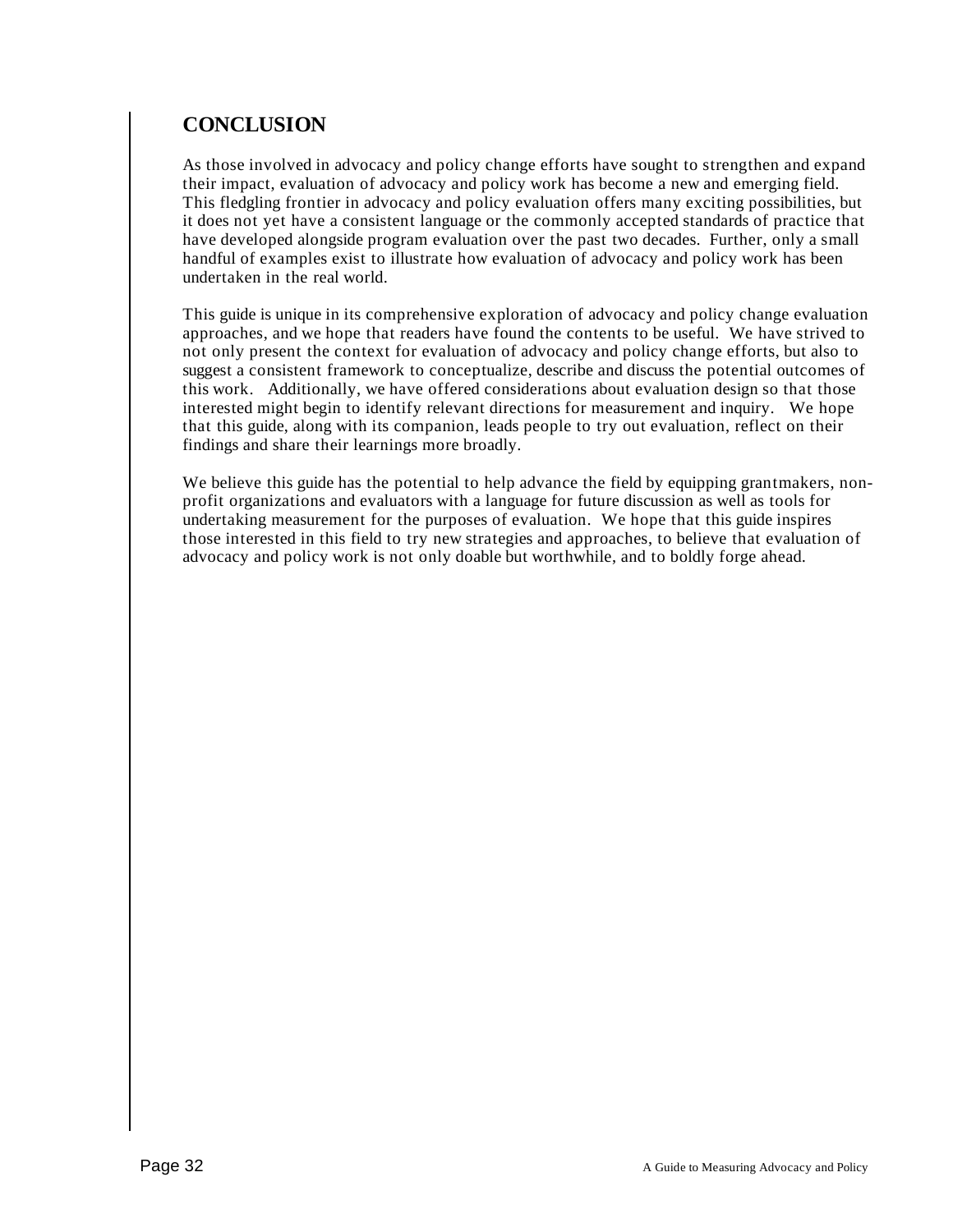# **APPENDIX A: ILLUSTRATIONS OF OPTIONS FOR EVALUATING PLANS**

A GUIDE TO MEASURING ADVOCACY AND POLICY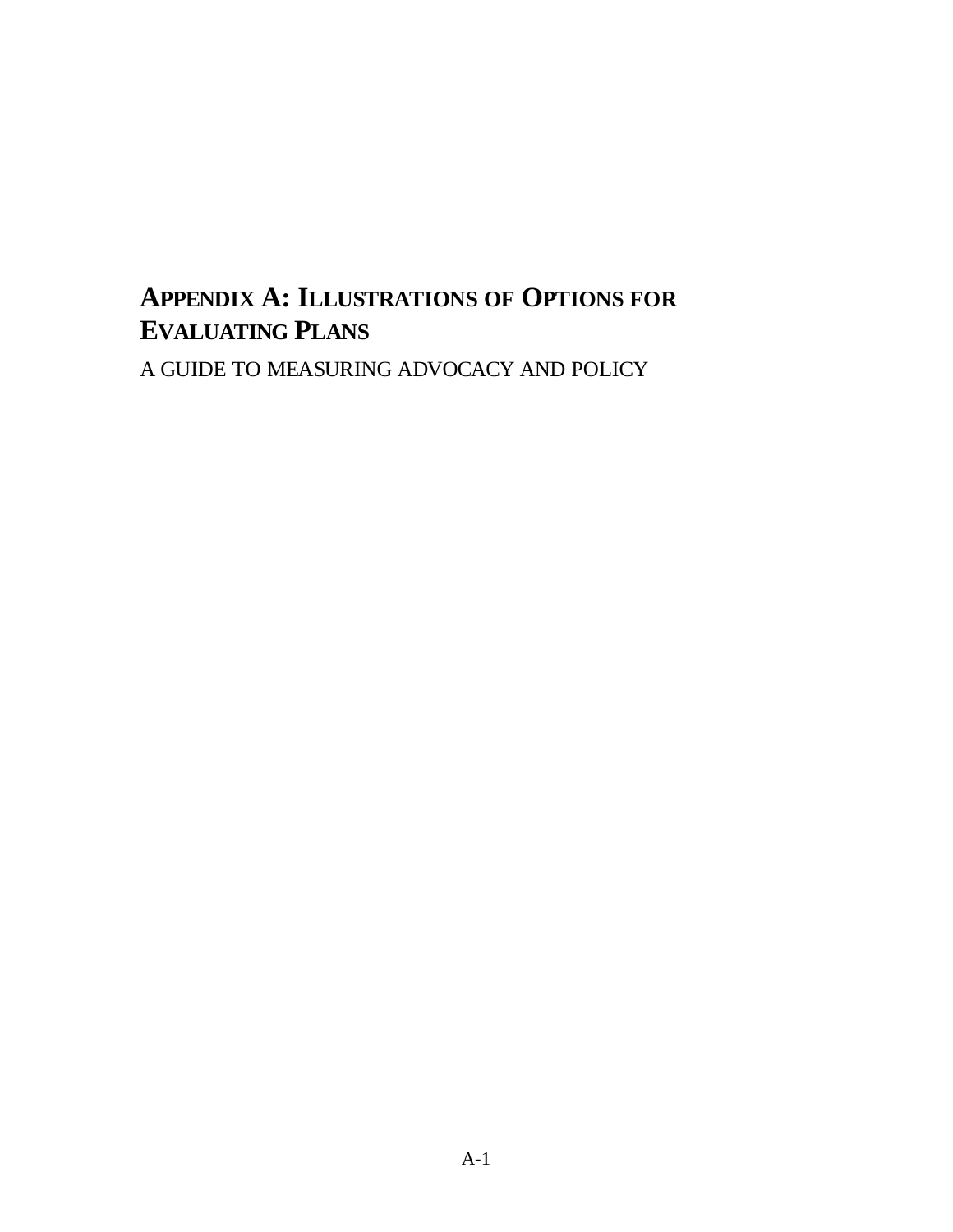|                                          |                                                   | <b>Frequency and</b>                    |                                                |
|------------------------------------------|---------------------------------------------------|-----------------------------------------|------------------------------------------------|
| <b>Focus</b>                             | <b>Data Collection</b><br><b>Methods or Tools</b> | <b>Schedule of Data</b><br>Collection   |                                                |
| Broad outcomes and                       | Option 1. Survey                                  | Regularly                               | <b>Sampling Strategy</b><br>Sampling will vary |
| specific sub-                            |                                                   | scheduled data                          | according to the                               |
| outcomes and                             | Option 2. Key                                     | collection                              | outcome measured.                              |
| indicators related to                    | informant interviews                              |                                         |                                                |
| social change and                        | (conducted by internal                            | Option 1. Pre and                       | Option 1. Random                               |
| policy change.                           | or external evaluators)                           | post test data                          | sample of the public                           |
| Process measures                         |                                                   | collection points                       |                                                |
| that contribute to<br>these outcomes are | Option 3. Content<br>analysis of media            |                                         | Option 2. All<br>legislative                   |
| also relevant for the                    | publications,                                     | Option 2. Pre and<br>post test and      | representatives or                             |
| analysis.                                | ordinances, legislation,                          | midpoint data                           | their key staff                                |
|                                          | etc                                               | collection points                       |                                                |
| Examples:                                |                                                   |                                         | Option 3. Stratified                           |
| What aspect of<br>1.                     |                                                   | Option 3.                               | sample of                                      |
| Policy change will                       |                                                   | Longitudinal data                       | neighborhood residents                         |
| occur as a result                        |                                                   | collection points,                      | in different socio-                            |
| of the strategies<br>involved in a       |                                                   | e.g., every six                         | economic strata                                |
| specific                                 |                                                   | months, annually,<br>or biannually over | Option 4. Purposive                            |
| campaign?                                |                                                   | 10 years                                | sample of opinion                              |
|                                          |                                                   |                                         | leaders                                        |
| 2.<br>What indicators                    |                                                   |                                         |                                                |
| will signify                             |                                                   |                                         | Option 5. Coalition                            |
| progress for these                       |                                                   |                                         | representatives from                           |
| outcomes?                                |                                                   |                                         | partner organizations                          |
| 3.                                       |                                                   |                                         |                                                |
| What type, level,<br>duration and        |                                                   |                                         |                                                |
| quality of                               |                                                   |                                         |                                                |
| activities                               |                                                   |                                         |                                                |
| contribute to                            |                                                   |                                         |                                                |
| these outcomes?                          |                                                   |                                         |                                                |
|                                          |                                                   |                                         |                                                |
| 4. Which partners                        |                                                   |                                         |                                                |
| will collaborate to<br>achieve these     |                                                   |                                         |                                                |
| outcomes and in                          |                                                   |                                         |                                                |
| what ways?                               |                                                   |                                         |                                                |
|                                          |                                                   |                                         |                                                |
| What external<br>5.                      |                                                   |                                         |                                                |
| conditions might                         |                                                   |                                         |                                                |
| affect the                               |                                                   |                                         |                                                |
| achievement of                           |                                                   |                                         |                                                |
| these policy                             |                                                   |                                         |                                                |
| outcomes?                                |                                                   |                                         |                                                |

**Table A-1. Identification and Measurement of Core Outcome Areas Related to Social Change or Policy Change**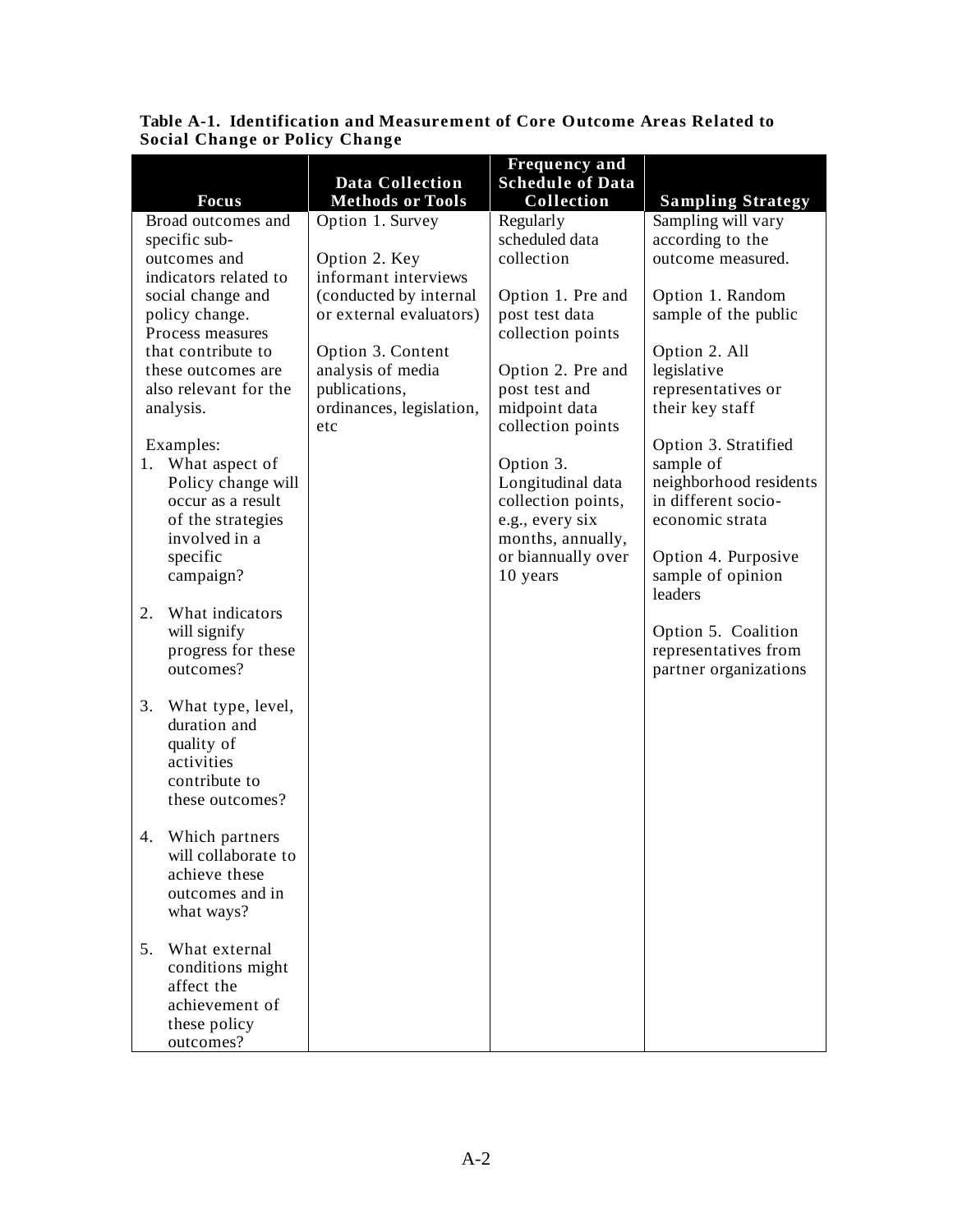|             |                               | <b>Data Collection</b>  | <b>Frequency and</b><br><b>Schedule of Data</b> |                                           |
|-------------|-------------------------------|-------------------------|-------------------------------------------------|-------------------------------------------|
|             | <b>Focus</b>                  | <b>Methods or Tools</b> | Collection                                      | <b>Sampling Strategy</b>                  |
|             | Core questions about          | Option 1. Survey        | Regularly                                       | Primarily purposive                       |
|             | the markers of                |                         | scheduled data                                  | sampling strategy in                      |
|             | achieving                     | Option 2. Results       | collection                                      | which the respondents                     |
|             | incremental                   | checklist or            |                                                 | are selected for their                    |
|             | objectives                    | spreadsheet             | Option 1.                                       | knowledge and                             |
|             |                               |                         | Monthly data                                    | awareness of strategic                    |
|             | Examples:                     | Option 3. Key           | collection points                               | progress                                  |
| $1_{\cdot}$ | What are the                  | informant interviews    |                                                 |                                           |
|             | goals and                     | conducted by external   | Option 2.                                       | Option 1.                                 |
|             | objectives of a               | evaluator (structured   | Quarterly data                                  | Representative sample                     |
|             | campaign?                     | or semi-structured)     | collection points                               | of staff                                  |
|             |                               |                         |                                                 |                                           |
| 2.          | How tangible<br>indicators of |                         | Option 3. Annual<br>data collection,            | Option 2. Executive<br>staff and board of |
|             |                               |                         | including                                       | directors                                 |
|             | progress will<br>signify a    |                         | retrospective                                   |                                           |
|             | successful result?            |                         | analysis                                        | Option 3. Executive                       |
|             |                               |                         |                                                 | director                                  |
| 3.          | What results do               |                         |                                                 |                                           |
|             | you intend to                 |                         |                                                 | Option 4. Members of                      |
|             | achieve over the              |                         |                                                 | a coalition                               |
|             | next 3 months?                |                         |                                                 |                                           |
|             | Six months? 12                |                         |                                                 | Option 5.                                 |
|             | months?                       |                         |                                                 | Beneficiaries of the                      |
|             |                               |                         |                                                 | campaign goals, e.g.,                     |
|             |                               |                         |                                                 | children in specific                      |
|             |                               |                         |                                                 | school district,                          |
|             |                               |                         |                                                 | households living                         |
|             |                               |                         |                                                 | below the federal                         |
|             |                               |                         |                                                 | poverty level in a                        |
|             |                               |                         |                                                 | specific neighborhood,                    |
|             |                               |                         |                                                 | or other population                       |
|             |                               |                         |                                                 | group                                     |

**Table A-2. Evaluation of Short-Term Incremental Objectives**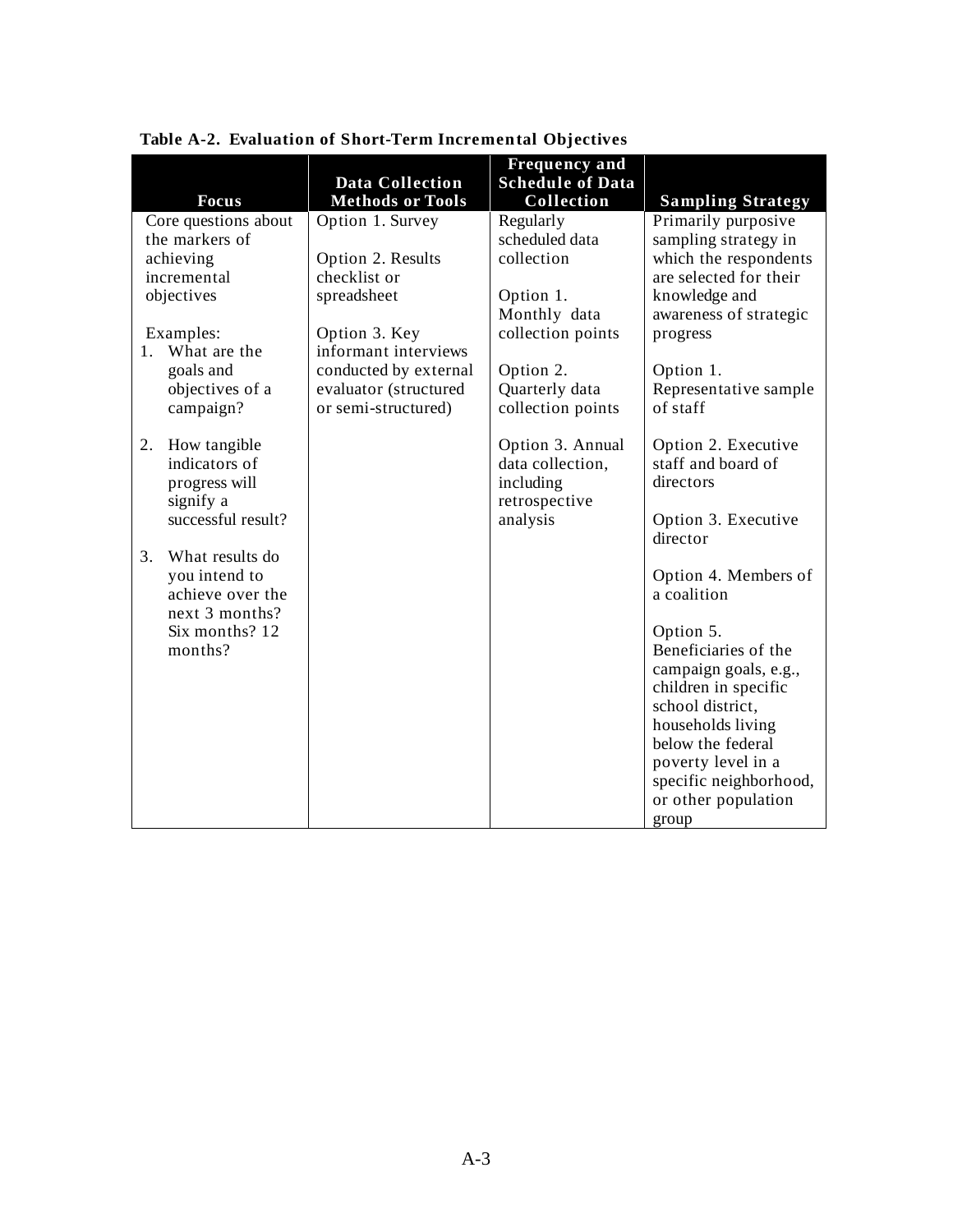|                                      |                                                  | <b>Frequency and</b>                  |                                                 |
|--------------------------------------|--------------------------------------------------|---------------------------------------|-------------------------------------------------|
|                                      | <b>Data Collection</b>                           | <b>Schedule of Data</b>               |                                                 |
| <b>Focus</b><br>Core questions about | <b>Methods or Tools</b><br>Option 1. Focus group | Collection<br>Regular ongoing         | <b>Sampling Strategy</b><br>Primarily purposive |
| the process and                      |                                                  | data collection                       | sampling strategy in                            |
| indicators of                        | Option 2. Reflection                             |                                       | which the respondents                           |
| progress.                            | log or journal                                   | Option 1.                             | are selected for their                          |
|                                      |                                                  | Monthly data                          | knowledge and                                   |
| Examples:                            | Option 3. Key                                    | collection points                     | awareness of strategic                          |
| 1. Who needs to                      | informant interviews                             |                                       | progress                                        |
| change (e.g.                         | conducted by external                            | Option 2. Multiple<br>data collection |                                                 |
| policy makers,<br>agency staff who   | evaluator (structured<br>or semi-structured)     | points at                             | Option 1.<br>Representative sample              |
| enforce policy,                      |                                                  | commencement,                         | of staff                                        |
| public opinion                       |                                                  | mid-course and                        |                                                 |
| leaders)?                            |                                                  | conclusion of                         | Option 2. Executive                             |
|                                      |                                                  | grant or campaign                     | staff and board of                              |
| How does change<br>2.                |                                                  |                                       | directors                                       |
| $occur$ (e.g.,                       |                                                  |                                       |                                                 |
| change in<br>ordinance, change       |                                                  |                                       | Option 3. Executive<br>director                 |
| in policy, funding                   |                                                  |                                       |                                                 |
| for policy,                          |                                                  |                                       | Option 4. Members of                            |
| enforcement of                       |                                                  |                                       | a coalition                                     |
| existing policy)?                    |                                                  |                                       |                                                 |
|                                      |                                                  |                                       |                                                 |
| 3.<br>What type, level,              |                                                  |                                       |                                                 |
| duration and<br>quality of           |                                                  |                                       |                                                 |
| activities                           |                                                  |                                       |                                                 |
| contribute to                        |                                                  |                                       |                                                 |
| these outcomes?                      |                                                  |                                       |                                                 |
|                                      |                                                  |                                       |                                                 |
| What is the<br>4.                    |                                                  |                                       |                                                 |
| current window of<br>opportunity for |                                                  |                                       |                                                 |
| change?                              |                                                  |                                       |                                                 |
|                                      |                                                  |                                       |                                                 |
| 5.<br>Which partners                 |                                                  |                                       |                                                 |
| will collaborate to                  |                                                  |                                       |                                                 |
| achieve these                        |                                                  |                                       |                                                 |
| outcomes? In                         |                                                  |                                       |                                                 |
| what way?                            |                                                  |                                       |                                                 |
| What is a realistic<br>6.            |                                                  |                                       |                                                 |
| short-term                           |                                                  |                                       |                                                 |
| outcome/indica-                      |                                                  |                                       |                                                 |
| tor of progress?                     |                                                  |                                       |                                                 |

#### **Table A-3. Evaluation of Strategic Progress**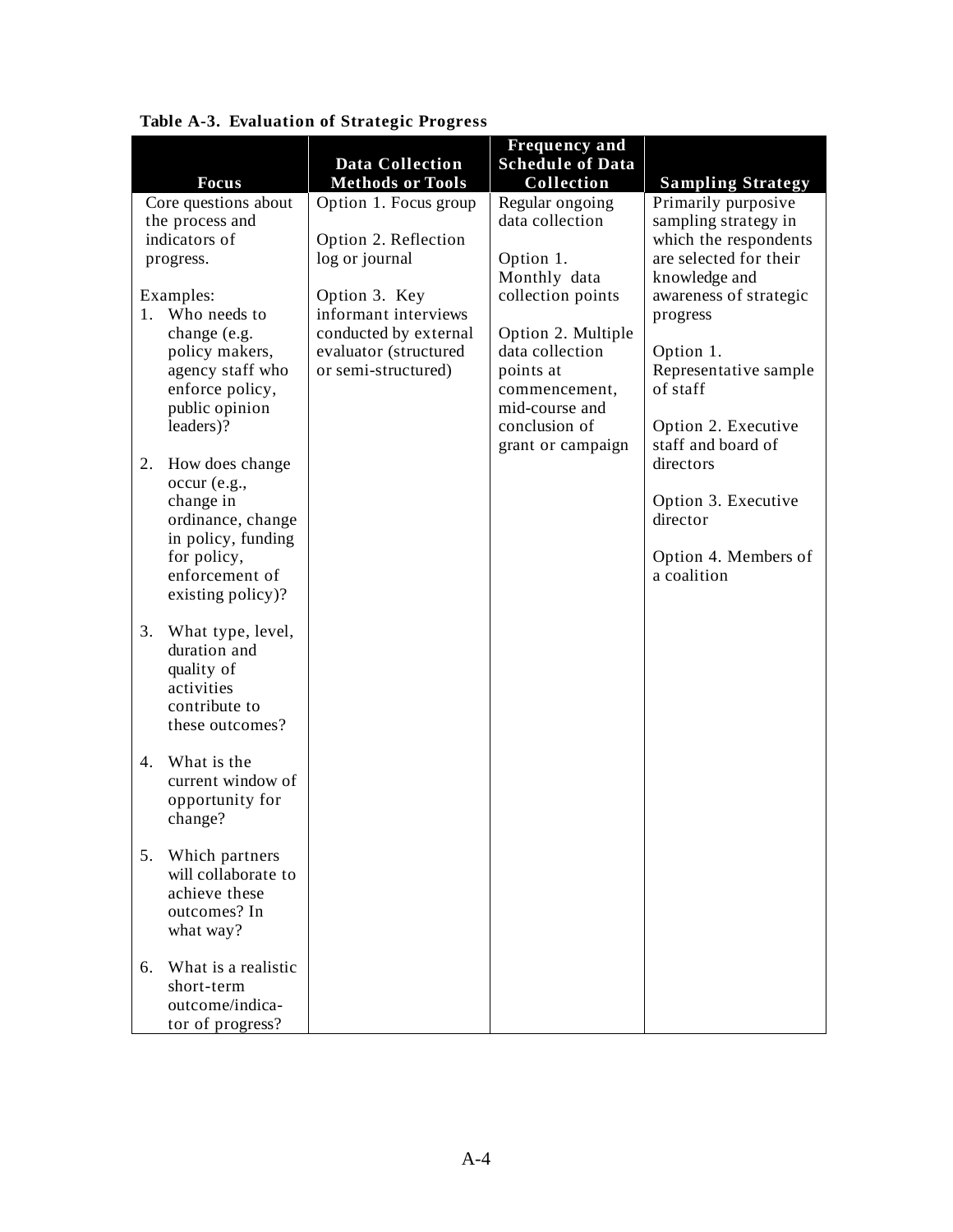| Focus                                                                                                                                                                                      | <b>Data Collection</b><br><b>Methods or Tools</b>                                                                                                                                                        | <b>Frequency and</b><br><b>Schedule of Data</b><br>Collection                                                                                                                              | <b>Sampling Strategy</b>                                                                                                                                                                                                                                                                                         |
|--------------------------------------------------------------------------------------------------------------------------------------------------------------------------------------------|----------------------------------------------------------------------------------------------------------------------------------------------------------------------------------------------------------|--------------------------------------------------------------------------------------------------------------------------------------------------------------------------------------------|------------------------------------------------------------------------------------------------------------------------------------------------------------------------------------------------------------------------------------------------------------------------------------------------------------------|
| Capacity of non-<br>profit organization<br>overall or with<br>respect to a particular<br>area, e.g. leadership,<br>fund development,<br>communication<br>strategies, strategic<br>planning | Option 1. Structured<br>self-assessment tool<br>Option 2. Structured<br>on-line survey<br>Option 3. Key<br>informant interviews<br>conducted by external<br>evaluator (structured<br>or semi-structured) | Option 1. Multiple<br>data collection<br>points--<br>Commencement<br>of grant and<br>annual assessments<br>Option 2.<br>Single data<br>collection point--<br>Conclusion of a<br>grant year | Primarily purposive<br>sampling strategy in<br>which the respondent<br>are selected for their<br>knowledge and<br>awareness of the<br>organizational<br>capacity.<br>Option 1.<br>Representative sample<br>of staff<br>Option 2. Executive<br>staff and board of<br>directors<br>Option 3. Executive<br>director |

# **Table A-4. Assessment of the Capacity of the Advocacy and Policy Organization**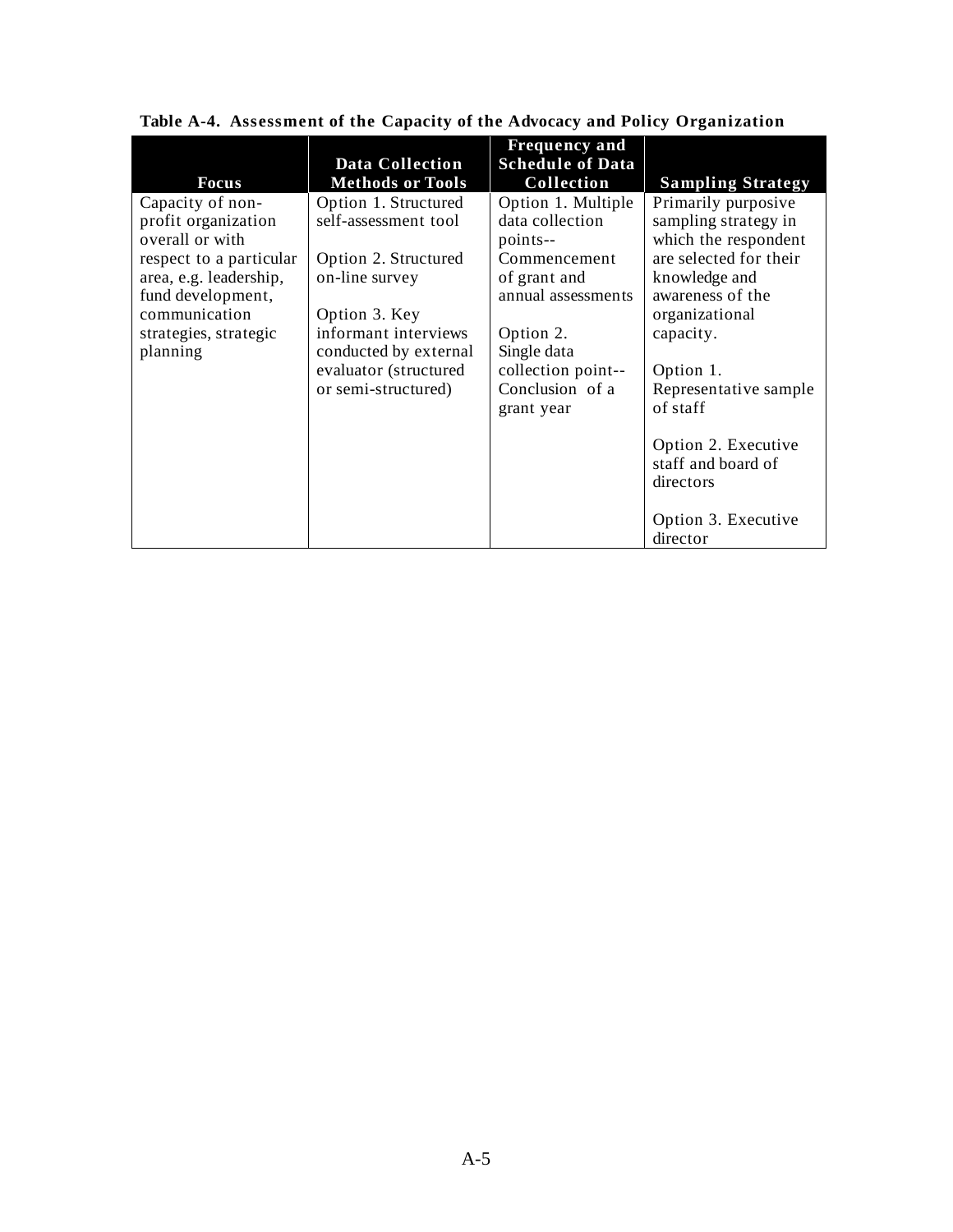|                                                                                                                              |                          | <b>Frequency and</b>                |                          |
|------------------------------------------------------------------------------------------------------------------------------|--------------------------|-------------------------------------|--------------------------|
|                                                                                                                              | <b>Data Collection</b>   | <b>Schedule of Data</b>             |                          |
| <b>Focus</b>                                                                                                                 | <b>Methods or Tools</b>  | Collection                          | <b>Sampling Strategy</b> |
| Key events, partners,                                                                                                        | Option 1.                | Ongoing data                        | The sample will be       |
| strategies, progress                                                                                                         | Observations and         | collection                          | comprehensive and        |
| markers and                                                                                                                  | reflections              |                                     | inclusive of various     |
| reflections in the                                                                                                           |                          | Option 1. Periodic                  | stakeholders and         |
| development and                                                                                                              | Option 2. Key            | data collection                     | participants. The        |
| implementation of                                                                                                            | informant interviews     | points scheduled                    | sampling frame will be   |
| advocacy and policy                                                                                                          | (conducted by internal   | during events                       | emergent as events       |
| work                                                                                                                         | or external evaluators)  |                                     | unfold.                  |
|                                                                                                                              |                          | Option 2. Specific                  |                          |
| Examples:                                                                                                                    | Option 3. Content        | data collection                     | Option 1. Key            |
| What are the<br>$1_{\cdot}$                                                                                                  | analysis of media        | schedule that                       | participants             |
| perspectives of                                                                                                              | publications,            | precedes and                        |                          |
| different                                                                                                                    | ordinances, legislation, | follows the                         | Option 2. Key            |
| advocacy partners                                                                                                            | etc                      | implementation of                   | partners                 |
| regarding a new                                                                                                              |                          | a new strategy or                   |                          |
| legislative                                                                                                                  | Option 4. Survey         | policy (pre and                     | Option 3. Key            |
| proposal?                                                                                                                    |                          | post test)                          | beneficiaries            |
|                                                                                                                              |                          |                                     |                          |
| 2.<br>Why wasn't there                                                                                                       |                          | Option 3.                           |                          |
| enforcement of a                                                                                                             |                          | Intensive data                      |                          |
| designated marine                                                                                                            |                          | collection during                   |                          |
| protected area?                                                                                                              |                          | key events and<br>critical moments  |                          |
| 3.<br>How did students                                                                                                       |                          |                                     |                          |
| respond to new                                                                                                               |                          | Option 4. Weekly                    |                          |
| school policy                                                                                                                |                          | log including                       |                          |
|                                                                                                                              |                          |                                     |                          |
|                                                                                                                              |                          |                                     |                          |
|                                                                                                                              |                          |                                     |                          |
|                                                                                                                              |                          |                                     |                          |
|                                                                                                                              |                          |                                     |                          |
|                                                                                                                              |                          |                                     |                          |
|                                                                                                                              |                          |                                     |                          |
|                                                                                                                              |                          |                                     |                          |
| about nutritious<br>options in<br>vending<br>machines? (e.g.,<br>changes in<br>attitudes,<br>behavior, health<br>conditions) |                          | descriptive and<br>reflective input |                          |

**Table A-5. Case study Documentation of Process and Impacts**